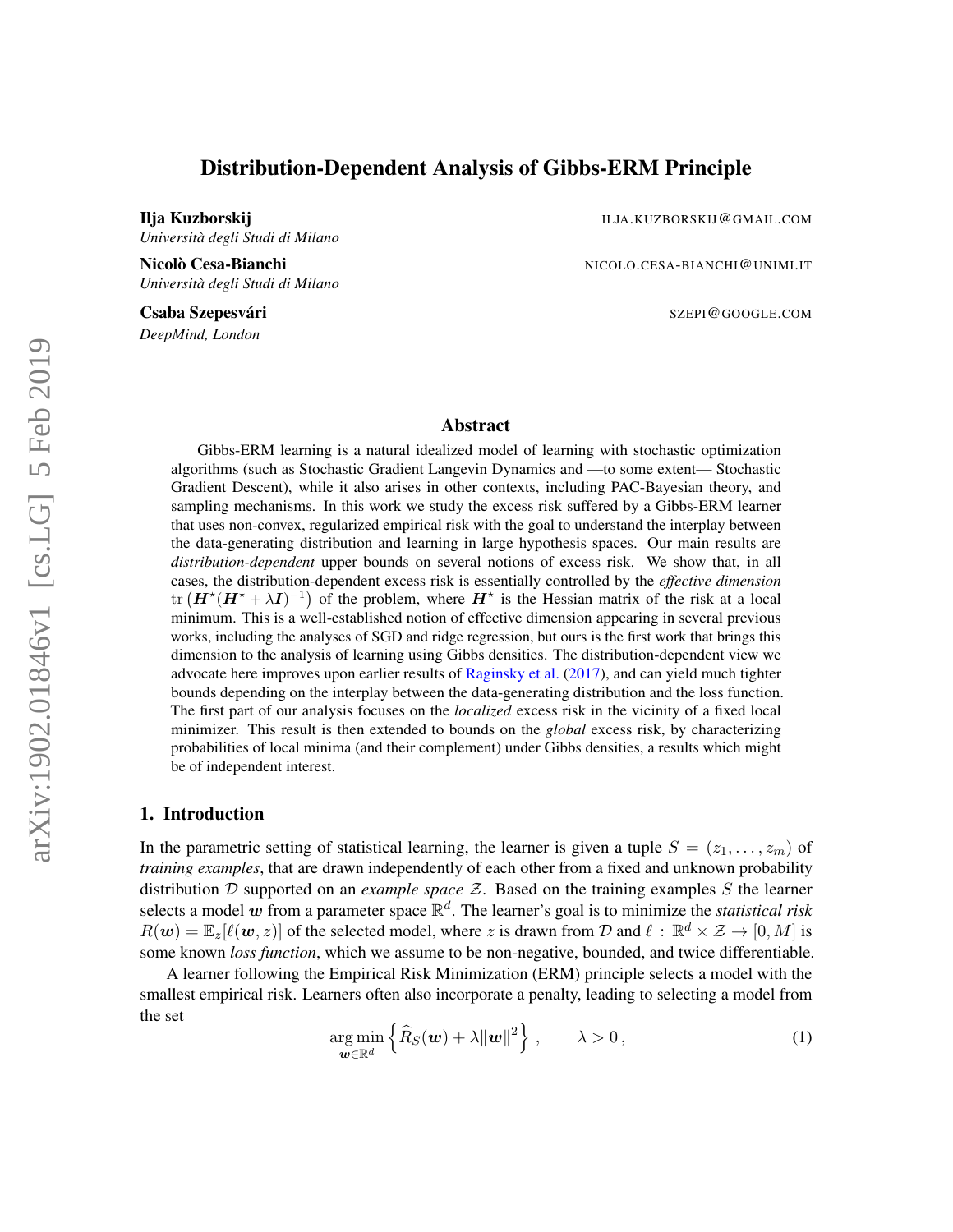where  $\widehat{R}_S(\boldsymbol{w})$  is the *empirical risk* of  $\boldsymbol{w}$ , defined by

$$
\widehat{R}_S(\boldsymbol{w}) = \frac{1}{m} \sum_{i=1}^m \ell(\boldsymbol{w}, z_i).
$$

In the following, we will abbreviate the regularized empirical risk by  $\widehat{R}_{S,\lambda}$  and its population counterpart,  $\mathbb{E}[\widehat{R}_{S,\lambda}]$ , by  $R_{\lambda}$ . In this paper we study a randomized version of ERM known as *Gibbs-ERM*. A Gibbs algorithm outputs a model  $w \in \mathbb{R}^d$  sampled from the *Gibbs density* 

<span id="page-1-0"></span>
$$
\widehat{p}_{S,\gamma}(\boldsymbol{w}) = \frac{1}{Z} e^{-\gamma \left(\widehat{R}_S(\boldsymbol{w}) + \lambda \|\boldsymbol{w}\|^2\right)}, \qquad \gamma > 0,
$$
\n(2)

where  $Z = \int_{\mathbb{R}^d} e^{-\gamma (\widehat{R}_S(w) + \lambda ||w||^2)} dw$  is the normalization constant and  $\widehat{R}_S$  is assumed to be such that  $Z < \infty$  (for instance, this is the case when  $\|\cdot\|$  is any norm and  $\widehat{R}_S$  is nonnegative). It is not hard to see that we obtain ERM as a special case of [\(2\)](#page-1-0) for  $\gamma \to \infty$ . In the following expectations  $\mathbb{E}[\cdot]$  are taken with respect to the joint distribution over the sample space  $\mathcal{Z}^m \times \mathbb{R}^d$  (i.e., the product of the example space and the parameter space) unless explicitly stated otherwise, for instance  $\mathbb{E}_{w\sim\widehat{p}_{S}}$  [·].

Gibbs-ERM reveals its usefulness when the regularized empirical risk is non-convex and [\(1\)](#page-0-0) becomes intractable. This scenario brings out the connections between Gibbs-ERM and stochastic optimization algorithms, for instance Stochastic Gradient Langevin Dynamics (SGLD) —see below, along with a number of other settings in which Gibbs-ERM arises naturally. One tantalizing related line of research lies in understanding theoretical properties of learning in overparameterized problems, such as deep neural networks, through the prism of stochastic optimization, since in these settings Stochastic Gradient Descent (SGD) and its variants become de facto method of choice. We believe that Gibbs-ERM principle provides an opportunity for explaining some of the learning-theoretic phenomena in this area.

In this paper we focus on the statistical properties of the Gibbs-ERM by analyzing distributiondependent excess risk bounds. In particular, we give upper bounds on the excess risk that can be much smaller compared to the previous literature, for instance SGLD [\(Raginsky et al.,](#page-25-0) [2017\)](#page-25-0), depending on the interplay between the data-generating distribution and the loss function.

**SGLD algorithm.** The recent interest in stochastic gradient descent algorithms for non-convex optimization led to the study of a variant called SGLD. Apart from its simplicity, SGLD has amenable theoretical properties, such as asymptotic convergence to global minima and polynomial saddle-point escape times [\(Ge et al.,](#page-24-0) [2015\)](#page-24-0). The update rule of plain SGLD is

$$
\widehat{\boldsymbol{w}}_{t+1} = \widehat{\boldsymbol{w}}_t - \eta \nabla \widehat{R}_{S,\lambda}(\widehat{\boldsymbol{w}}_t) + \sqrt{\frac{2\eta}{\gamma}} \boldsymbol{\xi}_t \qquad t = 0, 1, 2, \dots
$$

where  $\hat{w}_1$  is sampled from a fixed distribution,  $\xi_t$  is a standard Gaussian "noise" vector (independent<br>from the choice of  $\hat{w}_1$ ) and n is a stan size. The SGI D electrition is known to approximate the from the choice of  $\hat{w}_1$ ), and  $\eta$  is a step size. The SGLD algorithm is known to approximate the continuous-time Langevin diffusion equation

<span id="page-1-1"></span>
$$
\mathrm{d}\boldsymbol{w}(t) = -\nabla \widehat{R}_{S,\lambda}(\boldsymbol{w}(t))\,\mathrm{d}t + \sqrt{\frac{2}{\gamma}}\,\mathrm{d}\boldsymbol{b}(t), \quad t \ge 0 \tag{3}
$$

where  $\mathbf{b}(t)$  is the standard Brownian motion. Indeed, under appropriate assumptions on the empirical risk, one can show that the solution to [\(3\)](#page-1-1) admits [\(2\)](#page-1-0) as a stationary distribution [\(Raginsky et al.,](#page-25-0)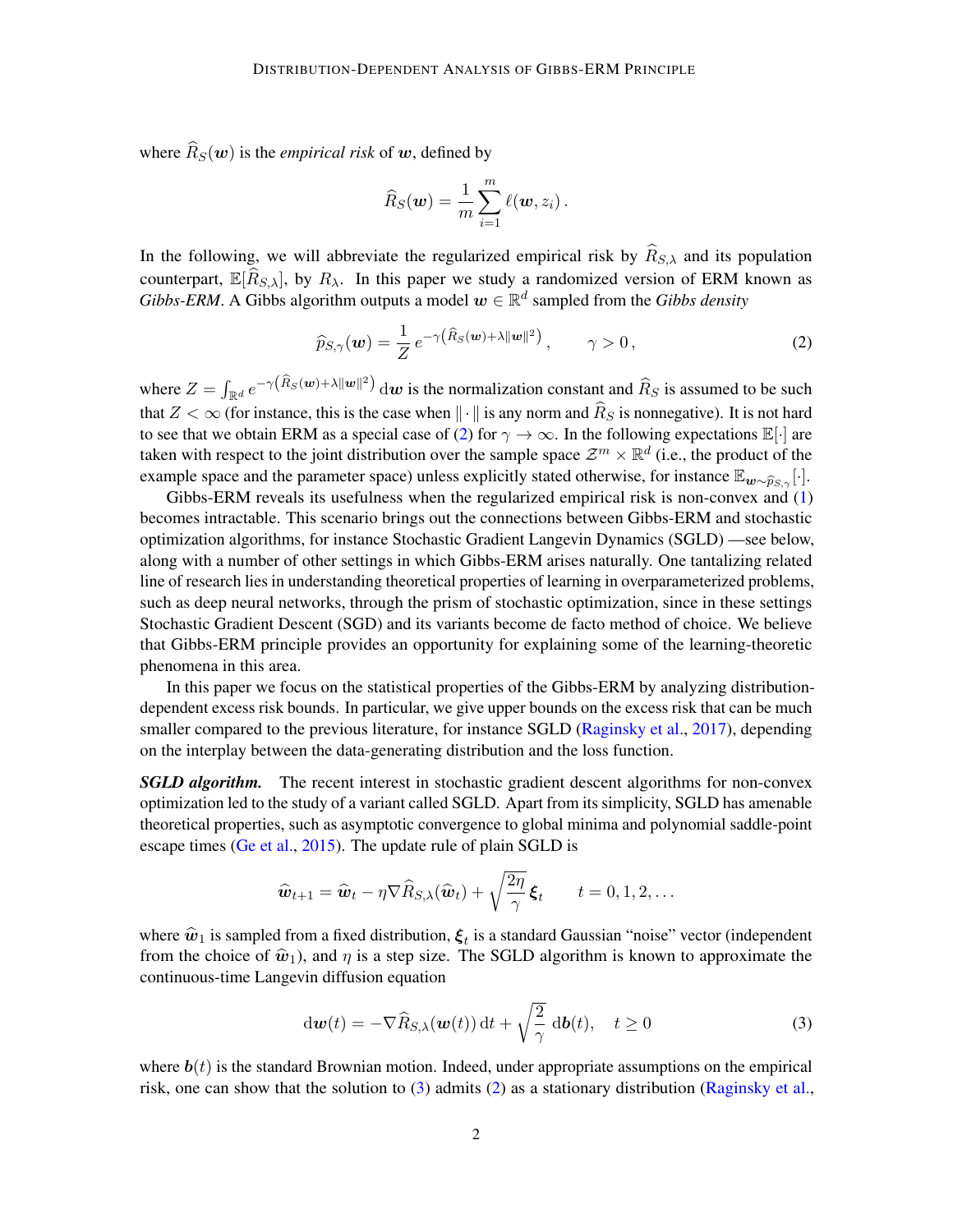[2017;](#page-25-0) [Tzen et al.,](#page-26-0) [2018\)](#page-26-0). While convergence in the limit is reassuring, the best known bound on the mixing time is of order polylog $(1/\varepsilon) e^{\tilde{\mathcal{O}}(d)}$  for non-convex empirical risks assuming that objective is smooth and dissipative (roughly speaking, assuring that the process [\(3\)](#page-1-1) on average moves towards the origin) [\(Raginsky et al.,](#page-25-0) [2017;](#page-25-0) [Xu et al.,](#page-26-1) [2018\)](#page-26-1), and it is not clear whether the exponential dependence on the parameters can be eliminated.

*Information Risk Minimization.* Gibbs-ERM naturally arises when introducing a relative entropy regularization in the so-called Information Risk Minimization framework [\(Zhang,](#page-26-2) [2006;](#page-26-2) [Xu and](#page-26-3) [Raginsky,](#page-26-3) [2017\)](#page-26-3). Indeed  $\hat{p}_{S,\gamma}$  in [\(2\)](#page-1-0) can be equivalently defined as the solution to the following convex optimization problem

<span id="page-2-0"></span>
$$
\underset{\widehat{p}\in\mathcal{M}_1}{\arg\inf} \left\{ \underset{\boldsymbol{w}\sim\widehat{p}}{\mathbb{E}} \left[ \widehat{R}_S(\boldsymbol{w}) \right] + \frac{1}{\gamma} \mathrm{KL} \left( \widehat{p} \, || \, \mathcal{N}(\mathbf{0}, \lambda^{-1} \boldsymbol{I}) \right) \right\},\tag{4}
$$

where  $\mathcal{M}_1$  is the set of all sample-dependent probability densities on  $\mathbb{R}^d$ , with sample drawn from D, and KL-divergence is defined between densities that are absolutely continuous with respect to some measure over  $\mathbb{R}^d$ . Problem [\(4\)](#page-2-0) can be also motivated from perspective of the PAC-Bayesian analysis [\(McAllester,](#page-25-1) [1998;](#page-25-1) [Seeger,](#page-25-2) [2002\)](#page-25-2), where [\(2\)](#page-1-0) is the density minimizing the bound on the expected risk. Another instance of [\(4\)](#page-2-0) is the well-known Maximum Entropy Discrimination framework of [Jaakkola et al.](#page-25-3) [\(1999\)](#page-25-3).

*Sampling from* [\(2\)](#page-1-0)*.* Markov chain Monte Carlo (MCMC) algorithms can be used to sample directly from [\(2\)](#page-1-0). Unfortunately, this is often known to be computationally inefficient [\(Andrieu](#page-24-1) [et al.,](#page-24-1) [2003\)](#page-24-1). On the other hand, there is a number of cases where MCMC demonstrates amenable computational properties, for instance when sampling from log-concave densities [\(Andrieu et al.,](#page-24-1) [2003\)](#page-24-1). Recent works have also showed that for a particular class of densities (such as smooth and strongly concave densities) variations of MCMC algorithms can sometimes achieve linear convergence [\(Cheng et al.,](#page-24-2) [2018b\)](#page-24-2), for certain non-log-concave densities MCMC variants can achieve polynomial convergence in the dimension [\(Cheng et al.,](#page-24-3) [2018a\)](#page-24-3), or ever achieve faster convergence than optimization algorithms [\(Ma et al.,](#page-25-4) [2018\)](#page-25-4). Another popular line of research is a variational approximations of the Gibbs density, such as Variational Bayes [\(Wang and Blei,](#page-26-4) [2018\)](#page-26-4) where one resorts to the variational approximation of a target density.

## 1.1. Our Contribution

The algorithms discussed above perform randomized empirical risk minimization. However, minimizing empirical risk does not always lead to minimization of the risk. Hence, the quality of the solution  $A(S)$  generated by the randomized algorithm A given the training set S is typically analyzed through the notion of *excess risk*  $\mathbb{E}_{S,A}[R(A(S))] - R(\mathbf{w}^*)$ , where  $\mathbf{w}^*$  is one of the minimizers of the risk. This is decomposed into the generalization error  $R(A(S)) - \widehat{R}_S(A(S))$  and the term  $\widehat{R}_S(A(S)) - R(\boldsymbol{w}^*)$ . Similarly to [Raginsky et al.](#page-25-0) [\(2017\)](#page-25-0), we follow instead a Gibbs-centric decomposition of the excess risk

$$
\mathop{\mathbb{E}}_{S,A}\left[R(A(S))\right]-R(\mathbf{w}^*)=\underbrace{\mathop{\mathbb{E}}_{S,A,\mathbf{w}\sim\widehat{p}_{S,\gamma}}\left[R(A(S))-R(\mathbf{w})\right]}_{\text{Computational excess risk}}+\underbrace{\mathop{\mathbb{E}}_{\mathbf{w}\sim\widehat{p}_{S,\gamma}}\left[R(\mathbf{w})\right]-R(\mathbf{w}^*)}_{\text{Statistical excess risk}}.
$$

The first term is due solely to the dynamics of the algorithm, be it SGLD or a sampling procedure, while the second one is a purely learning-theoretic quantity. [Raginsky et al.](#page-25-0) [\(2017\)](#page-25-0) mainly focused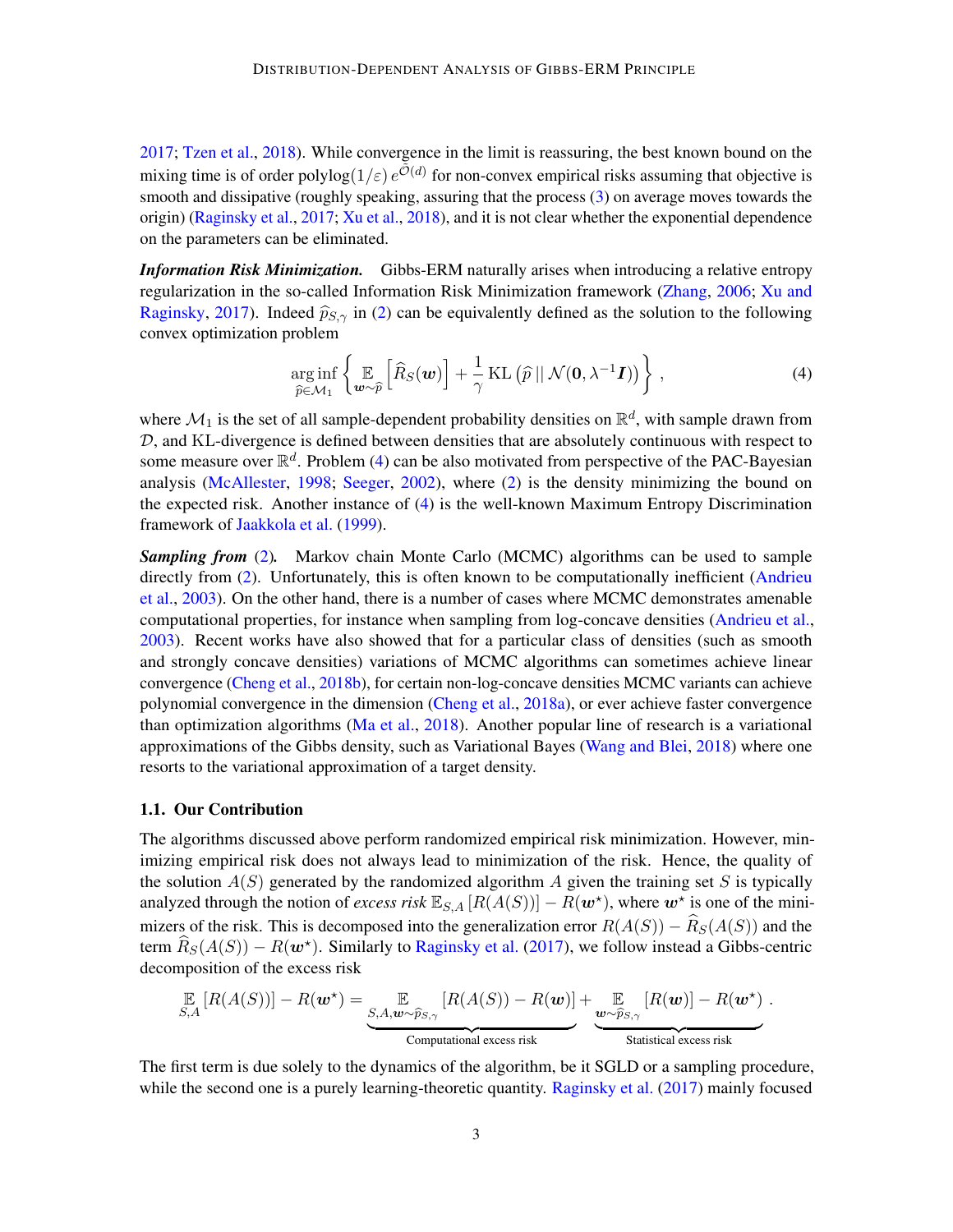on the finite-time analysis of the first term for SGLD while showing convergence for non-convex objective functions. Their analysis of the second term —the statistical excess risk— provides a bound of order (ignoring logarithmic factors)

<span id="page-3-0"></span>
$$
\frac{(\gamma + d)^2}{\lambda_{\star} m} + \frac{d}{\gamma} \tag{5}
$$

where  $\lambda_{\star}$  is a positive spectral gap characterizing the exponential convergence rate of the Langevin diffusion to the stationary point. They conservatively bounded the reciprocal of  $\lambda_{\star}$  as

$$
\frac{1}{\lambda_{\star}} = \tilde{\mathcal{O}}\left(\frac{1}{\gamma(d+\gamma)}\right) + \left(1 + \frac{d}{\gamma}\right)e^{\tilde{\mathcal{O}}(\gamma+d)}\,. \tag{6}
$$

This results in a statistical excess risk bound with a rather pessimistic exponential dependence on the ambient dimension  $d$ . Therefore, a natural question to ask is whether the dependence on  $d$ can be improved by taking into account specific properties of the learning problem, and whether the dependence on  $\lambda_{\star}$  can be avoided altogether (since the *statistical* excess risk does not really depend on the convergence properties of SGLD). We believe that  $\lambda_{\star}$  (which has exponential dependence on the dimension) can be avoided in the analysis of [Raginsky et al.](#page-25-0)  $(2017)$ , although in their case this would not have improved the final result due to the contribution of the computational excess risk.

In this paper we consider the statistical excess risk, while we forego computational aspects of concrete algorithms. In particular, we focus on the *distribution-dependent* analysis of *statistical excess risk* (or, simply, excess risk). In the following we show upper bounds on the statistical excess risk that can be much smaller than [\(5\)](#page-3-0) depending on the interplay between the data-generating distribution and the loss function.

The notion of excess risk considered in this paper is defined with respect to the *regularized* minimizer of the risk

<span id="page-3-1"></span>
$$
\boldsymbol{w}_{\lambda}^{\star} \in \underset{\boldsymbol{w} \in \mathbb{R}^d}{\arg \min} \left\{ R(\boldsymbol{w}) + \lambda \|\boldsymbol{w}\|^2 \right\} \ . \tag{7}
$$

Note that this is not a limitation because we can always recover the regularizer-free analysis by looking at the asymptotic behavior  $\lambda \to 0$ . In the following, we assume that both risk and empirical risk are bounded and twice differentiable, and the Hessian matrix of the risk is locally-Lipschitz (in a sense precisely defined later on). Therefore, the objective function of [\(7\)](#page-3-1) (as well as the one of [\(1\)](#page-0-0)) can have more than one minimum. However we assume that local minima are *isolated*, meaning that a sufficiently small neighborhood of  $w^{\star}_{\lambda}$  contains a unique minimum. One compelling example is a large family of non-convex *strict-saddle* ERM problems [\(Ge et al.,](#page-24-0) [2015;](#page-24-0) [Gonen and](#page-25-5) [Shalev-Shwartz,](#page-25-5) [2017\)](#page-25-5), such as matrix completion, tensor decomposition, PCA, ICA, and others. Another example of such is an empirical risk of a *ReLU neural network* with weight decay, or L2 regularization, [\(Milne,](#page-25-6) [2018,](#page-25-6) Theorem 1) where minima resulting in a sufficiently small empirical risk are locally strongly-convex. Even though the theorem holds for empirical measures, we suspect that it could be extended to the population risk through the uniform convergence argument.

Localized excess risk. Before delving into the global analysis of the excess risk, we look at the *local* approximation properties of the Gibbs-ERM principle, which will also be instrumental in the forthcoming global analysis. We begin by looking at the *localized* excess risk with respect to a fixed minimizer  $w_{\lambda}^*$ . Specifically, we consider the excess risk of a parameter w generated by Gibbs-ERM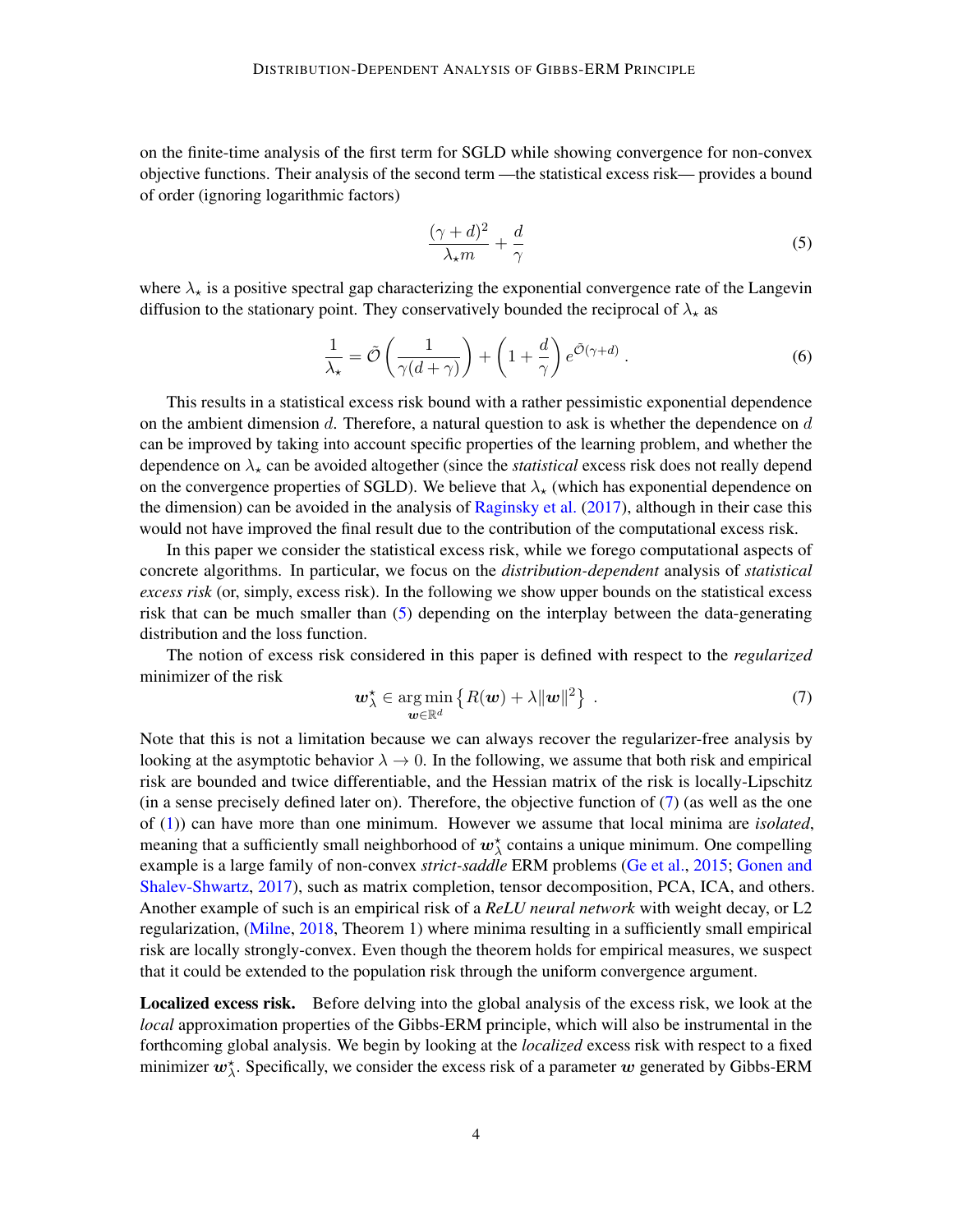within a certain neighborhood around  $w_{\lambda}^*$ . This is defined as

$$
\Delta(\boldsymbol{w}_{\lambda}^{\star}) = \mathop{\mathbb{E}}_{S} \left[ \mathop{\mathbb{E}}_{\boldsymbol{w} \sim \widehat{p}_{S, \gamma}} \left[ R(\boldsymbol{w}) - R(\boldsymbol{w}_{\lambda}^{\star}) \mid \boldsymbol{w} \in \mathcal{E}^{\star}(r) \right] \right],
$$

where conditioning is taken on the event that w lies in the ellipsoid  $\mathcal{E}^*(r)$  of radius r centered at the minimizer  $w_{\lambda}^*$  and aligned with the curvature of the risk at that minimum. We prove (Theorem [4\)](#page-10-0) that the local excess risk behaves  $as<sup>1</sup>$  $as<sup>1</sup>$  $as<sup>1</sup>$ 

<span id="page-4-1"></span>
$$
\Delta(\boldsymbol{w}_{\lambda}^{\star}) \lesssim \frac{1}{\gamma} \operatorname{tr} \left( \boldsymbol{H}^{\star} \boldsymbol{H}_{\lambda}^{\star-1} \right) + \varepsilon(r) + \sqrt{\gamma \varepsilon(r)} + \frac{\gamma}{\sqrt{m}} \tag{8}
$$

where  $H^*$  is the Hessian matrix  $\nabla^2 R(\omega_\lambda^*), H^*_{\lambda} = H^* + 2\lambda I$ , and  $\varepsilon(r)$  is a local approximation error that vanishes as  $r \to 0$  (defined precisely in Section [4\)](#page-9-0). The trace term in [\(8\)](#page-4-1), a distributiondependent quantity known as the *effective dimension* of minimizer  $w_{\lambda}^{*}$ , can be also expressed as  $\lambda_1/(\lambda_1+\lambda)+\cdots+\lambda_d/(\lambda_d+\lambda)$  where  $\lambda_1,\ldots,\lambda_d$  are the eigenvalues of  $H^*$ . This can be viewed as a "soft" version of the rank of  $H^\star$ . Note that  $\text{tr}\left(H^\star H^{\star-1}_\lambda\right)\leq d$  always, and  $\text{tr}\left(H^\star H^{\star-1}_\lambda\right)\ll d$ whenever the spectrum of the Hessian matrix is light-tailed. This notion of effective dimension occasionally appears in the analysis of ridge regression [\(Audibert and Catoni,](#page-24-4) [2011;](#page-24-4) [Neu and Rosasco,](#page-25-7) [2018\)](#page-25-7).

Next, to get a sense of the strength of the bound and as a sanity check, one may look at limiting cases with respect to parameters  $\lambda$  and  $\gamma$ . When  $\lambda \to 0$ , corresponding to the unregularized Gibbs-ERM principle, our bound becomes

$$
\Delta(\boldsymbol{w}^{\star}) \lesssim \frac{1}{\gamma} \; \mathrm{rank}(\boldsymbol{H}^{\star}) + \mathrm{poly}(m, \gamma, r, \lambda_{\min}(\boldsymbol{H}^{\star}))
$$

where  $\lambda_{\min}(\boldsymbol{H}^{\star})$  denotes the smallest non-zero eigenvalue of  $\boldsymbol{H}^{\star}$ . Assuming the radius is set to  $r = \gamma^{-\frac{1+p}{3}}$  for some  $p > 0$ , the polynomial term in the right-hand side of the above bound vanishes as  $\gamma, m \to \infty$ , even for singular  $H^*$ . On the other hand, for  $\lambda > 0$  and  $\gamma, m \to \infty$  the right-hand side of [\(8\)](#page-4-1) tends to zero, and the bound backs up the intuition that the Gibbs-ERM principle should exactly recover the ERM solution. This observation also serves as a sanity check that the bound is reasonably tight, at least with respect to  $\gamma$ .

Finally, in cases when the Hessian matrix of the risk is constant, for instance in Regularized Least Squares (RLS) problems,  $\varepsilon(r) = 0$  and our bound specializes to

$$
\Delta(\boldsymbol{w}_{\lambda}^{\star}) \lesssim \frac{1}{\gamma} \operatorname{tr}\left(\boldsymbol{H}^{\star}\boldsymbol{H}_{\lambda}^{\star-1}\right) + \frac{\gamma}{\sqrt{m}}~.
$$

When  $\gamma$  is tuned optimally the above bound becomes  $\Delta(\bm{w}_\lambda^\star) \lesssim m^{-\frac{1}{4}} \sqrt{\text{tr} \left( \bm{H}^\star \bm{H}_\lambda^{\star -1} \right)}$ . Note that, for the square loss, the best known dependence on m that can be achieved is  $m^{-\frac{1}{2}}$ . The worse exponent in our bound is the price we pay for the generality of our approach. Although our results are never worse in terms of the dimension, the dependence on the sample size in our bounds is worse than in those of [\(Raginsky et al.,](#page-25-0) [2017,](#page-25-0) (3.27)). This is because we are stating bounds in terms of the distribution-dependent effective dimension. We can obtain the same rate as [Raginsky et al.](#page-25-0) [\(2017\)](#page-25-0) by expressing the effective dimension in terms of the empirical risk.

<span id="page-4-0"></span><sup>1.</sup> Throughout this paper, we use  $f \lesssim g$  to say that there exists a universal constant  $C > 0$  such that  $f \leq Cg$  holds uniformly over all arguments.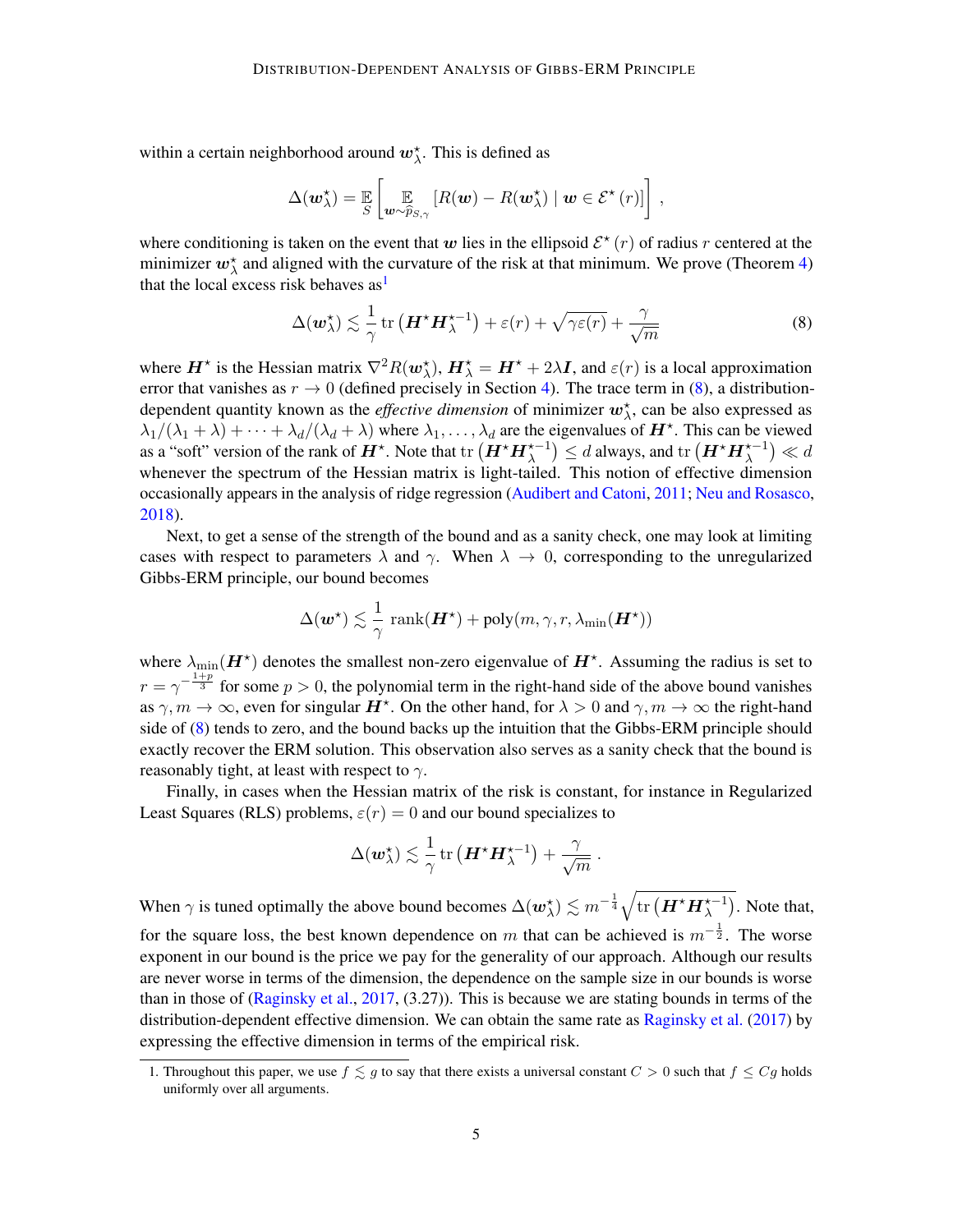Global excess risk. Next, we consider a *global* notion of excess risk,

$$
\Delta(\pi) = \mathbb{E}\left[\mathbb{E}_{\boldsymbol{w} \sim \widehat{p}_{S,\gamma}}\left[R(\boldsymbol{w})\right]\right] - \mathbb{E}_{I \sim \pi}\left[R(\boldsymbol{w}_{\lambda,I}^{\star})\right]
$$

Here, in the second term  $\pi$  is a distribution over the countable set  $\mathcal I$  of all minima (recall that minima are isolated). In this setting, all minima, Hessian matrices, approximation errors, and ellipsoids gain a corresponding subscript  $i \in \mathcal{I}: \mathbf{w}_{\lambda,i}^{\star}, \mathbf{H}_{\lambda,i}^{\star}, \varepsilon_i(r)$ , and  $\mathcal{E}_i^{\star}(r)$ .

We first focus on the finite-temperature distribution over minima of the regularized risk

$$
\pi_{\gamma,r}(i) = \frac{\mathbb{P}_{\gamma}(\mathcal{E}_i^*(r))}{\sum_{j \in \mathcal{I}} \mathbb{P}_{\gamma}(\mathcal{E}_j^*(r))}, \qquad i \in \mathcal{I},
$$
\n(9)

.

where probabilities are taken with respect to the population Gibbs density  $p_\gamma(\bm{w}) \propto e^{-\gamma R_\lambda(\bm{w})}$ . For this distribution we prove that

<span id="page-5-0"></span>
$$
\Delta(\pi_{\gamma,r}) \lesssim \frac{1}{\gamma} \mathbb{E}\left[\text{tr}\left(\boldsymbol{H}_{I}^{*}\boldsymbol{H}_{\lambda,I}^{*-1}\right)\right] + \frac{\gamma}{\sqrt{m}} + \mathbb{E}[\varepsilon_{I}(r)] + \sqrt{\gamma \mathbb{E}[\varepsilon_{I}(r)]} + \mathbb{P}_{\gamma}(\mathcal{C}^{*}(r)),\tag{10}
$$

for any  $r < r_0$  where the radius  $r_0$  is chosen such that all ellipsoids in the set  $\{\mathcal{E}_i^*(r) : i \in \mathcal{I}\}\)$  are disjoint,  $C^*(r)$  is the *complement* of the union of the ellipsoids in this set (i.e., the volume outside of minima), and the expectation is taken with respect to  $I \sim \pi_{\gamma,r}$ .

Note that there is a trade-off in [\(10\)](#page-5-0) between the first term, which is essentially a bound on the expected excess risk in the neighborhood of a minimum drawn according to  $\pi_{\gamma,r}$ , and the last term, which is the probability of sampling outside of the neighborhood of any minimum. This means that we can obtain an *oracle inequality* by choosing  $r \in [0, r_0]$  such that it minimizes the right-hand side of  $(10)$ .

Now we focus on the probability of the complement, which behaves as

<span id="page-5-1"></span>
$$
\mathbb{P}_{\gamma}(\mathcal{C}^{\star}(r)) \le 1 - \left(1 - de^{-r^2 \gamma \alpha_{d/2}}\right) \sum_{i \in \mathcal{I}} e^{-\frac{1}{3} \gamma \varepsilon_i(r)},\tag{11}
$$

where  $\alpha_{d/2}$  depends only on d. So, as long as  $r^2\gamma$  is increasing and  $\gamma \varepsilon_i(r)$  is non-increasing, the probability of generating a solution outside of the minima decreases. For example, when  $r = \gamma^{\frac{p-1}{2}}$ for  $p \in (0, 1/3]$  (as discussed in Section [4.2\)](#page-10-1) the right-hand side of [\(11\)](#page-5-1) vanishes as  $\gamma \to \infty$ .

Asymptotic pseudo excess risk. It is also natural to ask what happens in the zero-temperature regime  $\gamma \to \infty$ , when the Gibbs-ERM principle reduces to a rule for selecting empirical risk minimizers. We can study this by observing that [\(10\)](#page-5-0) vanishes when the radius is set to  $r = \gamma^{\frac{p-1}{2}}$ —as we previously discussed— and  $\gamma$  is set to  $m^{\frac{1}{4}}$ , which is a meaningful result. Indeed, whenever  $m = \infty$ , then  $\gamma = \infty$  and the risk of Gibbs-ERM should not differ from the risk of a minimum drawn from the limiting distribution  $\pi_{\infty} = \lim_{\gamma \to \infty} \pi_{\gamma,r}$ . Interestingly, the distribution  $\pi_{\infty}$  has the following analytic form (this is shown in Lemma [5](#page-10-2) assuming the tuning  $r = \gamma^{\frac{p-1}{2}}$ ):

<span id="page-5-2"></span>
$$
\pi_{\infty}(i) = \frac{1}{\sum_{j \in \mathcal{I}^{\text{GLOB}}} \sqrt{\frac{\det(\mathbf{H}_{\lambda,j}^{\star})}{\det(\mathbf{H}_{\lambda,j}^{\star})}}}, \qquad i \in \mathcal{I}^{\text{GLOB}} \tag{12}
$$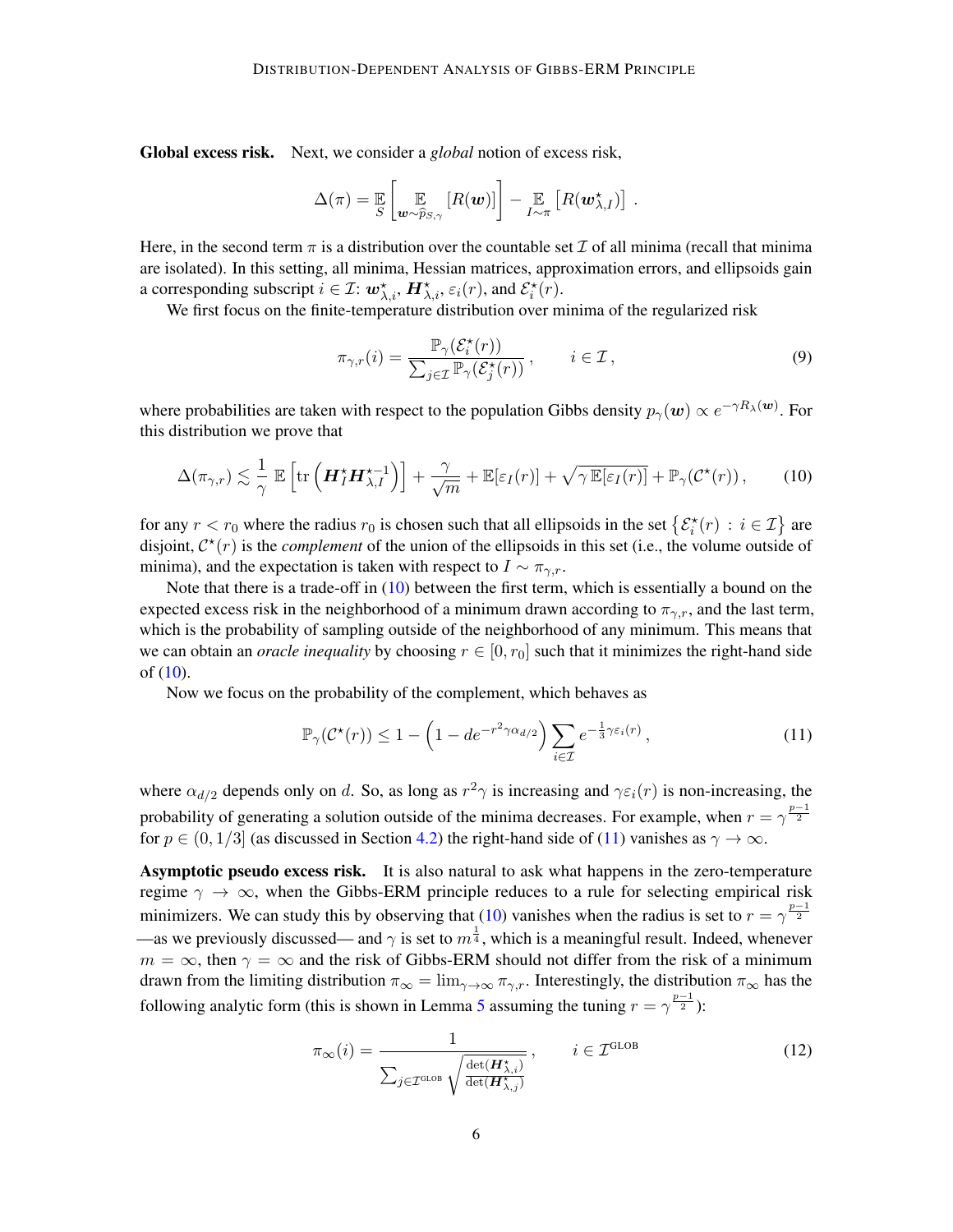where  $\mathcal{I}^{\text{GLOB}}$  is a countable set enumerating global minima of the regularized risk. Hence, the probability of a minimum  $w^{\star}_{\lambda,i}$  is proportional to the reciprocal of the normalized volume of the ellipsoid defined by the eigenvalues of the Hessian at that minimum. In particular, this implies that the probability of choosing a global minimum with larger volume is higher. Note that all suboptimal minima have zero probability under  $\pi_{\infty}$ . At the same time, in this asymptotic regime it is also rather clear that Gibbs-ERM generates models outside of the neighborhoods of the minima with zero probability. These two observations show how to strike a middle ground between the nonasymptotic bound of [\(10\)](#page-5-0) and the asymptotic distribution [\(12\)](#page-5-2). This is captured by the global asymptotic *pseudo* excess risk

$$
\Delta_r^{\infty} = \mathop{\mathbb{E}}_{I \sim \pi_{\infty}} \left[ \mathop{\mathbb{E}}_{S} \left[ \mathop{\mathbb{E}}_{\boldsymbol{w} \sim \widehat{p}_{S,\gamma}} \left[ R(\boldsymbol{w}) \mid \boldsymbol{w} \in \mathcal{E}_I^{\star}(r) \right] \right] - R(\boldsymbol{w}_{\lambda,I}^{\star}) \right], \qquad r > 0,
$$

which bounds the localized excess risk at finite temperature  $\gamma > 0$  when minima are drawn from the global limiting distribution  $\pi_{\infty}$ . For any  $r \geq 0$  we have

<span id="page-6-0"></span>
$$
\Delta_r^{\infty} \lesssim \frac{1}{\gamma} \mathbb{E} \left[ \text{tr} \left( \boldsymbol{H}_I^{\star} \boldsymbol{H}_{\lambda, I}^{\star - 1} \right) \right] + \mathbb{E} \left[ \varepsilon_I(r) \right] + \sqrt{\gamma \mathbb{E} \left[ \varepsilon_I(r) \right]} + \frac{\gamma}{\sqrt{m}} \,. \tag{13}
$$

Observe that whereas the local excess risk [\(8\)](#page-4-1) is essentially controlled by the soft rank of the minimum, the bound [\(13\)](#page-6-0) implies that globally this is not necessarily the case, since low-rank minima have smaller probability under distribution  $\pi_{\infty}$ .

### 1.2. Additional Related Work

Generalization bounds for the Gibbs-ERM principle has been extensively studied in a number of works over the past years. One prolific thread of research in this direction is the PAC-Bayesian analysis starting from seminal works of [McAllester](#page-25-1) [\(1998\)](#page-25-1); [Langford and Shawe-Taylor](#page-25-8) [\(2003\)](#page-25-8) until the latest developments, for instance [\(Germain et al.,](#page-24-5) [2015;](#page-24-5) [Grünwald and Mehta,](#page-25-9) [2017\)](#page-25-9). PAC-Bayesian analysis follows the uniform convergence argument (over the class of densities), where, as was pointed out earlier Gibbs density is the one minimizing the bound on the risk (Information Risk Minimization). In this paper we focus on the excess risk bounds rather than generalization bounds, that manifest distribution-dependent properties of a potentially non-convex risk. PAC-Bayesian excess risk bounds have also been studied in a number of contexts [\(Alquier et al.,](#page-24-6) [2016;](#page-24-6) [Audibert](#page-24-4) [and Catoni,](#page-24-4) [2011;](#page-24-4) [Grünwald and Mehta,](#page-25-9) [2017\)](#page-25-9), however, these typically assume convex risk (e.g. least-squares), or focus on the properties of the hypothesis class (sometimes distribution-dependent) rather than those of the objective function [\(Grünwald and Mehta,](#page-25-9) [2017\)](#page-25-9). Distribution-dependent arguments have been exploited to develop sharper generalization bounds [\(Lever et al.,](#page-25-10) [2013\)](#page-25-10), and data-dependent PAC-Bayesian bounds were shown to be numerically non-vacuous as was shown by [Dziugaite and Roy](#page-24-7) [\(2018\)](#page-24-7).

A number of works have also analyzed generalization and approximation properties of Gibbs-ERM from the algorithmic point of view. A heuristic approach to analysis of SGLD algorithm was given by [Welling and Teh](#page-26-5) [\(2011\)](#page-26-5); [Mandt et al.](#page-25-11) [\(2016\)](#page-25-11) while recent works have also argued that its generalization ability is controlled by the "width" (or the notion of pseudo-rank) at the minimum of the empirical risk [\(Keskar et al.,](#page-25-12) [2017;](#page-25-12) [Chaudhari and Soatto,](#page-24-8) [2018;](#page-24-8) [Liang et al.,](#page-25-13) [2019\)](#page-25-13), which is reminiscent of the effective dimension studied in this paper. [Mou et al.](#page-25-14) [\(2018\)](#page-25-14) developed generalization bounds for SGLD from PAC-Bayesian and algorithmic stability point of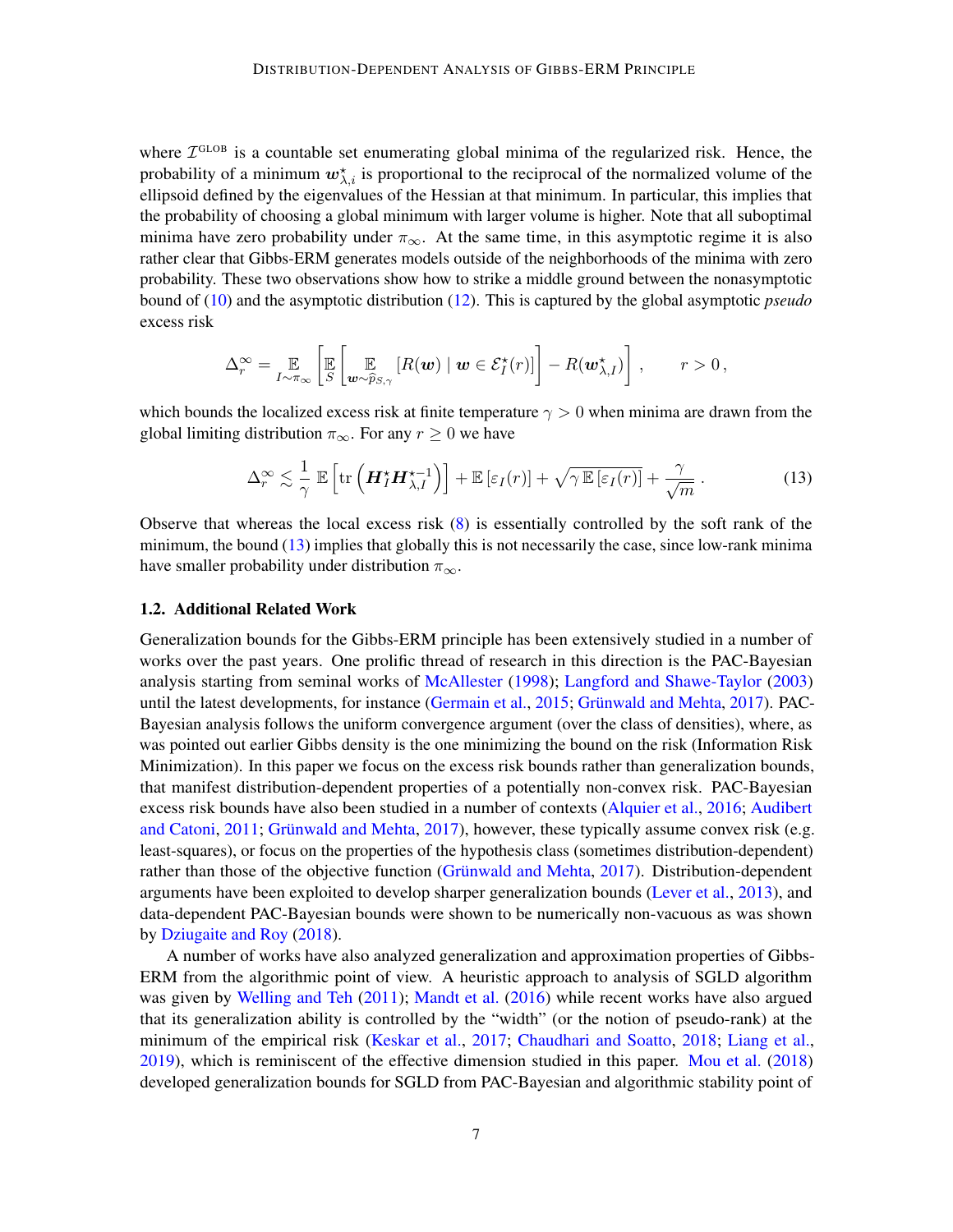view [\(Bousquet and Elisseeff,](#page-24-9) [2002\)](#page-24-9). Apart from the excess risk bounds, [Raginsky et al.](#page-25-0) [\(2017\)](#page-25-0) also showed Gibbs-ERM specific generalization bounds through the algorithmic stability framework. In this paper we also analyze generalization and stability of Gibbs-ERM principle, however we present a simpler proof technique similar in spirit to [Xu and Raginsky](#page-26-3) [\(2017\)](#page-26-3). Finally, [Sheth and Khardon](#page-26-6) [\(2017\)](#page-26-6) analyzed a slightly different notion of excess risk bounds for the variational inference assuming the use of latent Gaussian models (such as generalized linear models and Gaussian processes).

# 2. Preliminaries

Throughout this paper, we use  $f \lesssim g$  to indicate that there exists a universal constant  $C > 0$  such that  $f \leq Cg$  holds uniformly over all arguments. Let  $\mathcal{B}_r(z) \subset \mathbb{R}^d$  be the ball of center  $z$  and radius  $r>0$  and let  $\mathcal{B}_r=\mathcal{B}_r(\mathbf{0}).$  Given a positive definite  $d\times d$  matrix  $\bm{M}$ , define  $\|\bm{x}\|_{\bm{M}}^2=\bm{x}^\top\bm{M}\bm{x}$  for  $x \in \mathbb{R}^d$ . Then, for any positive semi-definite  $d \times d$  matrix A and  $r > 0$  the corresponding ellipsoid centered at  $\mathbf{x}_0 \in \mathbb{R}^d$  is defined as  $\mathcal{E}(\mathbf{x}_0, \bm{A}, r) \equiv \big\{ \bm{x} \in \mathbb{R}^d \, : \, \|\mathbf{x}_0 - \bm{x}\|_{\bm{A}} \leq r \big\}.$ 

If p and q are densities that are absolutely continuous with respect to a measure  $\mu$  over  $\mathbb{R}^d$ , the Kullback-Liebler (KL) divergence between  $p$  and  $q$  is defined as

$$
KL(p, q) = \mathop{\mathbb{E}}_{\boldsymbol{w} \sim p} \left[ ln (p(\boldsymbol{w})) - ln (q(\boldsymbol{w})) \right].
$$

### <span id="page-7-3"></span>3. Sketch of the Analysis

In this section we briefly explain the main arguments at the basis of our analysis. We start from the analysis of the localized excess risk, which is decomposed into the generalization error (i.e., the difference between the risk and empirical risk) and the gap between the empirical risk and the risk of the minimizer  $w_{\lambda}^*$ ,

$$
\mathbb{E}\left[R(\boldsymbol{w}) - R(\boldsymbol{w}_{\lambda}^{*}) \mid \boldsymbol{w} \in \mathcal{E}^{\star}(r)\right] = \mathbb{E}\left[R(\boldsymbol{w}) - \widehat{R}_{S}(\boldsymbol{w}) \mid \boldsymbol{w} \in \mathcal{E}^{\star}(r)\right]
$$
(14)

<span id="page-7-2"></span><span id="page-7-1"></span>
$$
+ \mathbb{E}\left[\widehat{R}_{S}(\boldsymbol{w}) - R(\boldsymbol{w}_{\lambda}^{\star}) \mid \boldsymbol{w} \in \mathcal{E}^{\star}(r)\right]
$$
 (15)

.

where the expectation is taken with respect to the empirical Gibbs density [\(2\)](#page-1-0). For brevity we omit the indices corresponding to the minima, as in the localized setting we consider a local minimum at the time. The generalization error of Gibbs-ERM is captured by Theorem [1](#page-7-0) below (whose proof can be found in Section [5.2\)](#page-13-0).

**Theorem 1 (Generalization bound)** Consider any loss function  $f : \mathbb{R}^d \times \mathcal{Z} \to \mathbb{R}$  that is  $\sigma$ -sub-*Gaussian in the first argument with respect to the Gibbs density*

<span id="page-7-0"></span>
$$
\widehat{p}_{S,\gamma}(\boldsymbol{w}) \propto e^{-\frac{\gamma}{m} \sum_{i=1}^{m} f(\boldsymbol{w}, z_i)} \qquad \gamma > 0 \qquad (16)
$$

 $\emph{conditioned on a measurable } A \subseteq \mathbb{R}^d.$  Then the generalization error of Gibbs-ERM satisfies

$$
\mathbb{E}\left[\mathbb{E}_{\boldsymbol{w}\sim\widehat{p}_{S,\gamma}}\left[R(\boldsymbol{w})-\widehat{R}_{S}(\boldsymbol{w})\,\big|\,\boldsymbol{w}\in A\right]\right]\leq\frac{4\sigma^2\gamma}{m}
$$

Assuming that f is everywhere bounded by M, Hoeffding Lemma implies the bound  $\frac{M^2\gamma}{2m}$ . Under the same boundedness assumption, a bound with similar rates was also shown by [Xu and Raginsky](#page-26-3)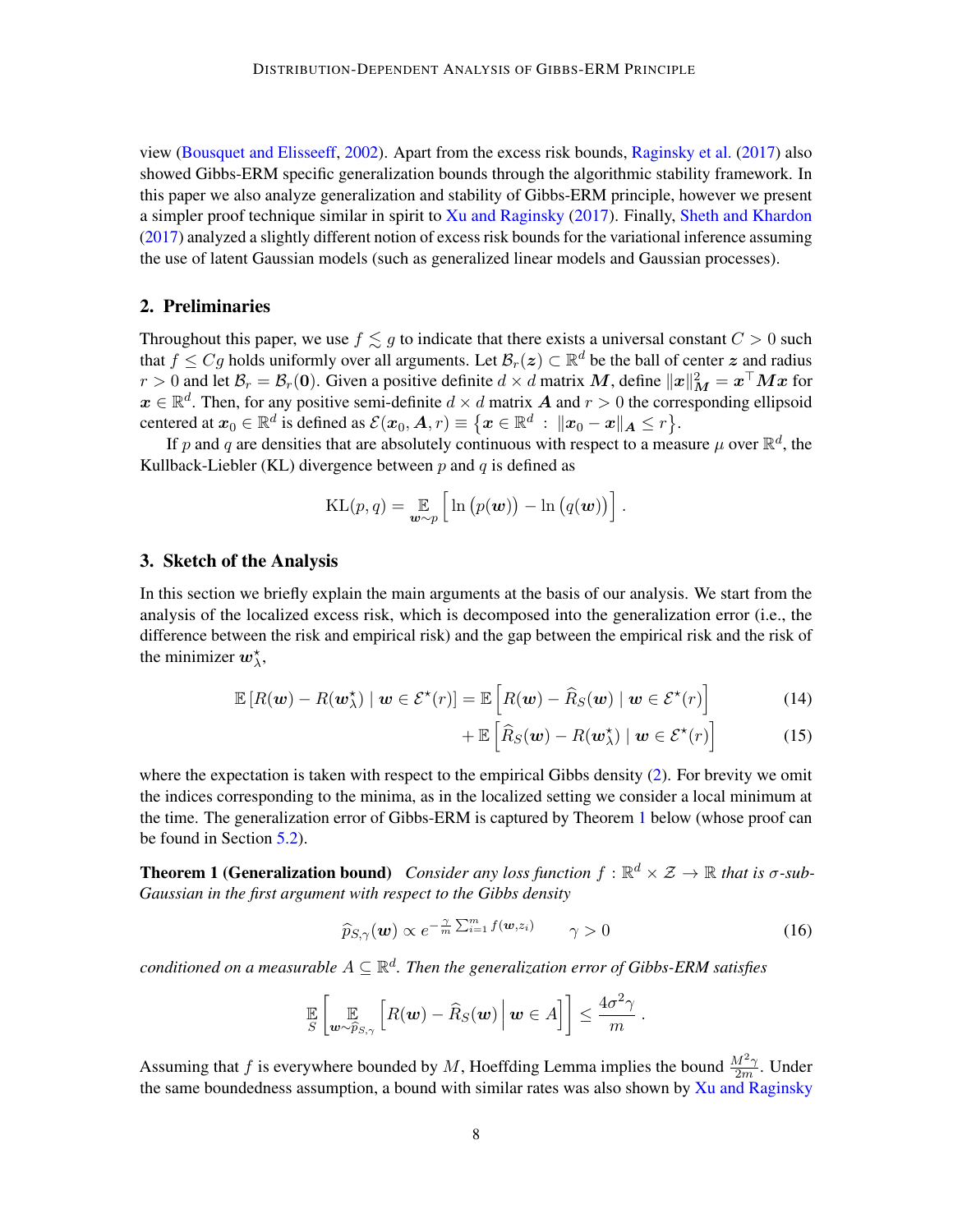[\(2017\)](#page-26-3) within the mutual information framework. Our proof works by showing that the Gibbs density is on-average replace-one stable in the sense of [\(Shalev-Shwartz and Ben-David,](#page-26-7) [2014,](#page-26-7) Section 13) (we include it here for completeness).

The second quantity [\(15\)](#page-7-1) is less straightforward to control in a distribution-dependent setting. [Raginsky et al.](#page-25-0) [\(2017\)](#page-25-0) give a global upper bound

$$
\widehat{R}_S(\boldsymbol{w}) - R(\boldsymbol{w}_\lambda^\star) = \tilde{\mathcal{O}}\left(\frac{d}{\gamma}\right)
$$

by further decomposing  $(15)$  as follows

$$
\mathop{\mathbb{E}}\limits_{\bm{w}\sim\widehat{p}_{S,\gamma}}[\widehat{R}_S(\bm{w})]-\min_{\bm{u}\in\mathbb{R}^d}\widehat{R}_S(\bm{u})+\min_{\bm{u}\in\mathbb{R}^d}\widehat{R}_S(\bm{u})-\mathop{\mathbb{E}}\limits_{S}[\widehat{R}(\bm{w}_\lambda^{\star})]\ .
$$

The second term is bounded trivially, while the analysis of the first term follows the so called "almost ERM" argument. In other words, understanding how "close" the solutions generated by Gibbs-ERM are to the solutions of ERM.

In our distribution-dependent setting we follow a different route: consider the case of RLS, where the empirical risk is an average of square-regularized losses. A rather straightforward argument (based on Gaussian integration) gives the following *identity* in an "almost ERM" style:

$$
\mathop{\mathbb{E}}_{\boldsymbol{w}\sim \widehat{p}_{S,\gamma}}\left[\widehat{R}_S(\boldsymbol{w})\right]-\min_{\boldsymbol{u}\in\mathbb{R}^d}\widehat{R}_S(\boldsymbol{u})=\frac{1}{\gamma}\operatorname{tr}\left(\nabla^2\widehat{R}_S(\widehat{\boldsymbol{w}}_{\lambda})\left(\nabla^2\widehat{R}_S(\widehat{\boldsymbol{w}}_{\lambda})+\lambda\boldsymbol{I}\right)^{-1}\right)
$$

where  $\hat{w}_{\lambda}$  is a minimizer of the RLS problem. Observe that in the above identity we obtain an empirical counterpart of the effective dimension introduced in [\(8\)](#page-4-1). Since our goal is a distributiondependent result, one possibility is to consider the concentration of Hessian eigenvalues. However, we follow a more direct approach. As we said earlier, the "almost ERM" analysis of RLS is relatively easy using Gaussian integration (since  $\widehat{p}_{S,\gamma}$  is a Gaussian density). Since we deal instead with general smooth densities, our idea is to quantify the gap between the density at hand and the Gaussian density. This is nicely handled by the *transportation lemma* [\(Boucheron et al.,](#page-24-10) [2013,](#page-24-10) Lemma 4.18), characterizing the difference between the expectations of different densities in terms of the KL-divergence between them. As a comparison we choose the Gaussian density  $q_{\gamma} \propto$  $\exp\left(-\frac{\gamma}{2}\right)$  $\frac{\gamma}{2} \|w-w_\lambda^{\star}\|_{H_\lambda^{\star}}^2$ ), which only depends only on distribution-related quantities. An "almost ERM" style analysis applied to  $q_{\gamma}$  will give us exactly a distribution-dependent effective dimension. So, the only issue is the actual gap between densities. By expanding the KL-divergence we observe that the critical terms are

<span id="page-8-1"></span><span id="page-8-0"></span>
$$
- \gamma \mathbb{E}\left[\mathbb{E}\left[\widehat{R}_{S,\lambda}(\boldsymbol{w}) \mid \boldsymbol{w} \in \mathcal{E}^{\star}(r)\right]\right] + \frac{\gamma}{2} \mathbb{E}\left[\mathbb{E}\left[\|\boldsymbol{w} - \boldsymbol{w}_{\lambda}^{\star}\|_{\boldsymbol{H}_{\lambda}^{\star}}^{2} \mid \boldsymbol{w} \in \mathcal{E}^{\star}(r)\right]\right] \n\lesssim - \gamma \mathbb{E}\left[\mathbb{E}\left[R_{\lambda}(\boldsymbol{w}) \mid \boldsymbol{w} \in \mathcal{E}^{\star}(r)\right]\right] + \frac{\gamma^{2}}{m} + \frac{\gamma}{2} \mathbb{E}\left[\mathbb{E}\left[\|\boldsymbol{w} - \boldsymbol{w}_{\lambda}^{\star}\|_{\boldsymbol{H}_{\lambda}^{\star}}^{2} \mid \boldsymbol{w} \in \mathcal{E}^{\star}(r)\right]\right] \quad (17) \n\lesssim \gamma \varepsilon(r) + \frac{\gamma^{2}}{m}.
$$
\n(18)

To obtain [\(17\)](#page-8-0), instead of using concentration, we resort to the generalization bound of Theorem [1,](#page-7-0) whereas [\(18\)](#page-8-1) is obtained by Taylor expansion of the regularized risk around its minimizer. This is formally shown in Lemma [3,](#page-9-1) while the decomposition [\(14\)](#page-7-2) is bounded in Theorem [4.](#page-10-0) Hence, the gap is quantified by the approximation error at the radius  $r$  plus a sample-dependent term due to the use of empirical Gibbs density. These terms appear in excess risk bounds [\(8\)](#page-4-1), [\(10\)](#page-5-0), and [\(13\)](#page-6-0).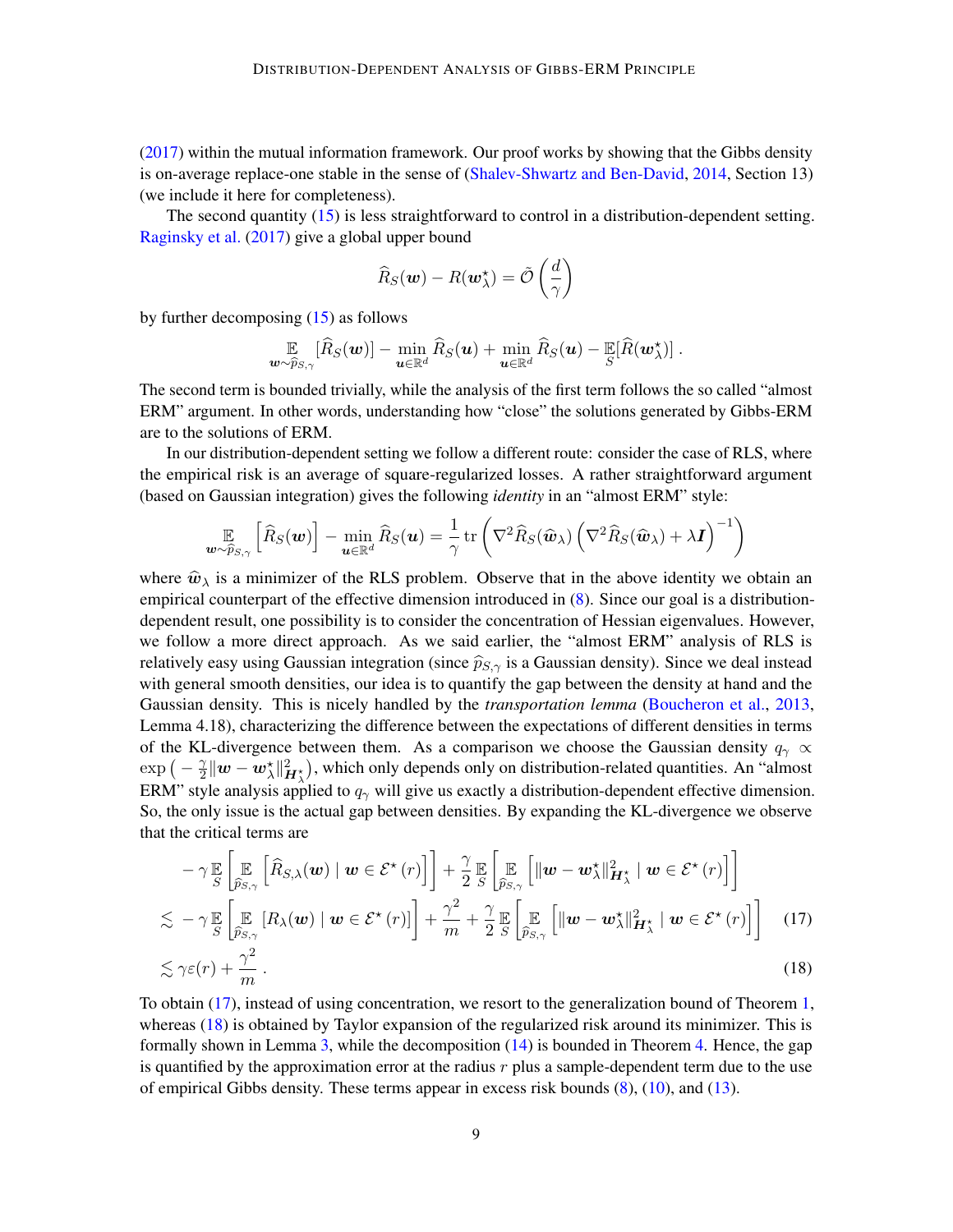### 3.1. Global Analysis

Starting from the conditional local excess risk in the form given by the left-hand side of [\(14\)](#page-7-2), we analyze a notion of global risk by bounding the probability of individual ellipsoids (i.e., neighborhoods of minima) and that of the complement of their union. Since for  $\gamma \to \infty$  the probability of a complement approaches zero (as discussed in Remark [7\)](#page-11-0), in order to obtain an asymptotic bound it is enough to focus on the relative probability of ellipsoids. In Lemma [5](#page-10-2) we derive upper and lower bounds on this probability via Laplace approximation (Lemma [12\)](#page-19-0), and then analyze their limit for  $\gamma \rightarrow \infty$ . Combining the local excess risk bound and the bound on the asymptotic relative probability of ellipsoids allows us to control the asymptotic global pseudo excess risk [\(13\)](#page-6-0) —see Corollary [1.](#page-11-1)

Finally, using a nonasymptotic bound on the probability of a complement —see the proof of Theorem [6—](#page-11-2) we can apply the law of total expectation to get also a nonasymptotic bound on the global excess risk.

### <span id="page-9-0"></span>4. Main results

### 4.1. Local analysis

We first turn our attention to the local analysis considering a fixed minimizer<sup>[2](#page-9-2)</sup>

$$
\boldsymbol{w}_{\lambda}^{\star} \in \arg \min \left\{ R(\boldsymbol{w}) + \lambda ||\boldsymbol{w}||^2 \right\} \ . \tag{19}
$$

Specifically, we prove that the risk of Gibbs-ERM in a neighborhood of  $w^*_{\lambda}$  is controlled by the *local* effective dimension  $\text{tr}\left(\bm{H}^{\star}\bm{H}_{\lambda}^{\star-1}\right)$ , defined in terms of the Hessian  $\bm{H}^{\star} = \nabla^2 R(\bm{w}_{\lambda}^{\star})$  of the risk of the minimizer, where  $\dot{H}^{\star}_{\lambda} = \dot{H}^{\star} + 2\lambda I$ . We require that Hessians do not change "too quickly" by assuming that Hessian of the risk is Lipschitz in an ellipsoid  $\mathcal{E}^\star(r) = \mathcal{E}(\omega_\lambda^\star, H_\lambda^\star, r)$  centered at the minimizer and aligned with the local curvature. Formally the *local Lipschitzness* of the Hessian is defined as follows.

**Definition 2 (Locally-Lipschitz Hessian)** *The Hessian*  $\nabla^2 R$  *is locally Lipschitz around a mini*mizer  $\bm{w}^{\star}_{\lambda}$  if there exists a function  $L^{\star}:\mathbb{R}_+\rightarrow\mathbb{R}_+$  such that

$$
\|\nabla^2 R(\boldsymbol{w}_{\lambda}^{\star}) - \nabla^2 R(\boldsymbol{w})\|_2 \le L^{\star}(r) \|\boldsymbol{w}_{\lambda}^{\star} - \boldsymbol{w}\| \quad \text{for all} \quad \boldsymbol{w} \in \mathcal{E}^{\star}(r).
$$
 (20)

Note that local Lipschitzness of the risk Hessian implies local Lipschitzness of the regularized risk Hessian for the same function  $L^*$ .

Local Lipschitzness of Hessians plays an important role in bounding the gap between the Gibbs density and the Gaussian density, as discussed in Section [3.](#page-7-3) In particular, the approximation error introduced by taking a Taylor expansion of the regularized risk up to the third term is

<span id="page-9-3"></span>
$$
\varepsilon(r) = L^{\star}(r) \left(\frac{r}{\sqrt{\lambda_{\min} + \lambda}}\right)^3 \qquad r \ge 0 \tag{21}
$$

where  $\lambda_{\min}$  is the smallest non-zero eigenvalue of  $H^*$ . Observe that  $\lim_{r\to\infty} \varepsilon(r) = 0$  because  $L^*(r)$  converges to  $\|\nabla^2 R(w_\lambda^*)\|_2$ , and that  $\varepsilon(r) = 0$  for any constant Hessian matrices (e.g., in the case of RLS). Lemma [3](#page-9-1) below here establishes a result needed to prove our bound on the local excess risk.

<span id="page-9-2"></span><span id="page-9-1"></span><sup>2.</sup> We will drop subscript indexing of minima in this section.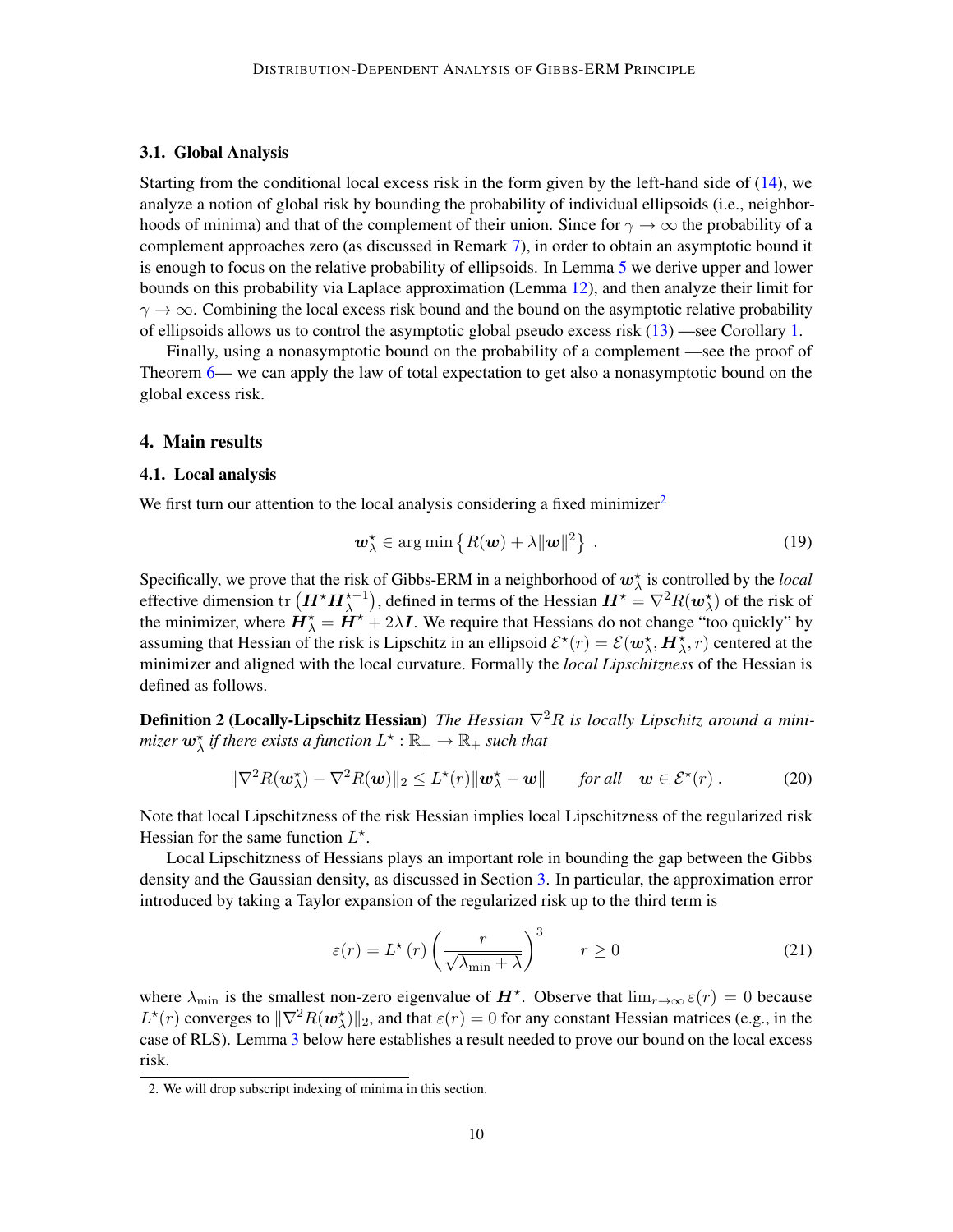**Lemma 3** For any minimizer  $w^{\star}_{\lambda}$  of the regularized risk we have

$$
\mathbb{E}\left[\mathbb{E}\left[\mathbb{E}_{\boldsymbol{w}\sim\widehat{p}_{S,\gamma}}\left[\widehat{R}_{S}(\boldsymbol{w})\,\bigg|\,\boldsymbol{w}\in\mathcal{E}^{\star}\left(r\right)\right]\right]-R(\boldsymbol{w}_{\lambda}^{\star})\leq\frac{1}{\gamma}\operatorname{tr}\left(\boldsymbol{H}^{\star}\boldsymbol{H}_{\lambda}^{\star-1}\right)+\frac{\varepsilon(r)}{6}+\frac{M}{2}\sqrt{\frac{\gamma\varepsilon(r)}{3}+\frac{M^{2}\gamma^{2}}{2m}}
$$

(The proof of Lemma [3,](#page-9-1) along with that of all remaining statements in this section, can be found in Section [5.3.](#page-15-0)) This lemma, combined with the bound on the generalization error (Theorem [1\)](#page-7-0), gives the desired result.

Theorem 4 (Localized Excess Risk Bound) *Assume the same as in Lemma [3.](#page-9-1) Then,*

<span id="page-10-0"></span>
$$
\Delta(\boldsymbol{w}_{\lambda}^{\star})\leq\frac{1}{\gamma}\operatorname{tr}\left(\boldsymbol{H}^{\star}\boldsymbol{H}_{\lambda}^{\star-1}\right)+\frac{\varepsilon(r)}{6}+\frac{M}{2}\sqrt{\frac{\gamma\varepsilon(r)}{3}+\frac{M^{2}\gamma^{2}}{2m}}+\frac{M^{2}\gamma}{2m}
$$

#### <span id="page-10-1"></span>4.2. Global analysis

We now turn our attention to the global analysis of the excess risk. Since we deal with a countable set of local minima (indexed by  $\mathcal{I}$ ), we add a subscript to all minima-dependent quantities, such as  $w^{\star}_{\lambda,i}$ ,  $H^{\star}_{\lambda,i}$ ,  $\mathcal{E}^{\star}_{i}(r)$ . In particular, the approximation error is now defined as

$$
\varepsilon_i(r) = L_i^{\star}(r) \left(\frac{r}{\sqrt{\lambda_{\min,i} + \lambda}}\right)^3 \qquad r > 0, i \in \mathcal{I}
$$
 (22)

.

.

where  $L_i^*$  is the local Lipschitz constant with respect to the minimum  $w_{\lambda,i}^*$ , and  $\lambda_{\min,i}$  is the smallest non-zero eigenvalue of the Hessian matrix  $\bm{H}_{\lambda,i}^{\star}$ .

<span id="page-10-3"></span>Next, we introduce an important assumption on the geometry of the regularized risk around its minimizers.

Assumption 1 *All local minima*  $w^{\star}_{\lambda} \in \arg\min_{w \in \mathbb{R}^d} R_{\lambda}(w)$  *satisfy*  $\nabla R_{\lambda}(w^{\star}_{\lambda}) = 0$  *and are such that*  $\nabla^2 R_\lambda(\boldsymbol{w}_\lambda^\star)$  *is positive definite. In other words all local minima are isolated.* 

The above assumption implies that there exists a number  $r_0 > 0$  such that

$$
r_0 = \max \left\{ r > 0 \; : \; \bigcap_{i \in \mathcal{I}} \mathcal{E}_i^{\star}(r) \equiv \varnothing \right\} \; .
$$

In other words, ellipsoids centered at minimizers and aligned with the local curvature of  $R_{\lambda}$  are non-overlapping. In addition to the set *T*, indexing minima of the regularized risk, let  $\mathcal{I}^{\text{GLOB}} \subseteq \mathcal{I}$ index the global minima and denote its complement by  $\mathcal{I}^{\text{SUBOPT}} \equiv \mathcal{I} \setminus \mathcal{I}^{\text{GLOB}}$ . Finally, introduce the complement of the ellipsoids centered at the minima (later called, with some abuse of terminology, *complement of the minima*),

<span id="page-10-2"></span>
$$
\mathcal{C}^{\star}(r) \equiv \mathbb{R}^d \setminus \bigcup_{i \in \mathcal{I}} \mathcal{E}_i^{\star}(r) \qquad r \leq r_0.
$$

The first result in this section concerns the distribution of local minima. In particular, we give an upper bound on the relative probability  $\pi_{\gamma,r}(i)$  of the *i*-th minimum, and then derive the analytic form of the asymptotic distribution  $\pi_{\infty}$ .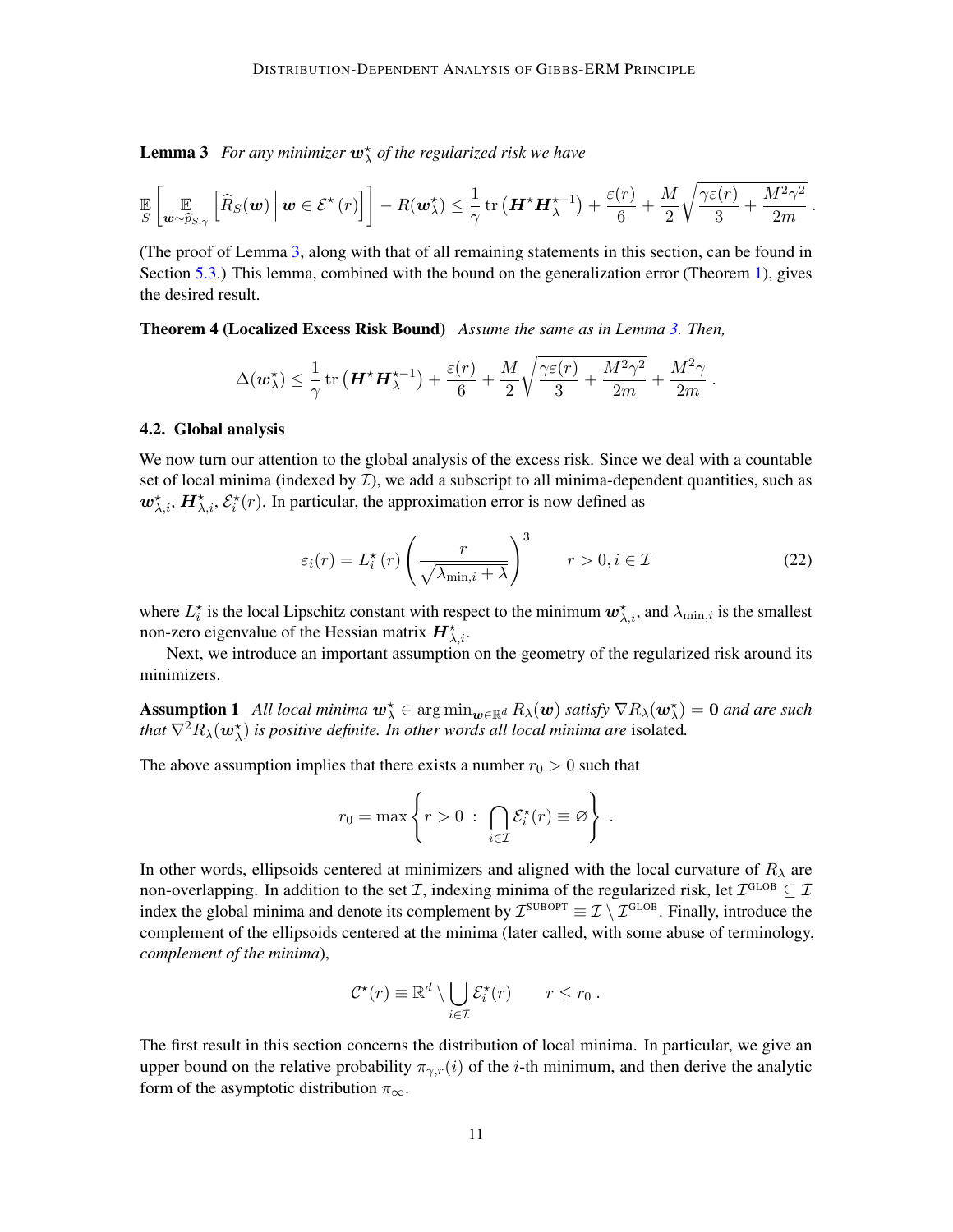**Lemma 5 (Distribution of Minima)** *For all*  $r > 0$ *,* 

$$
\pi_{\gamma,r}(i) \leq \frac{e^{\frac{\gamma}{3}\max_{k\in\mathcal{I}}\varepsilon_k(r)}}{\sum_{j\in\mathcal{I}}e^{\gamma\left(R_{\lambda}(\mathbf{w}_{\lambda,i}^\star)-R_{\lambda}(\mathbf{w}_{\lambda,j}^\star)\right)}\sqrt{\frac{\det(\mathbf{H}_{\lambda,i}^\star)}{\det(\mathbf{H}_{\lambda,j}^\star)}}} \qquad i\in\mathcal{I}.
$$

*Moreover, assuming without loss of generality that*  $R_\lambda(\bm{w}_{\lambda,i}^\star) = 0$  *for all*  $i \in \mathcal{I}^{\text{GLOB}}$ *, and setting*  $r = \gamma^{-p}$  for  $p > 0$ , we have

$$
\lim_{\gamma \to \infty} \pi_{\gamma,r}(i) = \begin{cases} \frac{1}{\sum_{j \in \mathcal{I}^{\text{GLOB}}} \sqrt{\frac{\det(H^{\star}_{\lambda,i})}{\det(H^{\star}_{\lambda,j})}}} & i \in \mathcal{I}^{\text{GLOB}}\\ 0 & i \in \mathcal{I}^{\text{SUBOPT}} \end{cases}
$$

We are now ready to state the main result of this section.

**Theorem 6 (Global Excess Risk Bound)** *Assume the same as in Lemma [3.](#page-9-1) Then for any*  $r \in [0, r_0]$ *the global excess risk satisfies*

$$
\Delta(\pi_{\gamma,r}) \lesssim \frac{1}{\gamma} \mathbb{E}\left[\text{tr}\left(\boldsymbol{H}_{I}^{\star}\boldsymbol{H}_{\lambda,I}^{\star-1}\right)\right] + \frac{\gamma}{\sqrt{m}} + \mathbb{E}[\varepsilon_{I}(r)] + \sqrt{\gamma \mathbb{E}[\varepsilon_{I}(r)]} + \mathbb{P}_{\gamma}(\mathcal{C}^{\star}(r))
$$

*where the expectation is taken with respect to* I ∼ πγ,r *and the probability of the complement of the minima is bounded as*

$$
\mathbb{P}_{\gamma}(\mathcal{C}^{\star}(r)) \le 1 - \left(1 - de^{-r^2 \gamma \alpha_{d/2}}\right) \sum_{i \in \mathcal{I}} e^{-\frac{1}{3} \gamma \varepsilon_i(r)} \tag{23}
$$

*with*

$$
\alpha_{d/2} = \begin{cases} 1 & d = 1 \\ \Gamma\left(1 + \frac{d}{2}\right)^{-\frac{2}{d}} & otherwise \end{cases}
$$
 (24)

<span id="page-11-2"></span>.

<span id="page-11-0"></span>Remark 7 *We compute the value of* r *approximately minimizing the the right-hand side in Theorem [6.](#page-11-2) Note that the probability of the complement of the minima decreases if we ensure that*  $r^2\gamma$  *increases in*  $\gamma$  *and*  $\gamma \varepsilon_i(r) \propto r^3 \gamma$  *is non-increasing. For instance we may set*  $r^2 \gamma = \gamma^p$  *for*  $p > 0$  *so that*  $r^3\gamma=\gamma^{1+\frac{3}{2}(p-1)}$ . Hence we require  $1+\frac{3}{2}(p-1)\leq 0$  which is satisfied for any  $p\in(0,1/3]$ . This *implies that when*  $r = \gamma^{\frac{p-1}{2}}$  and  $p \in (0,1/3]$  *the probability of the complement of the minima and the approximation terms*  $\gamma \varepsilon_i(r)$ ,  $\varepsilon_i(r)$  *all vanish as*  $\gamma \to \infty$ *.* 

Finally, combining the localized excess risk bound in Theorem [4](#page-10-0) with Lemma [5](#page-10-2) allows us to prove the following result about the asymptotic pseudo excess risk.

Corollary 1 *Assume the same as in Lemma [3.](#page-9-1) Then, for any* r > 0*, the global asymptotic pseudoexcess risk satisfies*

$$
\Delta_r^{\infty} \lesssim \frac{1}{\gamma} \mathbb{E} \left[ \text{tr} \left( \boldsymbol{H}_I^{\star} \boldsymbol{H}_{\lambda, I}^{\star -1} \right) \right] + \mathbb{E} \left[ \varepsilon_I(r) \right] + \sqrt{\gamma \mathbb{E} \left[ \varepsilon_I(r) \right] + \frac{\gamma^2}{m}} + \frac{\gamma}{m}
$$

*where* I *is distributed according to*

<span id="page-11-1"></span>
$$
\pi_{\infty}(i) = \frac{1}{\sum_{j \in \mathcal{I}^{\text{GLOB}}}\sqrt{\frac{\det(\boldsymbol{H}_{\lambda,i}^{\star})}{\det(\boldsymbol{H}_{\lambda,j}^{\star})}}} \ .
$$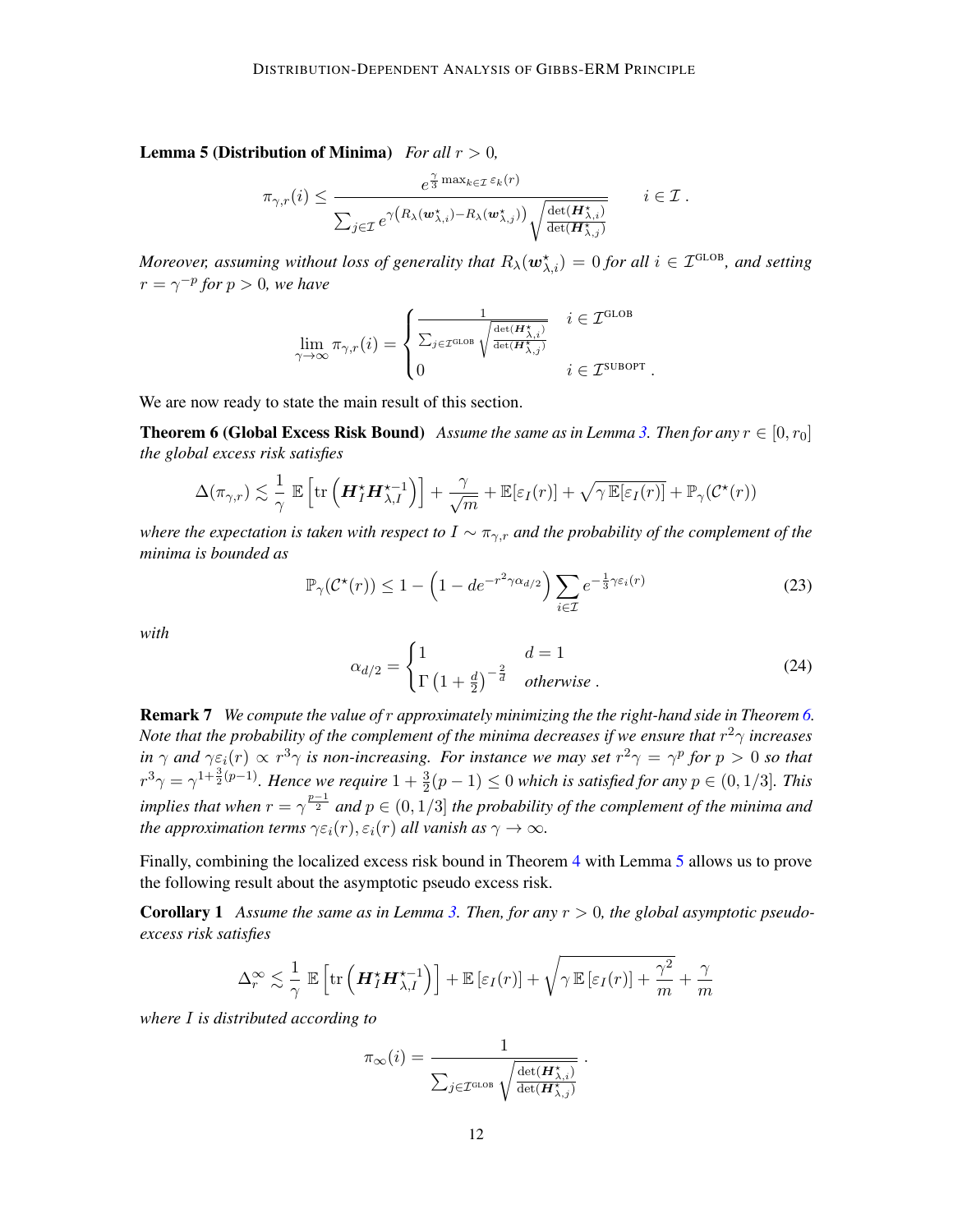# 5. Proofs

### 5.1. Common Tools

We compute the Taylor expansion of  $R_\lambda(\bm w)$  for  $\bm w\in \mathcal{E}(\bm w^\star_\lambda,\nabla^2 R_\lambda(\bm w^\star_\lambda),r),$  where  $\bm w^\star_\lambda$  is a minimizer of the regularized risk,

$$
R_{\lambda}(\boldsymbol{w}) \ge R_{\lambda}(\boldsymbol{w}_{\lambda}^{*}) + \frac{1}{2} ||\boldsymbol{w} - \boldsymbol{w}_{\lambda}^{*}||_{\boldsymbol{H}_{\lambda}^{*}}^{2} - \frac{L^{*}(r)}{6} ||\boldsymbol{w} - \boldsymbol{w}_{\lambda}^{*}||^{3}
$$
  
\n
$$
\ge R_{\lambda}(\boldsymbol{w}_{\lambda}^{*}) + \frac{1}{2} ||\boldsymbol{w} - \boldsymbol{w}_{\lambda}^{*}||_{\boldsymbol{H}_{\lambda}^{*}}^{2} - \frac{L^{*}(r)}{6} \left(\frac{r}{\sqrt{\lambda_{\min} + \lambda}}\right)^{3}
$$
(25)

<span id="page-12-3"></span><span id="page-12-0"></span>
$$
= R_{\lambda}(\boldsymbol{w}_{\lambda}^{\star}) + \frac{1}{2} ||\boldsymbol{w} - \boldsymbol{w}_{\lambda}^{\star}||_{\boldsymbol{H}_{\lambda}^{\star}}^2 - \frac{1}{6}\varepsilon(r)
$$
\n(26)

where  $\varepsilon(r)$  is defined in [\(21\)](#page-9-3), and [\(25\)](#page-12-0) follows because  $\sqrt{\lambda_{\min} + \lambda} ||w - w_{\lambda}^*|| \le r$  where  $\lambda_{\min}$  is the smallest non-zero eigenvalue of  $\nabla^2 R(w_\lambda^*)$ . In a similar way we have the upper expansion

<span id="page-12-4"></span>
$$
R_{\lambda}(\boldsymbol{w}) \leq R_{\lambda}(\boldsymbol{w}_{\lambda}^{*}) + \frac{1}{2} ||\boldsymbol{w} - \boldsymbol{w}_{\lambda}^{*}||_{\boldsymbol{H}_{\lambda}^{*}}^{2} + \frac{1}{6}\varepsilon(r) .
$$
 (27)

We now introduce a crucial *transportation lemma* which is instrumental in the following proofs.

Lemma 8 ([\(Boucheron et al.,](#page-24-10) [2013,](#page-24-10) Lemma 4.18)) *Let* Z *be a real-valued integrable random variable with distribution* P *such that*

<span id="page-12-1"></span>
$$
\ln \mathbb{E}\left[e^{\alpha(Z - \mathbb{E}[Z])}\right] \le \frac{\alpha^2 \sigma^2}{2} \qquad \alpha > 0
$$

*for some*  $\sigma > 0$  and let  $Z'$  be another random variable with distribution Q. If Q is absolutely contin*uous with respect to P and such that*  $\text{KL}(Q \mid\mid P) < \infty$ , then  $\mathbb{E}[Z'] - \mathbb{E}[Z] \leq \sqrt{2\sigma^2 \text{KL}(Q \mid\mid P)}$ .

Next, we prove a helpful lemma about the log-ratio of Gibbs integrals.

**Lemma 9** *Let*  $f_A, f_B: \mathcal{X} \to \mathbb{R}$  *such that* 

<span id="page-12-2"></span>
$$
Z_A = \int_{\mathcal{B}} e^{-\gamma f_A(\boldsymbol{x})} \, \mathrm{d} \boldsymbol{x}
$$

*is finite for all*  $\gamma > 0, \mathcal{B} \subseteq \mathcal{X}$  *and let* 

$$
p_A(\boldsymbol{x}) = \frac{1}{Z_A} e^{-\gamma f_A(\boldsymbol{x})} \quad \gamma > 0, \ \boldsymbol{x} \in \mathcal{B}
$$

*where*  $f_B$  *is similarly defined. Whenever*  $Z_A > 0$  *we have that* 

$$
-\ln\left(\frac{Z_A}{Z_B}\right)\leq \gamma \int_{\mathcal{B}} p_B(\boldsymbol{x}) \left(f_A(\boldsymbol{x})-f_B(\boldsymbol{x})\right) \mathrm{d}\boldsymbol{x}.
$$

Proof Observe that

$$
\frac{Z_A}{Z_B} = \frac{\int_{\mathcal{B}} e^{-\gamma f_A(\boldsymbol{x})} \,\mathrm{d} \boldsymbol{x}}{\int_{\mathcal{B}} e^{-\gamma f_B(\boldsymbol{x})} \,\mathrm{d} \boldsymbol{x}} = \frac{\int_{\mathcal{B}} e^{-\gamma f_A(\boldsymbol{x})} e^{\gamma (f_B(\boldsymbol{x}) - f_B(\boldsymbol{x}))} \,\mathrm{d} \boldsymbol{x}}{\int_{\mathcal{B}} e^{-\gamma f_B(\boldsymbol{x})} \,\mathrm{d} \boldsymbol{x}} = \int_{\mathcal{B}} p_B(\boldsymbol{x}) e^{\gamma (f_B(\boldsymbol{x}) - f_A(\boldsymbol{x}))} \,\mathrm{d} \boldsymbol{x}.
$$

Since  $-\ln()$  is a convex function, by Jensen's inequality we obtain the desired result.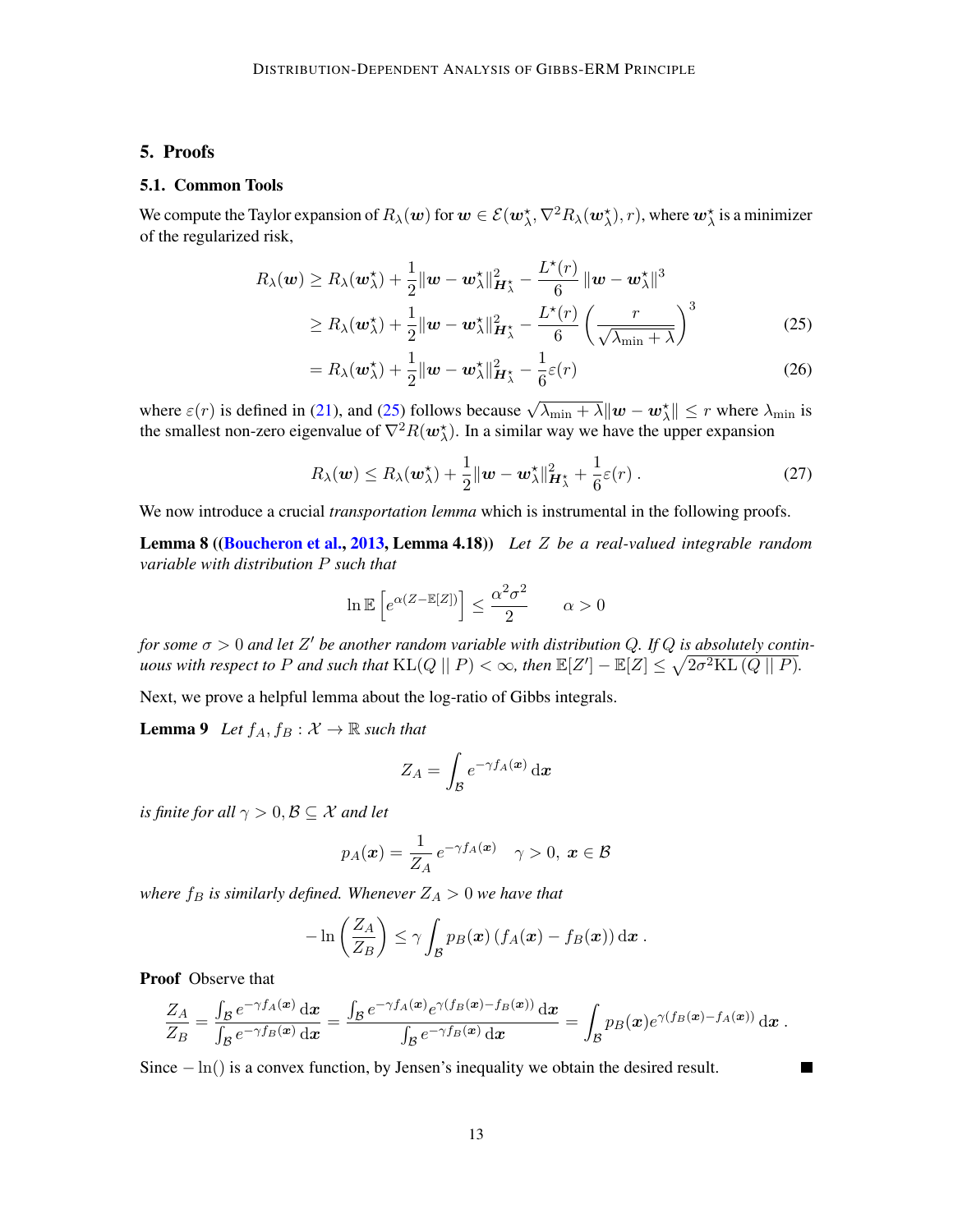# <span id="page-13-0"></span>5.2. Generalization Bound for Gibbs-ERM

We start by proving a generalization bound for Gibbs-ERM.

**Theorem [1](#page-7-0) (restated)** Consider any loss function  $f : \mathbb{R}^d \times \mathcal{Z} \to \mathbb{R}$  that is  $\sigma$ -sub-Gaussian in the first argument with respect to the Gibbs density

$$
\widehat{p}_{S,\gamma}(\boldsymbol{w}) \propto e^{-\frac{\gamma}{m} \sum_{i=1}^{m} f(\boldsymbol{w}, z_i)} \qquad \gamma > 0
$$

conditioned on a measurable  $A \subseteq \mathbb{R}^d$ . Then the generalization error of Gibbs-ERM satisfies

$$
\mathbb{E}_{S}\left[\mathbb{E}_{\boldsymbol{w}\sim\widehat{p}_{S,\gamma}}\left[R(\boldsymbol{w})-\widehat{R}_{S}(\boldsymbol{w})\,\big|\,\boldsymbol{w}\in A\right]\right]\leq\frac{4\sigma^2\gamma}{m}
$$

**Proof** Consider the training examples S drawn i.i.d. from D and, for  $i = 1, \ldots, m$ , denote by  $S^{(i)} = \{z_1, \ldots, z_{i-1}, z, z_{i+1}, \ldots, z_m\}$  a replace-one training data, where z is independently drawn from D. Throughout the proof, we drop  $\gamma$  from the notation for the Gibbs density  $\hat{p}_{S,\gamma}$ . Introduce the conditional Gibbs densities  $\hat{p}_{S|A}(\mathbf{w})$  and  $\hat{p}_{S(i)|A}(\mathbf{w})$ . We denote by  $\mathbb{E}_{\hat{p}_{S|A}}[\cdot]$  and  $\mathbb{E}_{\hat{p}_{S(i)|A}}[\cdot]$ expectations with respect to  $\widehat{p}_{S|A}$  and  $\widehat{p}_{S(i)|A}$ . We start by rewriting the expected generalization error as

$$
\mathbb{E}\mathbb{E}\left[R(\boldsymbol{w}) - \widehat{R}_{S}(\boldsymbol{w}) \mid \boldsymbol{w} \in A\right] = \mathbb{E}\left[\mathbb{E}\left[R(\boldsymbol{w}) - \widehat{R}_{S}(\boldsymbol{w})\right]\right]
$$
(28)

$$
= \mathop{\mathbb{E}}_{S,z} \left[ \mathop{\mathbb{E}}_{\widehat{p}_{S|A}} [f(\boldsymbol{w}, z)] \right] - \frac{1}{m} \sum_{i=1}^{m} \mathop{\mathbb{E}}_{S} \left[ \mathop{\mathbb{E}}_{\widehat{p}_{S|A}} [f(\boldsymbol{w}, z_i)] \right]
$$
(29)

.

$$
= \frac{1}{m} \sum_{i=1}^{m} \left( \mathop{\mathbb{E}}_{S,z} \left[ \mathop{\mathbb{E}}_{\widehat{p}_{S}(i)_{|A}} \left[ f(\boldsymbol{w}, z_{i}) \right] \right] - \mathop{\mathbb{E}}_{S} \left[ \mathop{\mathbb{E}}_{\widehat{p}_{S|A}} \left[ f(\boldsymbol{w}, z_{i}) \right] \right] \right)
$$
  
(switch z and  $z_{i}$  in the first term)

<span id="page-13-3"></span><span id="page-13-1"></span>(swich 
$$
z
$$
 and  $z_i$  in the first term)

$$
= \frac{1}{m} \sum_{i=1}^{m} \left( \mathop{\mathbb{E}}_{S,z} \left[ \mathop{\mathbb{E}}_{\widehat{p}_{S}(i)|A} [f(\boldsymbol{w}, z_i)] - \mathop{\mathbb{E}}_{\widehat{p}_{S|A}} [f(\boldsymbol{w}, z_i)] \right] \right) . \quad (30)
$$

Now we bound [\(30\)](#page-13-1) showing the average replace-one stability of Gibbs distribution. We use the transportation Lemma [8](#page-12-1) with  $Q = \widehat{p}_{S|A}$  and  $P = \widehat{p}_{S(i)|A}$  we get that

<span id="page-13-2"></span>
$$
\underset{\widehat{p}_{S^{(i)}|A}}{\mathbb{E}}[f(\boldsymbol{w},z_i)] - \underset{\widehat{p}_{S|A}}{\mathbb{E}}[f(\boldsymbol{w},z_i)] \leq \sqrt{2\sigma^2 \text{KL}\left(\widehat{p}_{S^{(i)}|A} \mid \mid \widehat{p}_{S|A}\right)}.
$$
\n(31)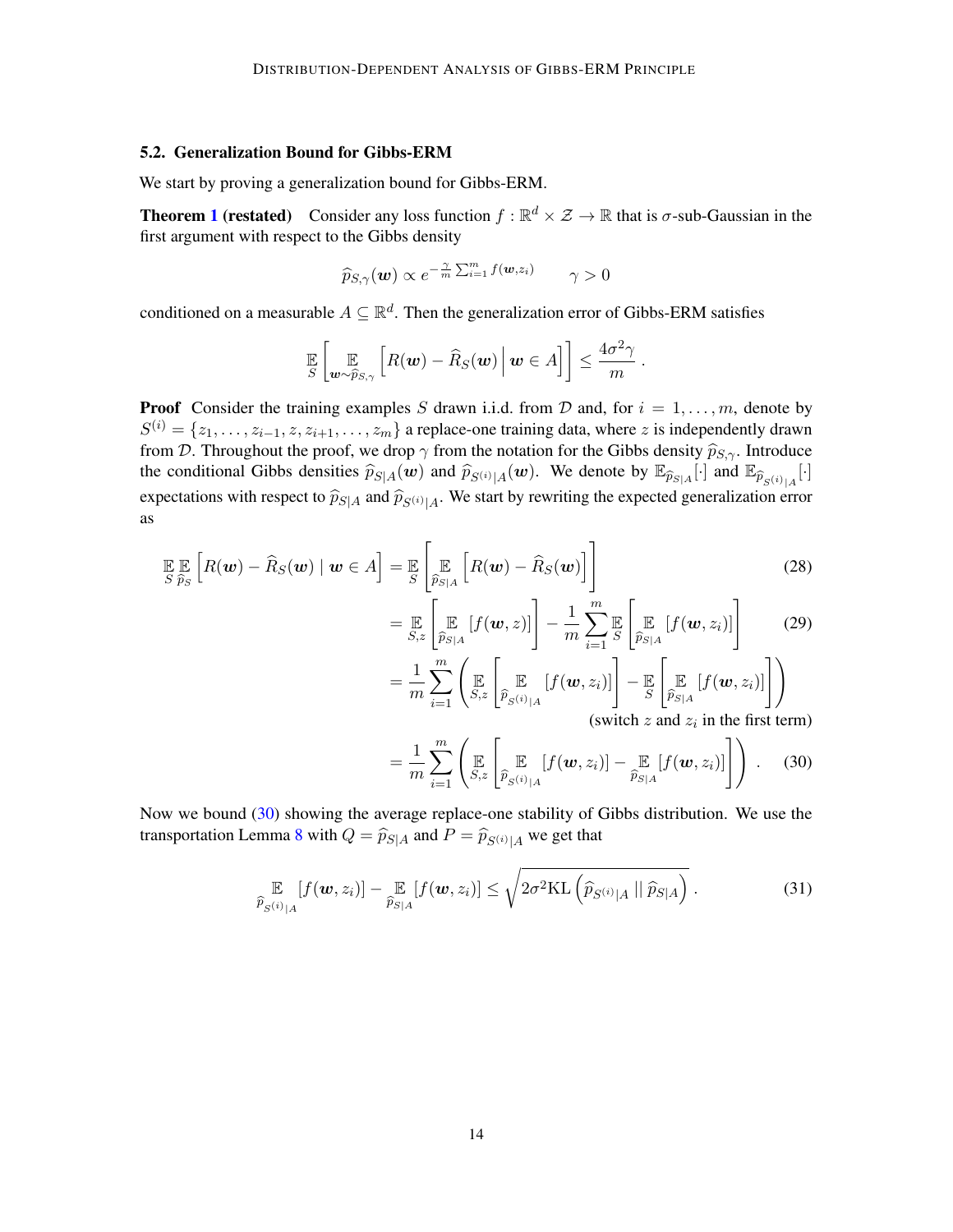Next, we focus on KL-divergence,

$$
KL\left(\widehat{p}_{S^{(i)}|A} \mid \widehat{p}_{S|A}\right) = \gamma \mathop{\mathbb{E}}_{\widehat{p}_{S^{(i)}|A}}\left[\widehat{R}_{S}(\boldsymbol{w}) - \widehat{R}_{S^{(i)}}(\boldsymbol{w})\right] - \ln\left(\frac{Z_{S^{(i)}}}{Z_{S}} \frac{\mathbb{P}_{\widehat{p}_{S^{(i)}}}(A)}{\mathbb{P}_{\widehat{p}_{S}}(A)}\right)
$$
(32)

$$
= \gamma \mathop{\mathbb{E}}_{\widehat{p}_{S^{(i)}|A}} \left[ \widehat{R}_{S}(\boldsymbol{w}) - \widehat{R}_{S^{(i)}}(\boldsymbol{w}) \right] - \ln \left( \frac{\int_{A} e^{-\gamma \widehat{R}_{S^{(i)}}(\boldsymbol{w})} d\boldsymbol{w}}{\int_{A} e^{-\gamma \widehat{R}_{S}(\boldsymbol{w})} d\boldsymbol{w}} \right)
$$
(33)  

$$
< \gamma \mathop{\mathbb{E}}_{\gamma} \left[ \widehat{R}_{S}(\boldsymbol{w}) - \widehat{R}_{S^{(i)}}(\boldsymbol{w}) \right] + \gamma \mathop{\mathbb{E}}_{\gamma} \left[ \widehat{R}_{S^{(i)}}(\boldsymbol{w}) - \widehat{R}_{S}(\boldsymbol{w}) \right]
$$

$$
\leq \gamma \mathop{\mathbb{E}}_{\widehat{p}_{S^{(i)}|A}} \left[ \widehat{R}_{S}(\boldsymbol{w}) - \widehat{R}_{S^{(i)}}(\boldsymbol{w}) \right] + \gamma \mathop{\mathbb{E}}_{\widehat{p}_{S|A}} \left[ \widehat{R}_{S^{(i)}}(\boldsymbol{w}) - \widehat{R}_{S}(\boldsymbol{w}) \right]
$$
\n(by Lemma 9)

$$
= \frac{\gamma}{m} \mathop{\mathbb{E}}_{\widehat{p}_{S^{(i)}|A}} [f(\boldsymbol{w}, z_i) - f(\boldsymbol{w}, z)] + \frac{\gamma}{m} \mathop{\mathbb{E}}_{\widehat{p}_{S|A}} [f(\boldsymbol{w}, z) - f(\boldsymbol{w}, z_i)] \qquad (34)
$$

$$
= \frac{\gamma}{m} \left( \mathop{\mathbb{E}}_{\widehat{p}_{S^{(i)}|A}} [f(\boldsymbol{w}, z_i)] - \mathop{\mathbb{E}}_{\widehat{p}_{S|A}} [f(\boldsymbol{w}, z_i)] \right)
$$
(35)

<span id="page-14-0"></span>
$$
+\frac{\gamma}{m}\left(\mathop{\mathbb{E}}_{\widehat{p}_{S|A}}[f(\boldsymbol{w},z)] - \mathop{\mathbb{E}}_{\widehat{p}_{S}(i)|A}[f(\boldsymbol{w},z)]\right).
$$
\n(36)

By taking expectation with respect to S and z on both sides, we get that the first term in  $(36)$  can be expressed as

$$
\mathop{\mathbb{E}}_{S,z}\left[\mathop{\mathbb{E}}_{\widehat{p}_{S}(i)|A}\left[f(\boldsymbol{w},z_{i})\right]-\mathop{\mathbb{E}}_{\widehat{p}_{S|A}}\left[f(\boldsymbol{w},z_{i})\right]\right]=\mathop{\mathbb{E}}_{S,z}\left[\mathop{\mathbb{E}}_{\widehat{p}_{S|A}}\left[f(\boldsymbol{w},z)\right]-\mathop{\mathbb{E}}_{\widehat{p}_{S}(i)|A}\left[f(\boldsymbol{w},z)\right]\right]
$$
(37)

where we could switch  $z_i$  and  $z$  on the right-hand side because their are both independently drawn from D. Thus, the expectation of [\(31\)](#page-13-2) with respect to S and z is upper-bounded as

$$
\mathop{\mathbb{E}}_{S,z} \left[ \mathop{\mathbb{E}}_{\widehat{p}_{S}(i)_{|A}} [f(\boldsymbol{w}, z_i)] - \mathop{\mathbb{E}}_{\widehat{p}_{S|A}} [f(\boldsymbol{w}, z_i)] \right] \leq \mathop{\mathbb{E}}_{S,z} \sqrt{2\sigma^2 \text{KL} \left( \widehat{p}_{S}(i)_{|A} \mid \mid \widehat{p}_{S|A} \right)} \tag{38}
$$

$$
\leq \sqrt{2\sigma^2 \mathop{\mathbb{E}}_{S,z} \left[ \text{KL} \left( \widehat{p}_{S^{(i)}|A} \mid \mid \widehat{p}_{S|A} \right) \right] \text{ (Jensen's inequality)}}\n\n
$$
\leq 2\sqrt{\frac{\sigma^2 \gamma}{m} \mathop{\mathbb{E}}_{S,z} \left[ \mathop{\mathbb{E}}_{\widehat{p}_{S^{(i)}|A}} [f(\boldsymbol{w}, z_i)] - \mathop{\mathbb{E}}_{\widehat{p}_{S|A}} [f(\boldsymbol{w}, z_i)] \right]}.
$$
\n(39)
$$

Solving the above with respect to the term on the left-hand side we get that for any  $i = 1, \ldots, m$ ,

$$
\mathop{\mathbb{E}}_{S,z}\left[\mathop{\mathbb{E}}_{\widehat{p}_{S^{(i)}|A}}[f(\boldsymbol{w},z_i)] - \mathop{\mathbb{E}}_{\widehat{p}_{S|A}}[f(\boldsymbol{w},z_i)]\right] \leq \frac{4\sigma^2\gamma}{m}.
$$
\n(40)

 $\blacksquare$ 

Substituting the above into [\(29\)](#page-13-3) gives the desired generalization bound.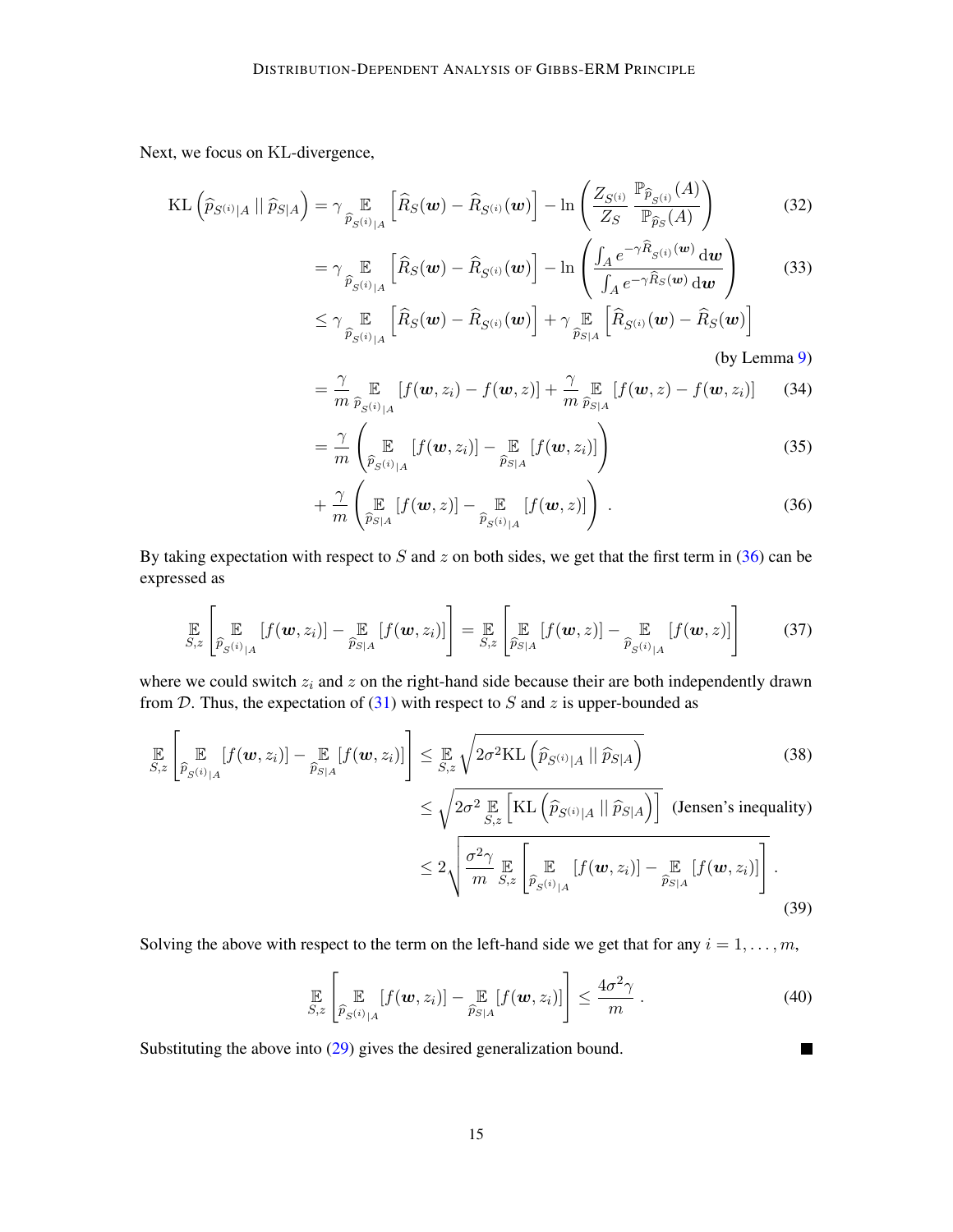### <span id="page-15-0"></span>5.3. Localized Excess Risk Bounds

First, we prove a key lemma about the conditional expectation of quadratic forms.

**Lemma 10** *Suppose that*  $x \sim \mathcal{N}(0, M)$ *. Then for the ellipsoid* 

<span id="page-15-2"></span>
$$
\mathcal{E}(r) \equiv \left\{ \boldsymbol{x} \in \mathbb{R}^d \; : \; \|\boldsymbol{x}\|_{\boldsymbol{M}^{-1}} \le r \right\} \qquad r > 0
$$

*and for any Positive Semi-Definite (PSD)*  $d \times d$  *matrix* **A** *we have that* 

$$
\mathbb{E}\left[\boldsymbol{x}^\top \boldsymbol{A} \boldsymbol{x} \,\Big|\, \boldsymbol{x} \in \mathcal{E}(r)\right] = \frac{F_{d+2}(r^2)}{F_d(r^2)} \operatorname{tr}(\boldsymbol{A} \boldsymbol{M}) \leq \operatorname{tr}(\boldsymbol{A} \boldsymbol{M}) \ .
$$

where  $F_k$  is the CDF of a  $\mathcal{X}^2$ -distribution with  $k$  degrees of freedom.

*Moreover the above implies that*

$$
\lim_{r \to 0} \mathbb{E}\left[\boldsymbol{x}^\top \boldsymbol{A} \boldsymbol{x} \, \middle| \, \boldsymbol{x} \in \mathcal{E}(r)\right] = 0 \,. \tag{41}
$$

Proof Observe that

$$
\mathbb{E}\left[\boldsymbol{x}^{\top}\boldsymbol{A}\boldsymbol{x}\,\Big|\,\boldsymbol{x}\in\mathcal{E}(r)\right] = \mathbb{E}\left[\text{tr}\left(\boldsymbol{A}\boldsymbol{x}\boldsymbol{x}^{\top}\right)\,\Big|\,\boldsymbol{x}\in\mathcal{E}(r)\right] \\
= \text{tr}\left(\boldsymbol{A}\,\mathbb{E}\left[\boldsymbol{x}\boldsymbol{x}^{\top}\,\Big|\,\boldsymbol{x}\in\mathcal{E}(r)\right]\right) \tag{42}
$$

$$
= \text{tr}\left(A\,\mathbb{E}\left[\boldsymbol{x}\boldsymbol{x}^{\top}\,\middle|\,\boldsymbol{x}\in\mathcal{E}(r)\right]\right) \qquad \text{(by linearity of trace)}
$$

$$
= \text{tr}\left(A\tilde{\boldsymbol{M}}\right) \qquad \text{(43)}
$$

<span id="page-15-1"></span>
$$
= \text{tr}\left(AM\right) \tag{43}
$$

where  $\tilde{M}$  is the covariance matrix of the Gaussian density  $\mathcal{N}(0, M)$  conditioned on  $\mathcal{E}(r)$ . Next, we apply a result about moments of multivariate Gaussian densities under elliptical truncation [\(Tallis,](#page-26-8) [1963,](#page-26-8) p. 941) to get that

$$
\tilde{M} = \frac{F_{d+2}(r^2) - F_{d+2}(0)}{F_d(r^2) - F_d(0)} M = \frac{F_{d+2}(r^2)}{F_d(r^2)} M
$$
\n(44)

where  $F_d$  is a CDF of a  $\mathcal{X}^2$  distribution. This proves the first identity.

The inequality is proven by expanding  $\tilde{M}$  further in terms of the Gamma function  $\Gamma(\cdot)$  and the incomplete Gamma function  $\gamma(\cdot, \cdot)$ :

$$
\tilde{M} = \frac{\Gamma\left(\frac{d}{2}\right)}{\Gamma\left(1+\frac{d}{2}\right)} \frac{\gamma\left(1+\frac{d}{2},\frac{r^2}{2}\right)}{\gamma\left(\frac{d}{2},\frac{r^2}{2}\right)} M = \frac{2}{d} \frac{\gamma\left(1+\frac{d}{2},\frac{r^2}{2}\right)}{\gamma\left(\frac{d}{2},\frac{r^2}{2}\right)} M \preceq M.
$$

Finally, we look at the limit of the ratio in the right-hand side of [\(44\)](#page-15-1) as  $r \to 0$ . By L'Hôpital's rule,

$$
\lim_{r \to 0} \frac{F_{d+2}(r^2)}{F_d(r^2)} = \lim_{r \to 0} \frac{\mathcal{X}_{d+2}^2(r^2)}{\mathcal{X}_d^2(r^2)}
$$
\n
$$
= \lim_{r \to 0} \frac{r^d e^{-\frac{r^2}{2}}}{2^{1 + \frac{d}{2}} \Gamma(1 + \frac{d}{2})} \frac{2^{\frac{d}{2}} \Gamma(\frac{d}{2})}{r^{d-2} e^{-\frac{r^2}{2}}}
$$
\n
$$
= \lim_{r \to 0} \frac{r^d e^{-\frac{r^2}{2}}}{2^{1 + \frac{d}{2}} \Gamma(1 + \frac{d}{2})} \frac{2^{\frac{d}{2}} \Gamma(\frac{d}{2})}{r^{d-2} e^{-\frac{r^2}{2}}}
$$
\n
$$
= \lim_{r \to 0} \frac{r^2}{d} = 0
$$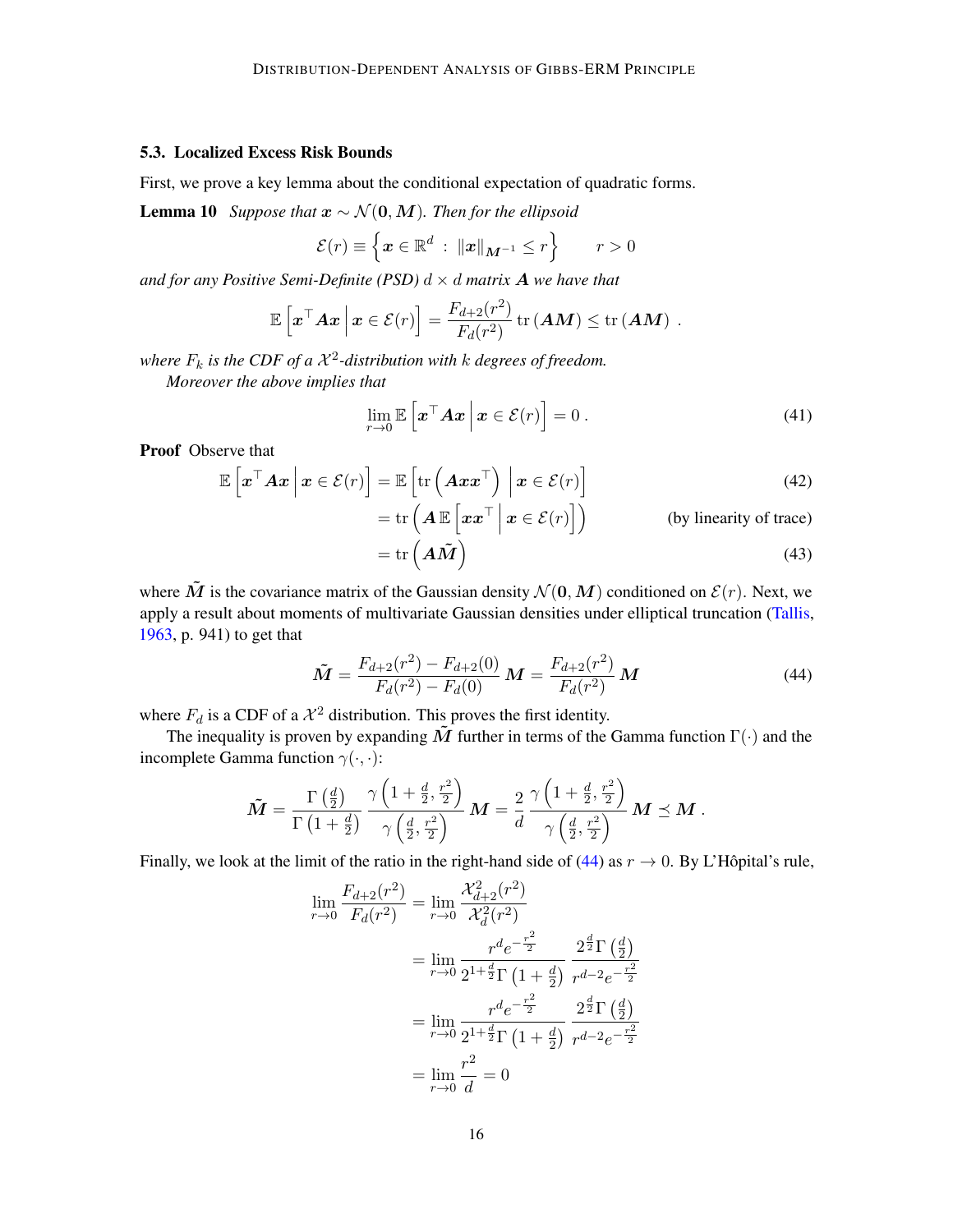concluding the proof.

Recall that  $\mathcal{E}^*(r) \equiv \mathcal{E}(\boldsymbol{w}_\lambda^*, \boldsymbol{H}_\lambda^*, r)$  is the ellipsoid of radius r centered at  $\boldsymbol{w}_\lambda^*$ .

**Lemma [3](#page-9-1) (restated)** For any minimizer  $w_{\lambda}^*$  of the regularized risk we have

$$
\mathbb{E}\left[\mathbb{E}\left[\mathbb{E}_{\boldsymbol{w}\sim\widehat{p}_{S,\gamma}}\left[\widehat{R}_{S}(\boldsymbol{w})\mid\boldsymbol{w}\in\mathcal{E}^{\star}\left(r\right)\right]\right]-R(\boldsymbol{w}_{\lambda}^{\star})\leq\frac{1}{\gamma}\operatorname{tr}\left(\boldsymbol{H}^{\star}\boldsymbol{H}_{\lambda}^{\star-1}\right)+\frac{\varepsilon(r)}{6}+\frac{M}{2}\sqrt{\frac{\gamma\varepsilon(r)}{3}+\frac{M^{2}\gamma^{2}}{2m}}
$$

**Proof** We abbreviate the regularized empirical risk by  $\widehat{R}_{S,\lambda}(w) = \widehat{R}_S(w) + \lambda ||w||^2$  and recall that the regularized risk is denoted by  $R_{\lambda}(\bm{w}) = R(\bm{w}) + \lambda \|\bm{w}\|^2$ . Throughout the proof, we drop  $\gamma$ from the notation for the Gibbs densities  $\hat{p}_{S,\gamma}$ . Let  $\hat{p}_{S|\mathcal{E}^*}$  be the Gibbs density [\(2\)](#page-1-0) conditioned on the ellipsoid  $\mathcal{E}^{\star}(r)$ . Similarly, let  $q_{|\mathcal{E}^{\star}}$  be the the Gaussian density

$$
q(\boldsymbol{w}) = \frac{1}{Z_q} e^{-\frac{\gamma}{2} ||\boldsymbol{w} - \widehat{\boldsymbol{w}}_{\lambda}||_{\boldsymbol{H}_{\lambda}^{\star}}} \qquad \boldsymbol{w} \in \mathbb{R}^d
$$

conditioned on  $\mathcal{E}^{\star}(r)$ .

We begin by observing that  $\widehat{R}_S$  is trivially  $M^2/8$ -sub-Gaussian since the loss function is bounded by  $M$ . Hence, by the transportation Lemma [8,](#page-12-1)

$$
\mathbb{E}\left[\mathbb{E}\left[\widehat{R}_{S}(\boldsymbol{w})\,\big|\,\boldsymbol{w}\in\mathcal{E}^{\star}\left(r\right)\right]-\mathbb{E}\left[\widehat{R}_{S}(\boldsymbol{w})\,\big|\,\boldsymbol{w}\in\mathcal{E}^{\star}\left(r\right)\right]\right]
$$
\n
$$
=\mathbb{E}\left[\mathbb{E}\left[\mathbb{E}\left[\widehat{R}_{S}(\boldsymbol{w})\right]-\mathbb{E}\left[\widehat{R}_{S}(\boldsymbol{w})\right]\right]\right]
$$
\n
$$
(45)
$$

<span id="page-16-0"></span>
$$
\leq \frac{M}{2} \mathbb{E}\left[\sqrt{\mathrm{KL}\left(\widehat{p}_{S|\mathcal{E}^{\star}} \mid \| q_{\mathcal{E}^{\star}}\right)}\right] \leq \frac{M}{2} \sqrt{\mathbb{E}\left[\mathrm{KL}\left(\widehat{p}_{S|\mathcal{E}^{\star}} \mid \| q_{\mathcal{E}^{\star}}\right)\right]}
$$
(46)

where the last inequality is obtained by Jensen's inequality. The KL term can be written as follows

$$
\mathbb{E}\left[\mathrm{KL}\left(\widehat{p}_{S|\mathcal{E}^*} \mid\mid q_{|\mathcal{E}^*}\right)\right] = \mathbb{E}\sum_{\widehat{S}} \mathbb{E}\left[\ln\left(\frac{\widehat{p}_{S|\mathcal{E}^*}(\boldsymbol{w})}{q_{|\mathcal{E}^*}(\boldsymbol{w})}\right)\right]
$$
\n
$$
= \mathbb{E}\mathbb{E}\left[\ln\left(\widehat{p}_{S|\mathcal{E}^*}(\boldsymbol{w})\right)\right] - \mathbb{E}\mathbb{E}\left[\ln\left(q_{|\mathcal{E}^*}(\boldsymbol{w})\right)\right]
$$
\n
$$
= -\gamma \mathbb{E}\mathbb{E}\left[\widehat{R}_{S,\lambda}(\boldsymbol{w}) \mid \boldsymbol{w} \in \mathcal{E}^*(r)\right] - \mathbb{E}\left[\ln(\mathbb{P}_{\widehat{p}_S}(\mathcal{E}^*(r)) Z_{\widehat{p}_S})\right]
$$
\n
$$
+ \frac{\gamma}{2} \mathbb{E}\mathbb{E}\left[\left\|\boldsymbol{w} - \boldsymbol{w}_{\lambda}^*\right\|_{\boldsymbol{H}_{\lambda}^*}^2 \mid \boldsymbol{w} \in \mathcal{E}^*(r)\right] + \mathbb{E}\left[\ln(\mathbb{P}_{q}(\mathcal{E}^*(r)) Z_{q})\right]. \quad (47)
$$

Now we relate the regularized empirical risk [\(47\)](#page-16-0) to the regularized risk. By applying Theorem [1](#page-7-0) with  $A \equiv \mathcal{E}^*(r)$  we get

$$
\mathop{\mathbb{E}}_{S} \mathop{\mathbb{E}}_{\widehat{p}_S} \left[ R_\lambda(\boldsymbol{w}) - \widehat{R}_{S,\lambda}(\boldsymbol{w}) \, \Big| \, \boldsymbol{w} \in \mathcal{E}^\star\left(r\right) \right] = \mathop{\mathbb{E}}_{S} \mathop{\mathbb{E}}_{\widehat{p}_S} \left[ R(\boldsymbol{w}) - \widehat{R}_S(\boldsymbol{w}) \, \Big| \, \boldsymbol{w} \in \mathcal{E}^\star\left(r\right) \right] \le \frac{M^2 \gamma}{2m} \, .
$$

**The Contract of the Contract of the Contract of the Contract of the Contract of the Contract of the Contract o** 

<span id="page-16-2"></span><span id="page-16-1"></span>.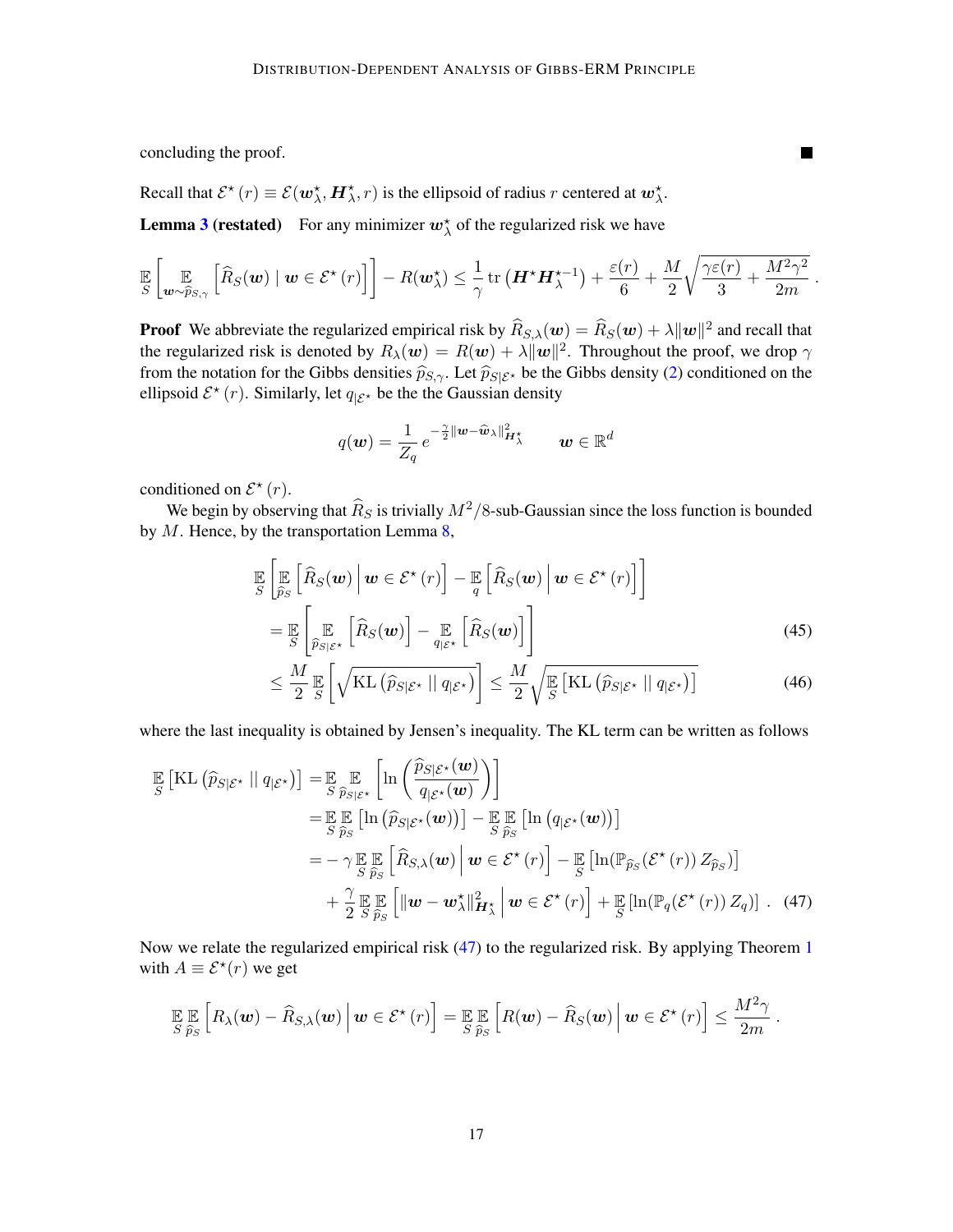Using this result we can write

$$
\mathbb{E}\left[\mathrm{KL}\left(\widehat{p}_{S|\mathcal{E}^*} \mid \| q_{|\mathcal{E}^*}\right)\right] \leq -\gamma \mathbb{E}\left[\mathbb{E}\left[R_{\lambda}(\boldsymbol{w}) \mid \boldsymbol{w} \in \mathcal{E}^*(r)\right] + \frac{M^2\gamma^2}{2m} + \frac{\gamma}{2} \mathbb{E}\left[\|\boldsymbol{w} - \boldsymbol{w}_{\lambda}^*\|_{\boldsymbol{H}_{\lambda}^*}^2 \mid \boldsymbol{w} \in \mathcal{E}^*(r)\right] - \mathbb{E}\left[\ln\left(\frac{\mathbb{P}_{\widehat{p}_{S}}(\mathcal{E}^*(r)) Z_{\widehat{p}_{S}}}{\mathbb{P}_{q}(\mathcal{E}^*(r)) Z_{q}}\right)\right] - \gamma R_{\lambda}^* + \frac{\gamma \varepsilon(r)}{6} + \frac{M^2\gamma^2}{2m} \tag{48}
$$

<span id="page-17-1"></span><span id="page-17-0"></span>
$$
-\mathbb{E}\left[\ln\left(\frac{\mathbb{P}_{\widehat{p}_S}(\mathcal{E}^{\star}(r))Z_{\widehat{p}_S}}{\mathbb{P}_q(\mathcal{E}^{\star}(r))Z_q}\right)\right]
$$
(49)

where [\(48\)](#page-17-0) is obtained by applying the lower Taylor expansion [\(26\)](#page-12-3) to  $w \in \mathcal{E}^{\star}(r)$ . Now we bound the expected log-ratio term in  $(49)$  as

$$
-\mathbb{E}\left[\ln\left(\frac{\mathbb{P}_{\widehat{p}_{S}}(\mathcal{E}^{\star}(r))Z_{\widehat{p}_{S}}}{\mathbb{P}_{q}(\mathcal{E}^{\star}(r))Z_{q}}\right)\right] = -\mathbb{E}\left[\ln\left(\frac{\int_{\mathcal{E}^{\star}(r)}e^{-\gamma\widehat{R}_{S,\lambda}(w)}}{\int_{\mathcal{E}^{\star}(r)}e^{-\frac{\gamma}{2}\|\mathbf{w}-\mathbf{w}_{\lambda}^{\star}\|_{H_{\lambda}^{\star}}^{2}}}\right)\right]
$$
(50)  

$$
\leq \gamma \mathbb{E}\mathbb{E}\left[\widehat{R}_{S,\lambda}(\mathbf{w}) - \frac{1}{2}\|\mathbf{w}-\mathbf{w}_{\lambda}^{\star}\|_{H_{\lambda}^{\star}}^{2} \mid \mathbf{w} \in \mathcal{E}^{\star}(r)\right]
$$
(by Lemma 9)

$$
= \gamma \mathbb{E}_{q} \left[ R_{\lambda}(\boldsymbol{w}) - \frac{1}{2} || \boldsymbol{w} - \boldsymbol{w}_{\lambda}^{\star} ||_{\boldsymbol{H}_{\lambda}^{\star}}^2 \mid \boldsymbol{w} \in \mathcal{E}^{\star}(r) \right]
$$
  
(Since  $\mathbb{E}_{S}[\widehat{R}_{S,\lambda}(\boldsymbol{w})] = R_{\lambda}(\boldsymbol{w})$ )  
 $\leq \gamma P^{\star} + \gamma \varepsilon(r)$  (51)

$$
\leq \gamma R_{\lambda}^{\star} + \frac{\gamma \epsilon(\tau)}{6} \,. \tag{51}
$$

where the last inequality is derived from the upper Taylor expansion [\(27\)](#page-12-4). Substituting the above into [\(49\)](#page-17-1) gives

<span id="page-17-4"></span><span id="page-17-3"></span><span id="page-17-2"></span>
$$
\mathbb{E}\left[\mathrm{KL}\left(\widehat{p}_{S|\mathcal{E}^*} \mid \| q_{|\mathcal{E}^*}\right)\right] \le \frac{\gamma \varepsilon(r)}{3} + \frac{M^2 \gamma^2}{2m} \,. \tag{52}
$$

Now we go back to  $(45)$  and, using the upper Taylor expansion  $(27)$ , we get

$$
\mathbb{E} \mathbb{E} \left[ \widehat{R}_{S}(\boldsymbol{w}) \right] = \mathbb{E} \left[ R(\boldsymbol{w}) \right] \n\leq R(\boldsymbol{w}_{\lambda}^{\star}) \n+ \nabla R(\boldsymbol{w}_{\lambda}^{\star})^{\top} \left( \mathbb{E} \left[ \boldsymbol{w} - \boldsymbol{w}_{\lambda}^{\star} \, \middle| \, \boldsymbol{w} \in \mathcal{E}^{\star} (r) \right] \right) \n+ \mathbb{E} \left[ \|\boldsymbol{w} - \boldsymbol{w}_{\lambda}^{\star}\|_{\boldsymbol{H}^{\star}}^{2} \, \middle| \, \boldsymbol{w} \in \mathcal{E}^{\star} (r) \right] \right) \n\leq R(\boldsymbol{w}_{\lambda}^{\star}) \n+ \mathbb{E} \left[ \|\boldsymbol{w} - \boldsymbol{w}_{\lambda}^{\star}\|_{\boldsymbol{H}^{\star}}^{2} \, \middle| \, \boldsymbol{w} \in \mathcal{E}^{\star} (r) \right] + \frac{1}{6} L^{\star}(r) \mathbb{E} \left[ \|\boldsymbol{w} - \boldsymbol{w}_{\lambda}^{\star}\|^{3} \, \middle| \, \boldsymbol{w} \in \mathcal{E}^{\star} (r) \right] \n\leq R(\boldsymbol{w}_{\lambda}^{\star}) \n+ \mathbb{E} \left[ \|\boldsymbol{w} - \boldsymbol{w}_{\lambda}^{\star}\|_{\boldsymbol{H}^{\star}}^{2} \, \middle| \, \boldsymbol{w} \in \mathcal{E}^{\star} (r) \right] + \frac{\varepsilon(r)}{6}.
$$
\n(54)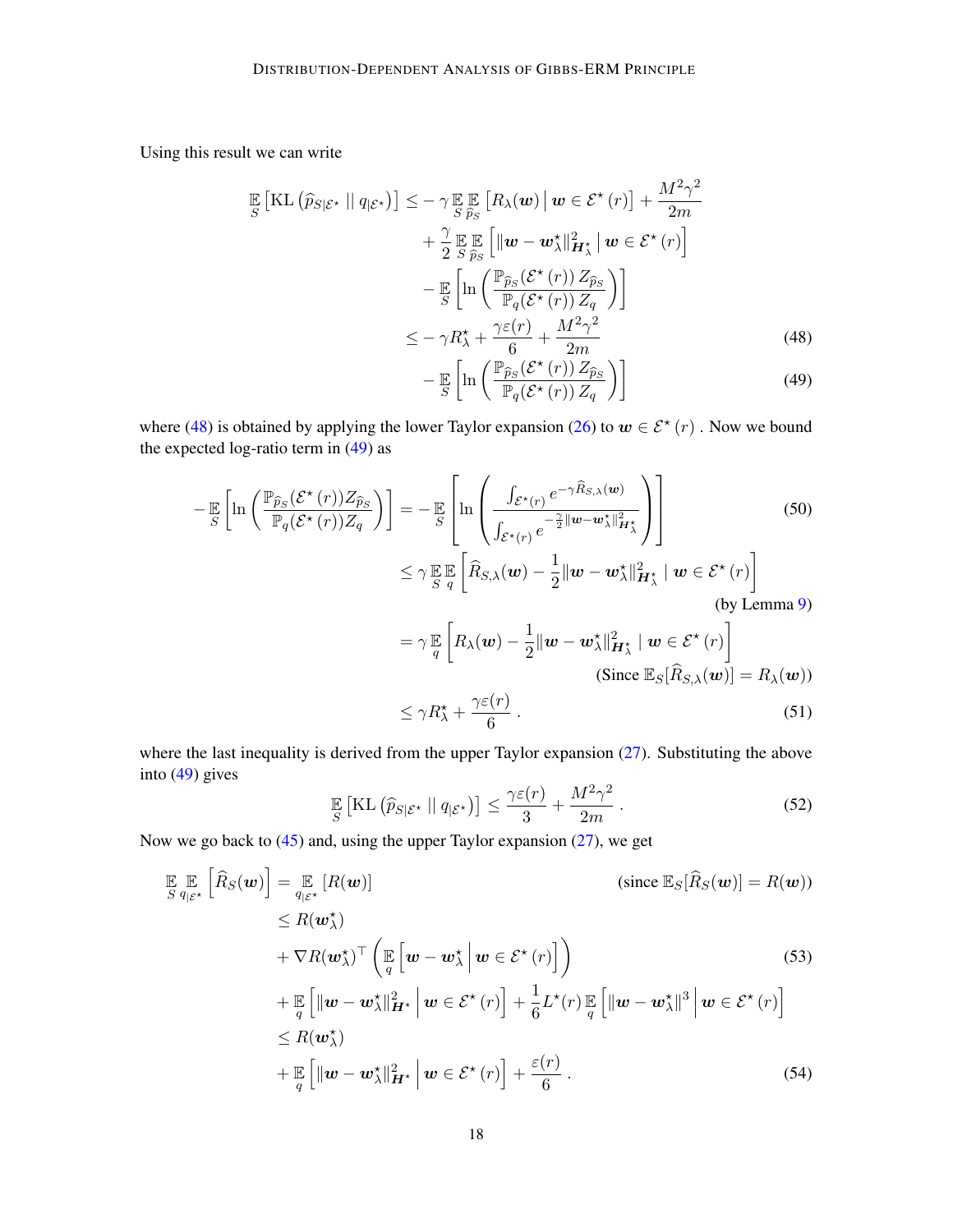where [\(53\)](#page-17-2) vanishes since the first moment of elliptically-truncated Gaussian is zero [\(Tallis,](#page-26-8) [1963\)](#page-26-8). Finally, we bound the first term in [\(54\)](#page-17-3) by invoking Lemma [10.](#page-15-2) By taking  $M = \gamma H_{\lambda}^{\star}$ ,  $A = H^{\star}$ , and  $x = w - w_\lambda^*$ , and using Lemma [10](#page-15-2) we get

$$
\mathcal{E}^{\star}(r) \equiv \left\{ \boldsymbol{w} \in \mathbb{R}^{d} : \sqrt{\gamma(\boldsymbol{w} - \boldsymbol{w}_{\lambda}^{\star})^{\top} \boldsymbol{H}_{\lambda}^{\star}(\boldsymbol{w} - \boldsymbol{w}_{\lambda}^{\star})} \leq r \right\}
$$

and

$$
\mathop{\mathbb{E}}_q\left[\|\bm{w}-\bm{w}_\lambda^\star\|_{\bm{H}^\star}^2\,\Big|\,\bm{w}\in\mathcal{E}^\star\left(r\right)\right]\leq\frac{1}{\gamma}\,\mathrm{tr}\left(\bm{H}^\star\bm{H}_\lambda^{\star-1}\right)\;.
$$

Now, combining these results with the bound on KL-divergence [\(52\)](#page-17-4), and substituting into [\(46\)](#page-16-2), gives the stated result. П

Theorem [4](#page-10-0) (restated) Assume the same as in Lemma [3.](#page-9-1) Then,

$$
\Delta(\boldsymbol{w}_{\lambda}^{\star})\leq\frac{1}{\gamma}\operatorname{tr}\left(\boldsymbol{H}^{\star}\boldsymbol{H}_{\lambda}^{\star-1}\right)+\frac{\varepsilon(r)}{6}+\frac{M}{2}\sqrt{\frac{\gamma\varepsilon(r)}{3}+\frac{M^{2}\gamma^{2}}{2m}}+\frac{M^{2}\gamma}{2m}
$$

.

П

Proof From the definition of local generalization error,

$$
\Delta(\boldsymbol{w}_{\lambda}^{\star}) = \mathbb{E}_{S} \left[ \mathbb{E}_{\boldsymbol{w} \sim \widehat{p}_{S,\gamma}} \left[ R(\boldsymbol{w}) \mid \boldsymbol{w} \in \mathcal{E}^{\star}(r) \right] \right] - R(\boldsymbol{w}_{\lambda}^{\star})
$$
\n
$$
= \mathbb{E}_{S} \left[ \mathbb{E}_{\boldsymbol{w} \sim \widehat{p}_{S,\gamma}} \left[ R(\boldsymbol{w}) - \widehat{R}_{S}(\boldsymbol{w}) \mid \boldsymbol{w} \in \mathcal{E}^{\star}(r) \right] \right]
$$
\n
$$
+ \mathbb{E}_{S} \left[ \mathbb{E}_{\boldsymbol{w} \sim \widehat{p}_{S,\gamma}} \left[ \widehat{R}_{S}(\boldsymbol{w}) \mid \boldsymbol{w} \in \mathcal{E}^{\star}(r) \right] \right] - R(\boldsymbol{w}_{\lambda}^{\star})
$$
\n
$$
\leq \frac{M^{2}\gamma}{2m} + \frac{1}{\gamma} \operatorname{tr} \left( \boldsymbol{H}^{\star} \boldsymbol{H}_{\lambda}^{\star - 1} \right) + \frac{\varepsilon(r)}{6} + \frac{M}{2} \sqrt{\frac{\gamma \varepsilon(r)}{3} + \frac{M^{2}\gamma^{2}}{2m}}
$$

where the last inequality is derived from Theorem [1](#page-7-0) and Lemma [3.](#page-9-1)

# 5.4. Statements about Probability Mass of Ellipsoids

Before we prove our bound on the global excess risk, we introduce some necessary technical notions about the *regularized gamma function*, which can be interpreted as the probability of an Euclidean ball of radius  $z$  under a Gaussian density with covariance matrix  $\boldsymbol{I}$ .

Theorem 11 ([\(NIST,](#page-25-15) [2018,](#page-25-15) Regularized Gamma Function)) *Denote the regularized gamma function by*

$$
P(a, z) = \frac{\Gamma(a) - \Gamma(a, z)}{\Gamma(a)}
$$

*where*  $\Gamma(a, z)$  *is the upper incomplete Gamma function given by* 

$$
\Gamma(a,z) = \int_z^{\infty} t^{a-1} e^{-t} dt.
$$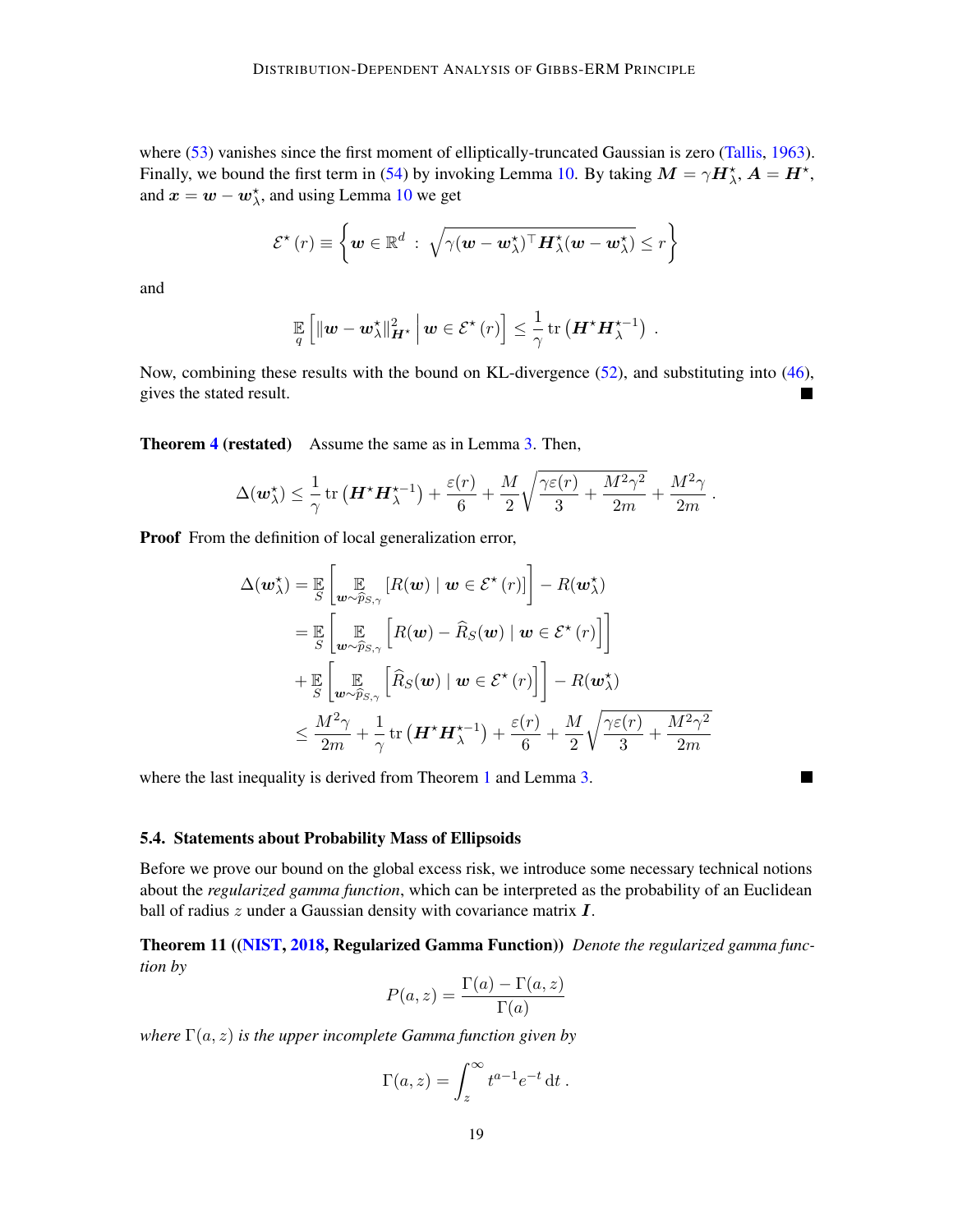*Then, for all*  $z \geq 0$  *and*  $a > 0$ *,* 

<span id="page-19-1"></span>
$$
(1 - e^{-\alpha_a z})^a \le P(a, z) \tag{55}
$$

*where*

<span id="page-19-3"></span>
$$
\alpha_a = \begin{cases} 1 & 0 < a < 1 \\ \frac{1}{\Gamma(1+a)^{\frac{1}{a}}} & a > 1 \end{cases} \tag{56}
$$

*with equality in* [\(55\)](#page-19-1) *only when*  $a = 1$ *.* 

<span id="page-19-2"></span>**Proposition 1 (Truncated Gaussian Integrals)** *For any*  $\gamma, r > 0$ ,

$$
\int_{\mathcal{B}(r)} e^{-\frac{\gamma}{2}||\mathbf{u}||^2} \, \mathrm{d}\mathbf{u} = \left(\frac{2\pi}{\gamma}\right)^{\frac{d}{2}} P\left(\frac{d}{2}, \frac{r^2\gamma}{2}\right)
$$

*where*  $B(r)$  *is the d-dimensional Euclidean ball. In addition, for any*  $d \times d$  *semi-definite matrix*  $A$ *,* 

$$
\int_{\mathcal{E}(\mathbf{0}, \mathbf{A}, r)} e^{-\frac{\gamma}{2} ||\mathbf{u}||^2_{\mathbf{A}}} \, \mathrm{d} \mathbf{u} = \frac{1}{\sqrt{\det(\mathbf{A})}} \left(\frac{2\pi}{\gamma}\right)^{\frac{d}{2}} P\left(\frac{d}{2}, \frac{r^2\gamma}{2}\right) \, .
$$

Proof By the integration of radial functions

$$
\int_{\mathcal{B}(r)} e^{-\frac{\gamma}{2}||u||^2} \, \mathrm{d}u = 2 \, \frac{\pi^{\frac{d}{2}}}{\Gamma\left(\frac{d}{2}\right)} \int_0^r e^{-\frac{\gamma}{2}x^2} x^{d-1} \, \mathrm{d}x
$$
\n
$$
= \left(\frac{2\pi}{\gamma}\right)^{\frac{d}{2}} \frac{\Gamma\left(\frac{d}{2}\right) - \Gamma\left(\frac{d}{2}, \frac{r^2\gamma}{2}\right)}{\Gamma\left(\frac{d}{2}\right)}
$$
\n
$$
= \left(\frac{2\pi}{\gamma}\right)^{\frac{d}{2}} P\left(\frac{d}{2}, \frac{r^2\gamma}{2}\right) \, .
$$

In addition we have

$$
\int_{\mathcal{E}(\mathbf{0}, \mathbf{A}, r)} e^{-\frac{\gamma}{2} ||\mathbf{u}||^2 \mathbf{A} d\mathbf{u}} = \int_{||\mathbf{u}||_{\mathbf{A}} \leq r} e^{-\frac{\gamma}{2} ||\mathbf{u}||^2 \mathbf{A} d\mathbf{u}}
$$
\n
$$
= \frac{1}{\sqrt{\det(\mathbf{A})}} \int_{||\mathbf{v}|| \leq r} e^{-\frac{\gamma}{2} ||\mathbf{v}||^2} d\mathbf{v}
$$
\n
$$
= \frac{1}{\sqrt{\det(\mathbf{A})}} \left(\frac{2\pi}{\gamma}\right)^{\frac{d}{2}} P\left(\frac{d}{2}, \frac{r^2 \gamma}{2}\right) .
$$

<span id="page-19-0"></span> $\blacksquare$ 

where the third step is obtained through the change of variables  $dA^{\frac{1}{2}}u = dv$ .

Recall that  $\mathcal{E}^{\star}(r) \equiv \mathcal{E}(\boldsymbol{w}_{\lambda}^{\star}, \boldsymbol{H}_{\lambda}^{\star}, r)$ , where  $\boldsymbol{H}_{\lambda}^{\star} = \nabla^2 R_{\lambda}(\boldsymbol{w}_{\lambda}^{\star}).$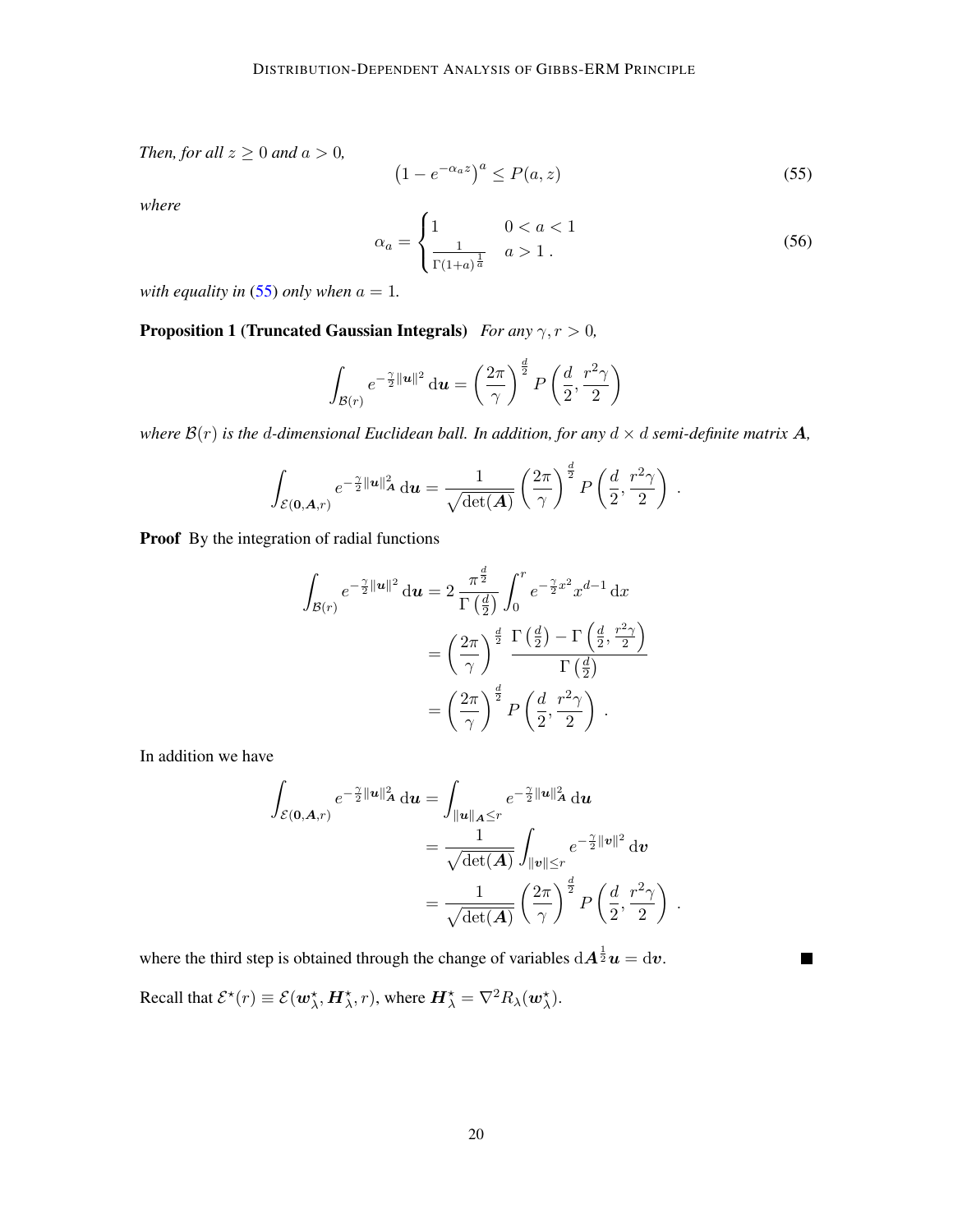**Lemma 12 (Bounds on the Ellipsoid probability mass.)** Let  $w_{\lambda}^{*}$  be any minimizer of  $R_{\lambda}$ . Then the following results hold for probabilities of ellipsoids under the density  $e^{-\gamma R_\lambda(\bm{w})}/Z,$ 

$$
\mathbb{P}(\mathcal{E}^{\star}(r)) \leq \frac{1}{Z} e^{-\gamma R_{\lambda}(\boldsymbol{w}_{\lambda}^{\star}) + \frac{\gamma}{6}\varepsilon(r)} \frac{1}{\sqrt{\det(\boldsymbol{H}_{\lambda}^{\star})}} \left(\frac{2\pi}{\gamma}\right)^{\frac{d}{2}} P\left(\frac{d}{2}, \frac{r^2\gamma}{2}\right)
$$

$$
\mathbb{P}(\mathcal{E}^{\star}(r)) \geq \frac{1}{Z} e^{-\gamma R_{\lambda}(\boldsymbol{w}_{\lambda}^{\star}) - \frac{\gamma}{6}\varepsilon(r)} \frac{1}{\sqrt{\det(\boldsymbol{H}_{\lambda}^{\star})}} \left(\frac{2\pi}{\gamma}\right)^{\frac{d}{2}} P\left(\frac{d}{2}, \frac{r^2\gamma}{2}\right)
$$

$$
\mathbb{P}(\mathcal{E}^{\star}(r)) \geq e^{-\frac{\gamma}{3}\varepsilon(r)} P\left(\frac{d}{2}, \frac{r^2\gamma}{2}\right).
$$

**Proof** By applying the lower Taylor expansion [\(26\)](#page-12-3) in the exponent of the Gibbs density we get

$$
\mathbb{P}(\mathcal{E}^{\star}(r)) = \frac{1}{Z} \int_{\mathcal{E}^{\star}(r)} e^{-\gamma R_{\lambda}(w)} \, \mathrm{d}w
$$
\n
$$
\leq \frac{1}{Z} e^{-\gamma R_{\lambda}(w_{\lambda}^{\star}) + \frac{\gamma}{6}\varepsilon(r)} \int_{\mathcal{E}^{\star}(r)} e^{-\frac{\gamma}{2} ||w - w_{\lambda}^{\star}||_{H_{\lambda}^{\star}}^{2}} \, \mathrm{d}w
$$
\n
$$
= \frac{1}{Z} e^{-\gamma R_{\lambda}(w_{\lambda}^{\star}) + \frac{\gamma}{6}\varepsilon(r)} \frac{1}{\sqrt{\det(\boldsymbol{H}_{\lambda}^{\star})}} \int_{\mathcal{B}(r)} e^{-\frac{\gamma}{2} ||u||^{2}} \, \mathrm{d}u \tag{57}
$$

<span id="page-20-1"></span><span id="page-20-0"></span>
$$
= \frac{1}{Z} e^{-\gamma R_{\lambda}(\boldsymbol{w}_{\lambda}^{*}) + \frac{\gamma}{6}\varepsilon(r)} \frac{1}{\sqrt{\det(\boldsymbol{H}_{\lambda}^{*})}} \left(\frac{2\pi}{\gamma}\right)^{\frac{d}{2}} P\left(\frac{d}{2}, \frac{r^{2}\gamma}{2}\right)
$$
(58)

where [\(57\)](#page-20-0) is obtained via the change of variables  $u = H_{\lambda}^{* \frac{1}{2}}(w - w_{\lambda}^{*})$  and [\(58\)](#page-20-1) via Proposition [1.](#page-19-2) This shows the first result. The second result follows in a similar way exploiting the upper Taylor expansion [\(27\)](#page-12-4),

$$
\mathbb{P}(\mathcal{E}^{\star}(r)) \geq \frac{1}{Z} e^{-\gamma R_{\lambda}(\boldsymbol{w}_{\lambda}^{\star}) - \frac{\gamma}{6}\varepsilon(r)} \int_{\mathcal{E}^{\star}(r)} e^{-\frac{\gamma}{2} ||\boldsymbol{w} - \boldsymbol{w}_{\lambda}^{\star}||_{\boldsymbol{H}_{\lambda}^{\star}}} d\boldsymbol{w}
$$
\n
$$
= \frac{1}{Z} e^{-\gamma R_{\lambda}(\boldsymbol{w}_{\lambda}^{\star}) - \frac{\gamma}{6}\varepsilon(r)} \frac{1}{\sqrt{\det(\boldsymbol{H}_{\lambda}^{\star})}} \int_{\mathcal{B}(r)} e^{-\frac{\gamma}{2} ||\boldsymbol{u}||^{2}} d\boldsymbol{u}
$$
\n
$$
= \frac{1}{Z} e^{-\gamma R_{\lambda}(\boldsymbol{w}_{\lambda}^{\star}) - \frac{\gamma}{6}\varepsilon(r)} \frac{1}{\sqrt{\det(\boldsymbol{H}_{\lambda}^{\star})}} \left(\frac{2\pi}{\gamma}\right)^{\frac{d}{2}} P\left(\frac{d}{2}, \frac{r^{2}\gamma}{2}\right) . \tag{59}
$$

Finally, we give a lower bound on the probability of  $\mathcal{E}^*(r)$ . We start by upper bounding the normalization constant using the lower Taylor expansion [\(26\)](#page-12-3),

<span id="page-20-2"></span>
$$
Z = \int_{\mathbb{R}^d} e^{-\gamma R_\lambda(\boldsymbol{w})} \, \mathrm{d}\boldsymbol{w}
$$
  
\n
$$
\leq e^{-\gamma R_\lambda(\boldsymbol{w}_\lambda^{\star}) + \frac{\gamma}{6}\varepsilon(r)} \int_{\mathbb{R}^d} e^{-\frac{\gamma}{2} \|\boldsymbol{w} - \boldsymbol{w}_\lambda^{\star}\|_{\boldsymbol{H}_\lambda^{\star}}^2} \, \mathrm{d}\boldsymbol{w}
$$
  
\n
$$
\leq e^{-\gamma R_\lambda(\boldsymbol{w}_\lambda^{\star}) + \frac{\gamma}{6}\varepsilon(r)} \frac{1}{\sqrt{\det(\boldsymbol{H}_\lambda^{\star})}} \left(\frac{2\pi}{\gamma}\right)^{\frac{d}{2}}.
$$

Combining the above with [\(59\)](#page-20-2) gives  $\mathbb{P}(\mathcal{E}^*(r)) \geq e^{-\frac{\gamma}{3}\varepsilon(r)}P\left(\frac{d}{2}\right)$  $\frac{d}{2}, \frac{r^2\gamma}{2}$  $\left(\frac{2\gamma}{2}\right)$  thus completing the proof.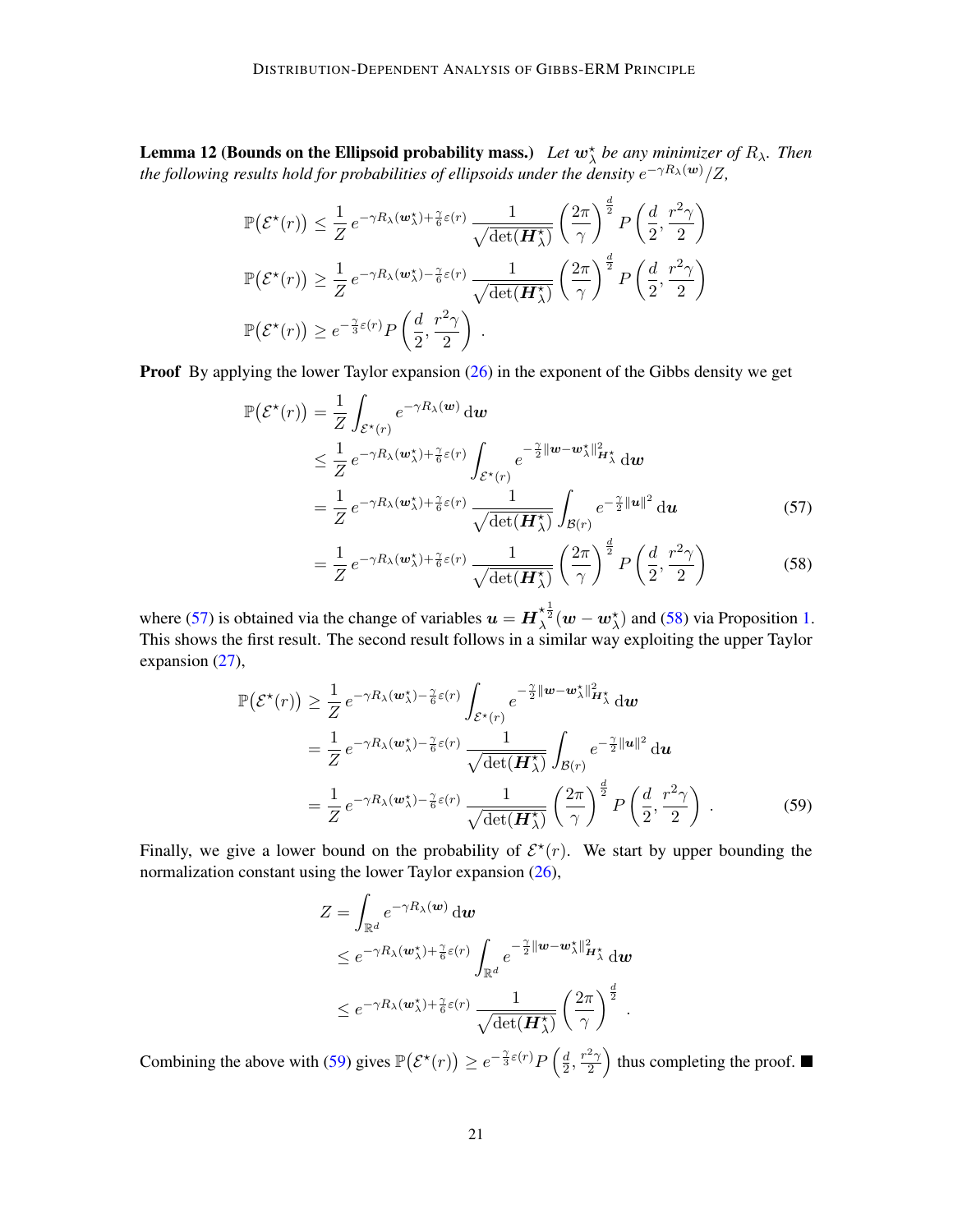**Lemma [5](#page-10-2) (restated)** For all  $r > 0$ ,

$$
\pi_{\gamma,r}(i) \leq \frac{e^{\frac{\gamma}{3}\max_{k\in\mathcal{I}}\varepsilon_k(r)}}{\sum_{j\in\mathcal{I}}e^{\gamma\left(R_{\lambda}(\boldsymbol{w}_{\lambda,i}^\star)-R_{\lambda}(\boldsymbol{w}_{\lambda,j}^\star)\right)}\sqrt{\frac{\det(\boldsymbol{H}_{\lambda,i}^\star)}{\det(\boldsymbol{H}_{\lambda,j}^\star)}}} \qquad i\in\mathcal{I}.
$$

Moreover, assuming without loss of generality that  $R_\lambda(\bm{w}_{\lambda,i}^{\star}) = 0$  for all  $i \in \mathcal{I}^{\text{GLOB}}$ , and setting  $r = \gamma^{-p}$  for  $p > 0$ , we have

$$
\lim_{\gamma \to \infty} \pi_{\gamma, r}(i) = \begin{cases} \frac{1}{\sum_{j \in \mathcal{I}^{\text{GLOB}}} \sqrt{\frac{\det(H^\star_{\lambda, i})}{\det(H^\star_{\lambda, j})}}} & i \in \mathcal{I}^{\text{GLOB}} \\ 0 & i \in \mathcal{I}^{\text{SUBOPT}} \end{cases}
$$

**Proof** Throughout this proof we consider probabilities of ellipsoids under the density  $e^{-\gamma R_\lambda(w)}/Z$ , and we abbreviate  $R^{\star}_{\lambda,i} = R_{\lambda}(\omega^{\star}_{\lambda,i})$ . Applying Lemma [12](#page-19-0) with  $\omega^{\star}_{\lambda} = \omega^{\star}_{\lambda,i}$  readily gives

$$
\pi_{\gamma,r}(i) = \frac{\mathbb{P}(\boldsymbol{w} \in \mathcal{E}_{i}^{\star}(r))}{\sum_{j \in \mathcal{I}} \mathbb{P}(\boldsymbol{w} \in \mathcal{E}_{j}^{\star}(r))} \leq \frac{e^{\frac{\gamma}{6}\varepsilon_{i}(r)}}{\sum_{j \in \mathcal{I}} e^{\gamma\left(R_{\lambda,i}^{*} - R_{\lambda,j}^{*}\right) - \frac{\gamma}{6}\varepsilon_{j}(r)} \sqrt{\frac{\det(H_{\lambda,i}^{*})}{\det(H_{\lambda,j}^{*})}}}
$$
\n
$$
\leq \frac{e^{\frac{\gamma}{6}\max_{k \in \mathcal{I}} \varepsilon_{k}(r)}}{\sum_{j \in \mathcal{I}} e^{\gamma\left(R_{\lambda,i}^{*} - R_{\lambda,j}^{*}\right) - \frac{\gamma}{6}\max_{k \in \mathcal{I}} \varepsilon_{k}(r)} \sqrt{\frac{\det(H_{\lambda,i}^{*})}{\det(H_{\lambda,j}^{*})}}}
$$
\n
$$
= \frac{e^{\frac{\gamma}{3}\max_{k \in \mathcal{I}} \varepsilon_{k}(r)}}{\sum_{j \in \mathcal{I}} e^{\gamma\left(R_{\lambda,i}^{*} - R_{\lambda,j}^{*}\right)} \sqrt{\frac{\det(H_{\lambda,i}^{*})}{\det(H_{\lambda,j}^{*})}}}.
$$
\n(60)

<span id="page-21-0"></span>.

This proves the first statement.

Now we look at the asymptotics of  $\pi_{\gamma,r}(i)$  as  $\gamma \to \infty$  assuming that  $r = \gamma^{-p}$  for  $p > 0$ . First, observe that for any  $i \in \mathcal{I}$ 

$$
\lim_{\gamma \to \infty} \varepsilon_i(\gamma^{-p}) = \lim_{\gamma \to \infty} L_i^{\star}(\gamma^{-p}) \left( \frac{1}{\gamma^p \sqrt{\lambda_{\min,i} + \lambda}} \right)^3 = 0
$$

because  $\lim_{\gamma\to\infty} L_i^*(\gamma^{-p}) = \mathcal{O}(1)$  and  $\lambda_{\min,i} + \lambda > 0$ . Thus, the numerator of [\(60\)](#page-21-0) approaches 1. Now, we turn our attention to the denominator. First, we consider global minimizers recalling our assumption that  $R^{\star}_{\lambda,i} = 0$ . Denoting  $\delta_{i,j}(\gamma) = e^{\gamma(R^{\star}_{\lambda,i} - R^{\star}_{\lambda,j})}$ , we observe that for all  $\gamma \ge 0$  and  $i \in \mathcal{I}^{\text{GLOB}},$ 

$$
\lim_{\gamma \to \infty} \delta_{i,j}(\gamma) = \begin{cases} 1 & j \in \mathcal{I}^{\text{GLOB}} \\ 0 & j \in \mathcal{I}^{\text{SUBOPT}} \end{cases}
$$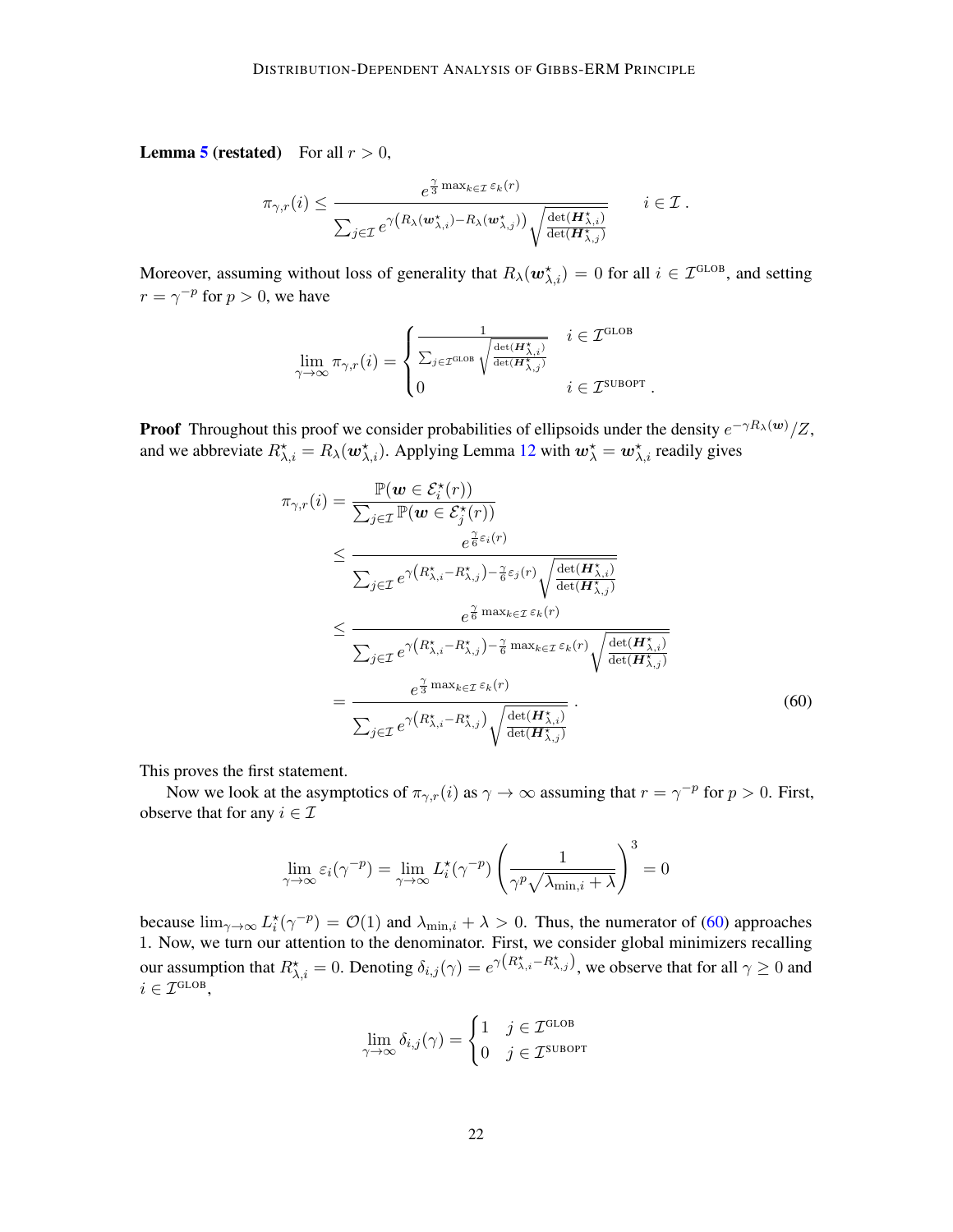where the second case holds because the exponent in  $\delta_{i,j}(\gamma)$  is negative. This implies

$$
\lim_{\gamma \to \infty} \pi_{\gamma, r}(i) \leq \frac{1}{\sum_{j \in \mathcal{I}^{\text{GLOB}}} \sqrt{\frac{\det(\boldsymbol{H}_{\lambda, i}^{\star})}{\det(\boldsymbol{H}_{\lambda, j}^{\star})}}} \qquad i \in \mathcal{I}^{\text{GLOB}}.
$$

Next, we consider the local minima, and observe that for all  $\gamma \geq 0$  and  $i \in \mathcal{I}^{\text{SUBOPT}}$ ,

$$
\lim_{\gamma \to \infty} \delta_{i,j}(\gamma) = \begin{cases} 0 & \text{if } R_{\lambda,i}^{\star} \leq R_{\lambda,j}^{\star} \\ \infty & \text{otherwise.} \end{cases}
$$

Therefore, for all  $i \in \mathcal{I}^{\text{SUBOPT}}, \lim_{\gamma \to \infty} \pi_{\gamma,r}(i) = 0$ . This proves the second statement and completes the proof.

# 5.5. Global Excess Risk Bounds

We first show a nonasymptotic (i.e., finite  $\gamma$ ) global excess risk bound.

**Theorem [6](#page-11-2) (restated)** Assume the same as in Lemma [3.](#page-9-1) Then for any  $r \in [0, r_0]$  the global excess risk satisfies

$$
\Delta(\pi_{\gamma,r}) \lesssim \frac{1}{\gamma} \mathbb{E}\left[\text{tr}\left(\boldsymbol{H}_{I}^{\star}\boldsymbol{H}_{\lambda,I}^{\star-1}\right)\right] + \frac{\gamma}{\sqrt{m}} + \mathbb{E}[\varepsilon_{I}(r)] + \sqrt{\gamma \mathbb{E}[\varepsilon_{I}(r)]} + \mathbb{P}_{\gamma}(\mathcal{C}^{\star}(r))
$$

where the expectation is taken with respect to  $I \sim \pi_{\gamma,r}$  and the probability of the complement of the minima is bounded as

$$
\mathbb{P}_{\gamma}(\mathcal{C}^{\star}(r)) \le 1 - \left(1 - de^{-r^2 \gamma \alpha_{d/2}}\right) \sum_{i \in \mathcal{I}} e^{-\frac{1}{3} \gamma \varepsilon_i(r)} \tag{61}
$$

with  $\alpha_{d/2}$  defined in [\(56\)](#page-19-3).

Proof Denote the sample-dependent global excess risk by

$$
\Delta_S(\pi_{\gamma,r}) = \mathop{\mathbb{E}}_{\boldsymbol{w}\sim\widehat{p}_{S,\gamma}}[R(\boldsymbol{w})] - \mathop{\mathbb{E}}_{I\sim\pi_{\gamma,r}}[R(\boldsymbol{w}_{\lambda,I}^\star)]
$$

and let the probabilities  $\mathbb{P}(\mathcal{E}_i^*(r))$  and  $\mathbb{P}(\mathcal{C}^*(r))$  be defined with respect to the population Gibbs distribution  $p_{\gamma}(\boldsymbol{w}) \propto e^{-\gamma R_{\lambda}(\boldsymbol{w})}$  with  $\gamma > 0$ .

We first focus on the first term on the right-hand side of  $\Delta_S(\pi_{\gamma,r})$ . By the law of total expectation, for any  $r \in [0, r_0]$ ,

$$
\mathbb{E}_{\mathbf{w}\sim\widehat{p}_{S,\gamma}}[R(\mathbf{w})] = \sum_{i\in\mathcal{I}} \mathbb{P}\big(\mathcal{E}_i^{\star}(r)\big) \mathbb{E}\left[R(\mathbf{w}) \,\middle|\, \mathbf{w}\in\mathcal{E}_i^{\star}(r)\right] + \mathbb{P}\big(\mathcal{C}^{\star}(r)\big) \mathbb{E}\left[R(\mathbf{w}) \,\middle|\, \mathbf{w}\in\mathcal{C}^{\star}(r)\right]
$$
\n
$$
\leq \sum_{i\in\mathcal{I}} \frac{\mathbb{P}\big(\mathcal{E}_i^{\star}(r)\big)}{\sum_{j\in\mathcal{I}} \mathbb{P}\big(\mathcal{E}_j^{\star}(r)\big)} \mathbb{E}\left[R(\mathbf{w}) \,\middle|\, \mathbf{w}\in\mathcal{E}_i^{\star}(r)\right]
$$
\n(ellipsids are disjoint by  $\Lambda$  symmetric)

<span id="page-22-0"></span>(ellipsoids are disjoint by Assumption [1\)](#page-10-3)

+ 
$$
\mathbb{P}(\mathcal{C}^*(r))M
$$
 (risk is bounded)  
\n=  $\sum_{i \in \mathcal{I}} \pi_{\gamma,r}(I = i) \mathbb{E} [R(\boldsymbol{w}) | \boldsymbol{w} \in \mathcal{E}_i^*(r)]$  (by definition of  $\pi_{\gamma,r}$ )

$$
+\,\mathbb{P}\big(\mathcal{C}^{\star}(r)\big)M\,.
$$
\n<sup>(62)</sup>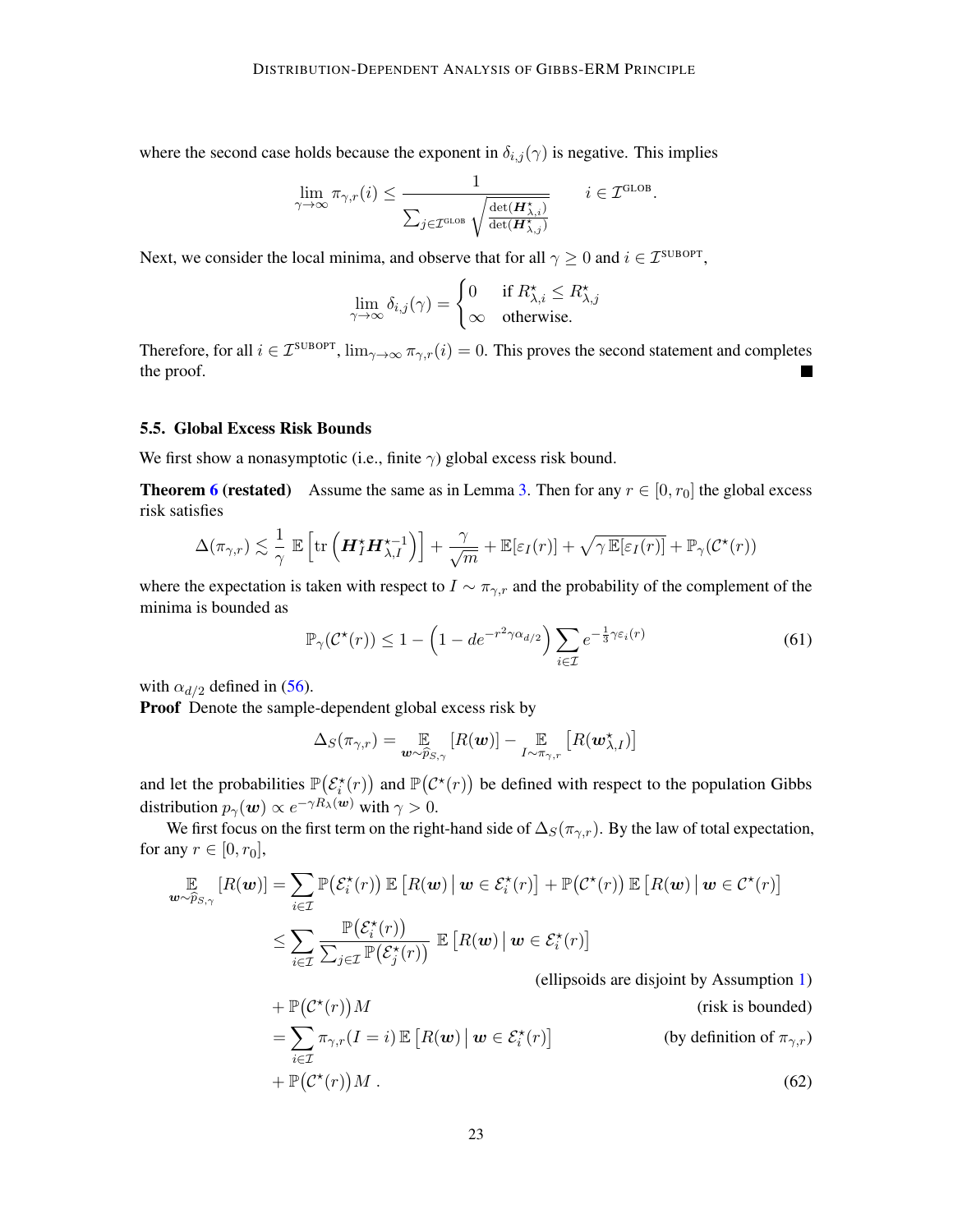An upper bound on  $\mathbb{E}[R(\boldsymbol{w}) \mid \boldsymbol{w} \in \mathcal{E}_i^*(r)]$  is given by Theorem [4,](#page-10-0) thus all that is left to show is that the probability of the complement is small. Since the ellipsoids are disjoint

<span id="page-23-0"></span>
$$
\mathbb{P}(\mathcal{C}^{\star}(r)) = 1 - \sum_{i \in \mathcal{I}} \mathbb{P}(\mathcal{E}^{\star}_i(r)) .
$$

To upper bound  $\mathbb{P}(\mathcal{C}^*(r))$  we need a lower bound on  $\mathbb{P}(\mathcal{E}^*(r))$ . This is provided by the last inequality in Lemma [12,](#page-19-0) that is,

$$
\sum_{i \in \mathcal{I}} \mathbb{P}(\mathcal{E}_i^*(r)) \ge P\left(\frac{d}{2}, \frac{r^2\gamma}{2}\right) \sum_{i \in \mathcal{I}} e^{-\frac{\gamma \varepsilon_i(r)}{3}}
$$
\n
$$
\ge \left(1 - e^{-r^2\gamma \alpha_{d/2}}\right)^{\frac{d}{2}} \sum_{i \in \mathcal{I}} e^{-\frac{\gamma \varepsilon_i(r)}{3}}
$$
\n
$$
\ge \left(1 - de^{-r^2\gamma \alpha_{d/2}}\right) \sum_{i \in \mathcal{I}} e^{-\frac{\gamma \varepsilon_i(r)}{3}}
$$
\n(63)

where  $(63)$  is derived from the lower bound on the regularized Gamma function  $(55)$ , and the last inequality is obtained from the Bernoulli inequality

$$
(1+x)^{\frac{d}{2}} \ge (1+x)^d \ge 1 + dx \qquad d \in \mathbb{N}, \ x \ge -1.
$$

Thus,

$$
\mathbb{P}\big(\mathcal{C}^{\star}(r)\big) \le 1 - \left(1 - de^{-r^2 \gamma \alpha_{d/2}}\right) \sum_{i \in \mathcal{I}} e^{-\frac{1}{3} \gamma \varepsilon_i(r)} . \tag{64}
$$

Taking expectation with respect to S, and combining Theorem [4](#page-10-0) with  $(62)$  and Jensen's inequality, we obtain

$$
\Delta(\pi_{\gamma,r}) \leq \mathop{\mathbb{E}}\limits_{I \sim \pi_{\gamma,r}} \left[ \mathop{\mathbb{E}}\limits_{S} \left[ \mathop{\mathbb{E}}\left[ R(\boldsymbol{w}) \, \middle| \, \boldsymbol{w} \in \mathcal{E}_i^\star(r) \right] \right] - R(\boldsymbol{w}_{\lambda,I}^\star) \right] + M \, \mathbb{P}(\mathcal{C}^\star(r)) \n\leq \frac{1}{\gamma} \mathop{\mathbb{E}}\limits_{I \sim \pi_{\gamma,r}} \left[ \text{tr} \left( \boldsymbol{H}_I^\star \boldsymbol{H}_{\lambda,I}^{\star-1} \right) \right] + \frac{1}{6} \mathop{\mathbb{E}}\limits_{I \sim \pi_{\gamma,r}} \left[ \varepsilon_I(r) \right] + \frac{M}{2} \sqrt{\frac{\gamma}{3}} \mathop{\mathbb{E}}\limits_{I \sim \pi_{\gamma,r}} \left[ \varepsilon_I(r) \right] + \frac{M^2 \gamma^2}{2m} + \frac{M^2 \gamma}{2m} \n+ M \, \mathbb{P}(\mathcal{C}^\star(r)) .
$$

The proof is concluded by stating the above with respect to radius  $r \in [0, r_0]$  —recall that the radius cannot exceed  $r_0$ , the largest radius ensuring that ellipsoids remain disjoint.  $\blacksquare$ 

**Corollary [1](#page-11-1) (restated)** Assume the same as in Lemma [3.](#page-9-1) Then, for any  $r > 0$ , the global asymptotic pseudo-excess risk satisfies

$$
\Delta_r^{\infty} \lesssim \frac{1}{\gamma} \mathbb{E} \left[ \text{tr} \left( \boldsymbol{H}_I^{\star} \boldsymbol{H}_{\lambda,I}^{\star-1} \right) \right] + \mathbb{E} \left[ \varepsilon_I(r) \right] + \sqrt{\gamma \mathbb{E} \left[ \varepsilon_I(r) \right] + \frac{\gamma^2}{m}} + \frac{\gamma}{m}
$$

where  $I$  is distributed according to

$$
\pi_{\infty}(i) = \frac{1}{\sum_{j \in \mathcal{I}^{\text{GLOB}}}\sqrt{\frac{\det(\boldsymbol{H}^{\star}_{\lambda, i})}{\det(\boldsymbol{H}^{\star}_{\lambda, j})}}} \ .
$$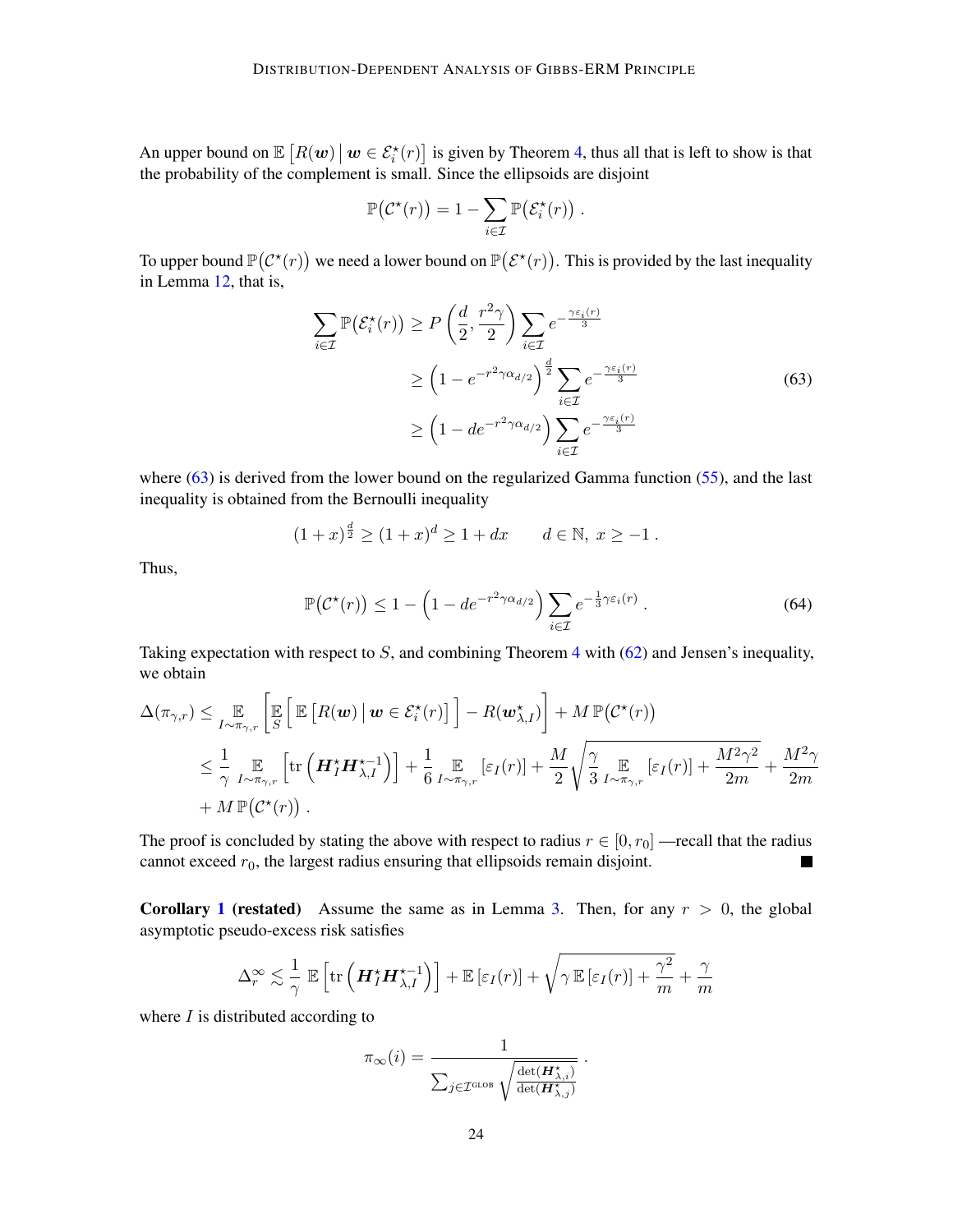Proof Recall that the global asymptotic pseudo-excess risk is defined as

$$
\Delta_r^{\infty} = \mathop{\mathbb{E}}_{I \sim \pi_{\infty}} \left[ \mathop{\mathbb{E}}_{S} \left[ \mathop{\mathbb{E}}_{\boldsymbol{w} \sim \widehat{p}_{S,\gamma}} \left[ R(\boldsymbol{w}) \, \big| \, \boldsymbol{w} \in \mathcal{E}_I^{\star}(r) \right] \right] - R(\boldsymbol{w}_{\lambda,I}^{\star}) \right] \, .
$$

Distribution  $\pi_{\infty}$  is given by Lemma [5,](#page-10-2) while the local excess risk centered at  $w_{\lambda,I}^*$  is bounded by Theorem [4.](#page-10-0) This immediately yields the statement.

### **ACKNOWLEDGMENTS**

Authors would like to thank Olivier Bousquet, Sébastien Gerchinovitz, and Abbas Mehrabian for stimulating discussions on this work.

# **References**

- <span id="page-24-6"></span>P. Alquier, J. Ridgway, and N. Chopin. On the properties of variational approximations of Gibbs posteriors. *Journal of Machine Learning Research*, 17(1):8374–8414, 2016.
- <span id="page-24-1"></span>C. Andrieu, N. De Freitas, A. Doucet, and M. I. Jordan. An introduction to MCMC for machine learning. *Machine Learning*, 50(1-2):5–43, 2003.
- <span id="page-24-4"></span>J.-Y. Audibert and O. Catoni. Robust linear least squares regression. *The Annals of Statistics*, 39(5): 2766–2794, 2011.
- <span id="page-24-10"></span>S. Boucheron, G. Lugosi, and P. Massart. *Concentration inequalities: A nonasymptotic theory of independence*. Oxford University Press, 2013.
- <span id="page-24-9"></span>O. Bousquet and A. Elisseeff. Stability and generalization. *Journal of Machine Learning Research*, 2:499–526, 2002.
- <span id="page-24-8"></span>P. Chaudhari and S. Soatto. Stochastic gradient descent performs variational inference, converges to limit cycles for deep networks. In *International Conference on Learning Representations (ICLR)*, 2018.
- <span id="page-24-3"></span>X. Cheng, N. S. Chatterji, Y. Abbasi-Yadkori, P. L. Bartlett, and M. I Jordan. Sharp convergence rates for langevin dynamics in the nonconvex setting. *arXiv preprint arXiv:1805.01648*, 2018a.
- <span id="page-24-2"></span>X. Cheng, N. S. Chatterji, P. L. Bartlett, and M. I. Jordan. Underdamped Langevin MCMC: A non-asymptotic analysis. In *Conference on Computational Learning Theory (COLT)*, 2018b.
- <span id="page-24-7"></span>G. K. Dziugaite and D. M. Roy. Data-dependent PAC-Bayes priors via differential privacy. In *International Conference on Machine Learing (ICML)*, 2018.
- <span id="page-24-0"></span>R. Ge, F. Huang, C. Jin, and Y. Yuan. Escaping from saddle points-online stochastic gradient for tensor decomposition. In *Conference on Computational Learning Theory (COLT)*, pages 797–842, 2015.
- <span id="page-24-5"></span>P. Germain, A. Lacasse, F. Laviolette, M. Marchand, and J.-F. Roy. Risk bounds for the majority vote: From a PAC-Bayesian analysis to a learning algorithm. *Journal of Machine Learning Research*, 16(1):787–860, 2015.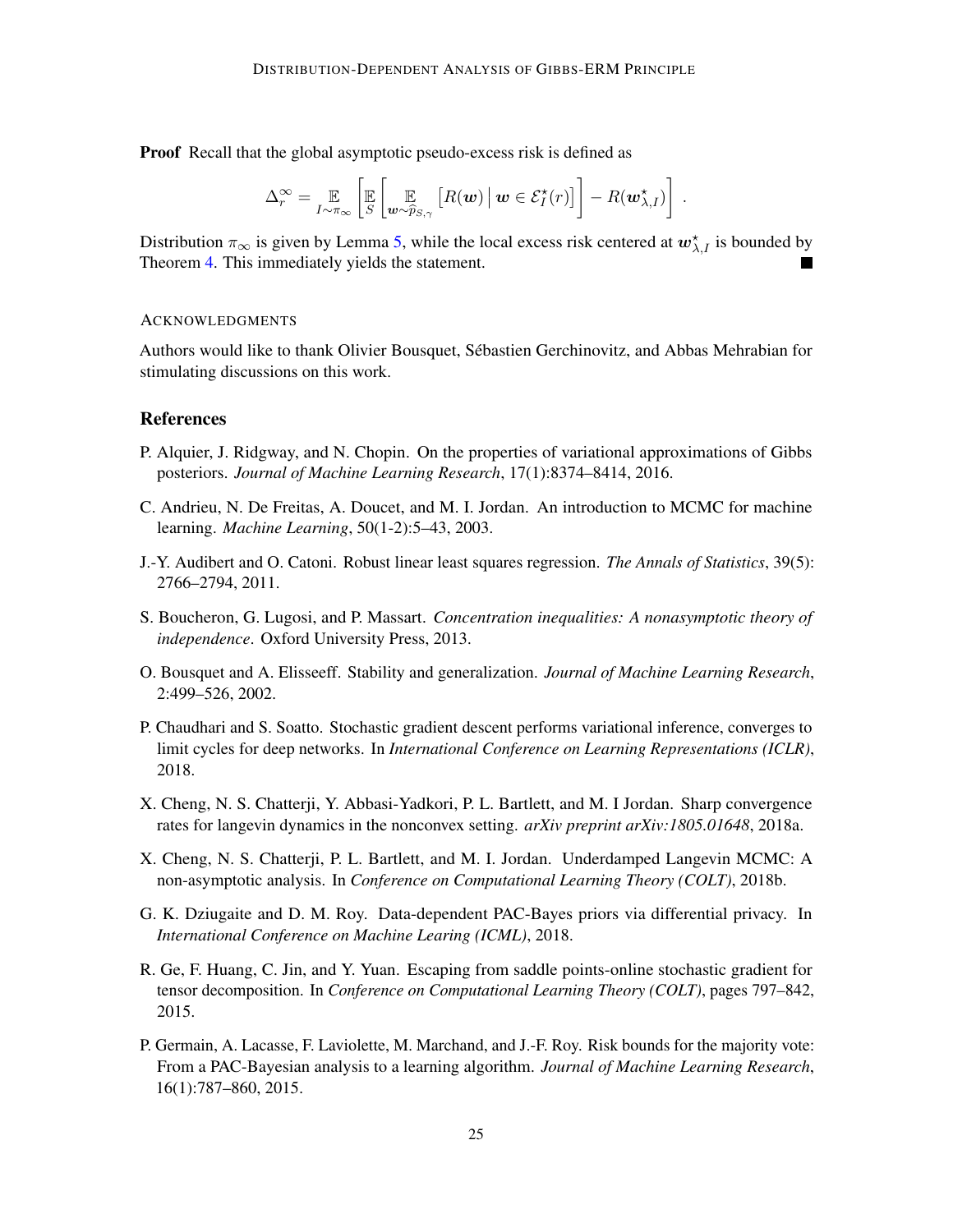- <span id="page-25-5"></span>A. Gonen and S. Shalev-Shwartz. Fast rates for empirical risk minimization of strict saddle problems. In *Conference on Computational Learning Theory (COLT)*, 2017.
- <span id="page-25-9"></span>P. D. Grünwald and N. A. Mehta. A tight excess risk bound via a unified PAC-Bayesian-Rademacher-Shtarkov-MDL complexity. *arXiv preprint arXiv:1710.07732*, 2017.
- <span id="page-25-3"></span>T. Jaakkola, M. Meila, and T. Jebara. Maximum entropy discrimination. In *Conference on Neural Information Processing Systems (NIPS)*, 1999.
- <span id="page-25-12"></span>N. S. Keskar, D. Mudigere, J. Nocedal, M. Smelyanskiy, and P. T. P. Tang. On large-batch training for deep learning: Generalization gap and sharp minima. In *International Conference on Learning Representations (ICLR)*, 2017.
- <span id="page-25-8"></span>J. Langford and J. Shawe-Taylor. PAC-Bayes & margins. In *Conference on Neural Information Processing Systems (NIPS)*, 2003.
- <span id="page-25-10"></span>G. Lever, F. Laviolette, and J. Shawe-Taylor. Tighter PAC-Bayes bounds through distributiondependent priors. *Theoretical Computer Science*, 473:4–28, 2013.
- <span id="page-25-13"></span>T. Liang, T. Poggio, A. Rakhlin, and J. Stokes. Fisher-Rao Metric, Geometry, and Complexity of Neural Networks. In *International Conference on Artificial Intelligence and Statistics (AISTATS)*, 2019.
- <span id="page-25-4"></span>Y.-A. Ma, Y. Chen, C. Jin, N. Flammarion, and M. I. Jordan. Sampling can be faster than optimization. *arXiv preprint arXiv:1811.08413*, 2018.
- <span id="page-25-11"></span>S. Mandt, M. Hoffman, and D. Blei. A variational analysis of stochastic gradient algorithms. In *International Conference on Machine Learing (ICML)*, pages 354–363, 2016.
- <span id="page-25-1"></span>D. A. McAllester. Some PAC-Bayesian theorems. In *Conference on Computational Learning Theory (COLT)*, 1998.
- <span id="page-25-6"></span>T. Milne. Piecewise strong convexity of neural networks. *arXiv preprint arXiv:1810.12805*, 2018.
- <span id="page-25-14"></span>W. Mou, L. Wang, X. Zhai, and K. Zheng. Generalization bounds of SGLD for non-convex learning: Two theoretical viewpoints. In *Conference on Computational Learning Theory (COLT)*, 2018.
- <span id="page-25-7"></span>G. Neu and L. Rosasco. Iterate averaging as regularization for stochastic gradient descent. In *Conference on Computational Learning Theory (COLT)*, 2018.
- <span id="page-25-15"></span>NIST. Incomplete Gamma functions. <https://dlmf.nist.gov/8.10#Px1.p3>, 2018. Accessed: 2018-12-12.
- <span id="page-25-0"></span>M. Raginsky, A. Rakhlin, and M. Telgarsky. Non-convex learning via stochastic gradient Langevin dynamics: a nonasymptotic analysis. *Conference on Computational Learning Theory (COLT)*, 2017.
- <span id="page-25-2"></span>M. Seeger. PAC-Bayesian generalisation error bounds for Gaussian process classification. *Journal of Machine Learning Research*, 3(Oct):233–269, 2002.